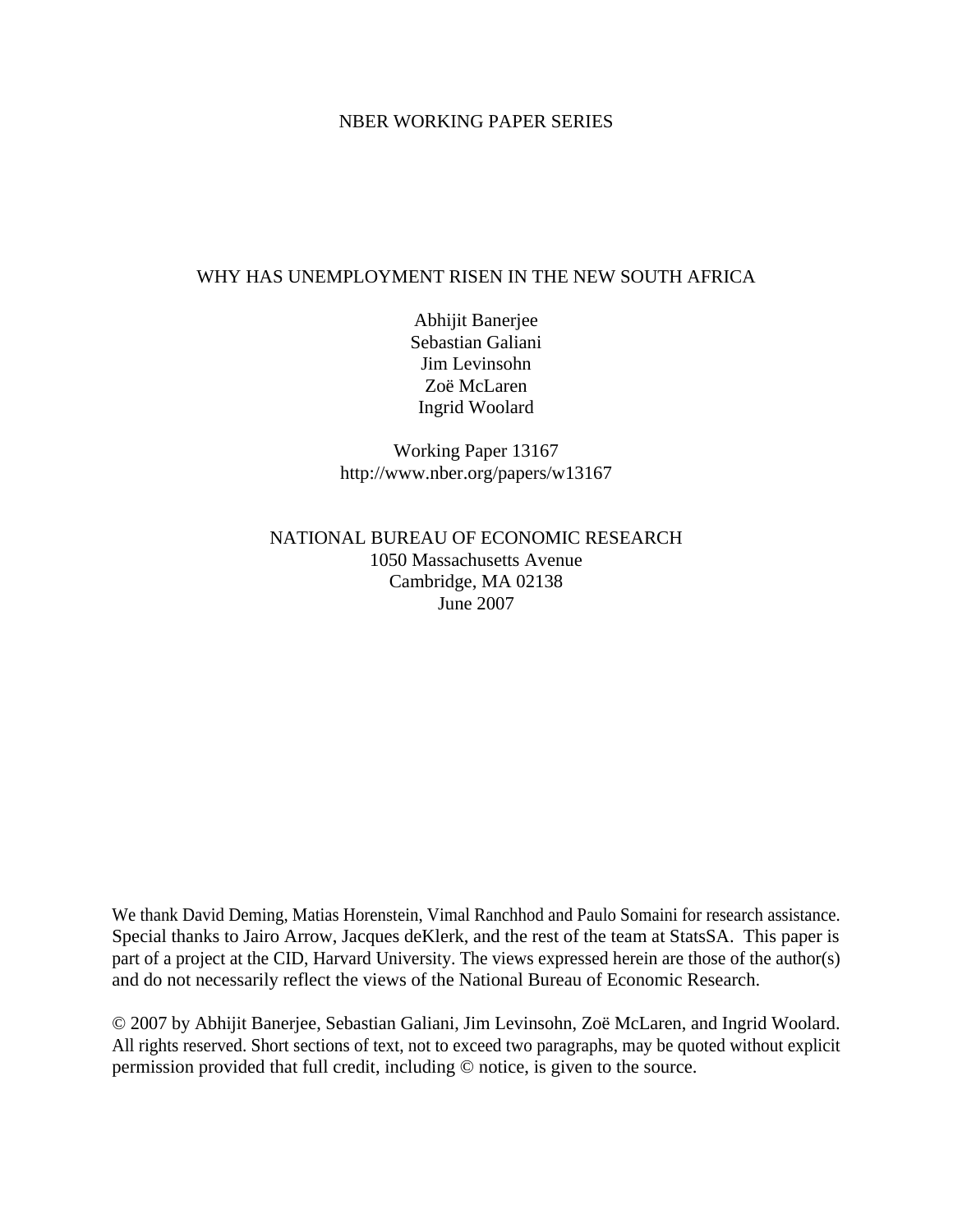Why Has Unemployment Risen in the New South Africa Abhijit Banerjee, Sebastian Galiani, Jim Levinsohn, Zoë McLaren, and Ingrid Woolard NBER Working Paper No. 13167 June 2007 JEL No. J18

# **ABSTRACT**

We document the rise in unemployment in South Africa since the transition in 1994. We describe the likely causes of this increase and analyze whether the increase in unemployment is due to structural changes in the economy (resulting in a new equilibrium unemployment rate) or to negative shocks (that temporarily have increased unemployment). We conclude the former are more important. Our analysis includes a multinomial logit approach to understanding transitions in individual-level changes in labor market status using the first nationally representative panel in South Africa. Our analysis highlights several key constraints to addressing unemployment in South Africa.

Abhijit Banerjee MIT Department of Economics E52-252d 50 Memorial Drive Cambridge, MA 02142-1347 and NBER banerjee@mit.edu

Sebastian Galiani Washington University in Saint Louis Campus Box 1208 St. Louis MO 63130-4899 galiani@economics.wustl.edu

Jim Levinsohn Ford School of Public Policy University of Michigan Ann Arbor, MI 48109-1220 and NBER jamesl@umich.edu

Zoë McLaren Department of Economics University of Michigan Ann Arbor, MI 48109 zmclaren@umich.edu

Ingrid Woolard University of Cape Town Department of Economics PO Box 15494 Emerald Hill 6011 South Africa Ingrid.Woolard@uct.ac.za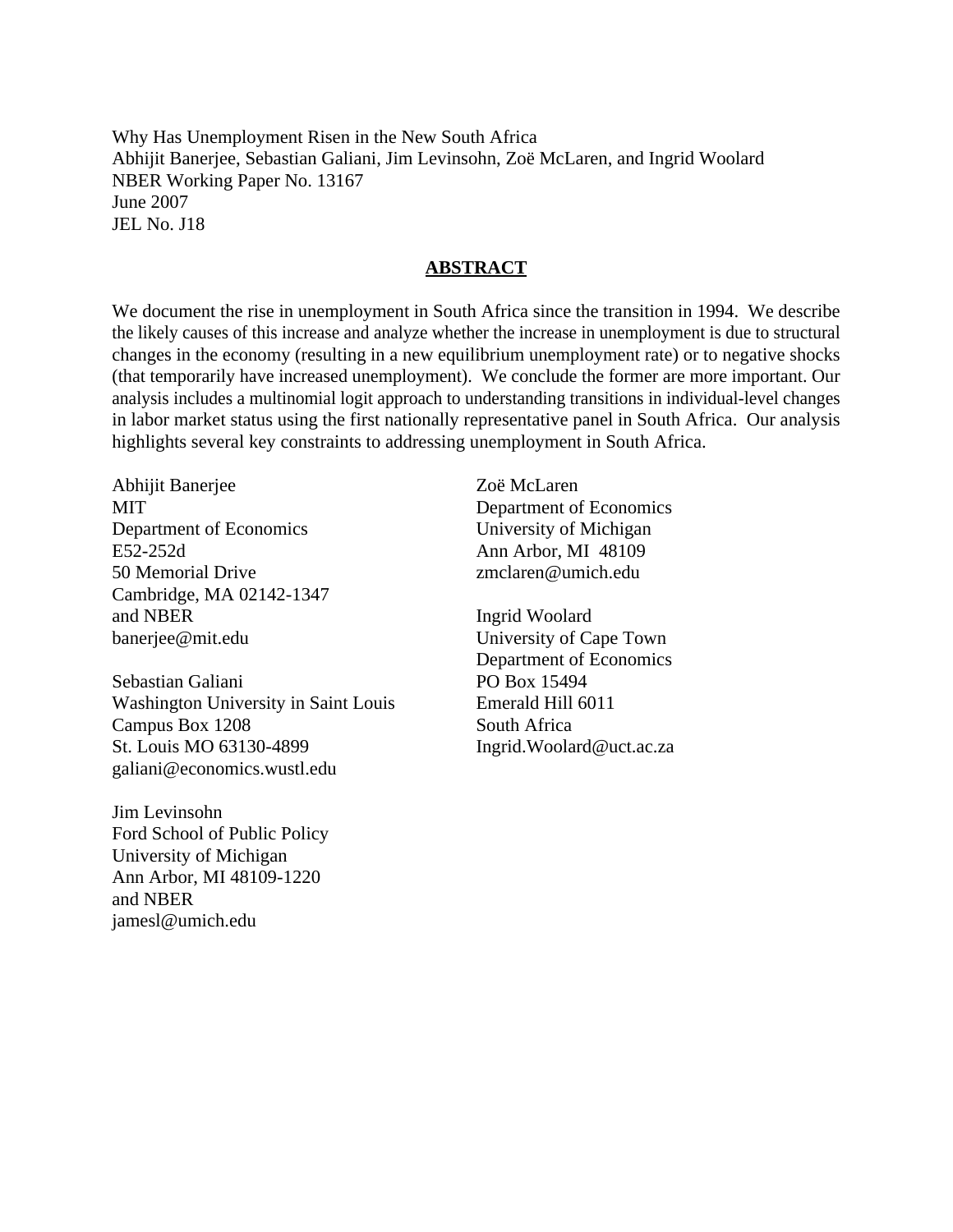#### **Section 1**

## **1. Introduction**

Too many South Africans are unemployed. Just how many are unemployed depends on how one defines unemployment, but even by a narrow definition, about 26 percent of the labor force is unemployed. It has not always been this way. Unemployment was fairly low through the 1970's, although data limitations preclude certainty. At the time of democratic transition in 1994, unemployment was substantially lower than it is today. A nationally representative survey conducted just before the transition indicated that unemployment was 13 percent. Another nationally representative survey in 1995 found unemployment to be around 15 percent. By the end of the decade, unemployment had jumped to 30 percent before declining slightly.

We structure our analysis by adopting the view that unemployment is comprised of two parts: its equilibrium rate (i.e. the rate to which, all else equal, the unemployment series converges) and deviations from that equilibrium. Using this construct, we ask whether the rise in South African unemployment represents an increase in the equilibrium rate or whether temporary shocks to the economy have driven unemployment above its equilibrium level. In the case of the former, one should not expect to see unemployment return to its previous level while in the case of the latter, a halving of the current unemployment rate might reasonably be expected even absent much intervention.

We rely on a decade of detailed nationally representative household surveys to inform our inquiry, and we place a greater emphasis on the more recent data. Our focus on individual-level data, as opposed to, say, industry-level, data permit us to delve deeply into the microeconomic aspects of South African unemployment.

We begin our analysis in Section 2 by documenting unemployment and the characteristics of the labor force in South Africa. This section puts forth the set of facts that any explanation for unemployment must confront. These facts lay the groundwork for our explanation of the current high unemployment rate. We find, for example, that the supply of labor increased after the fall of apartheid. In particular, there was an unprecedented influx of African women into the labor market. On the whole, these new entrants into the labor market tended to be relatively unskilled. At about the same time,

2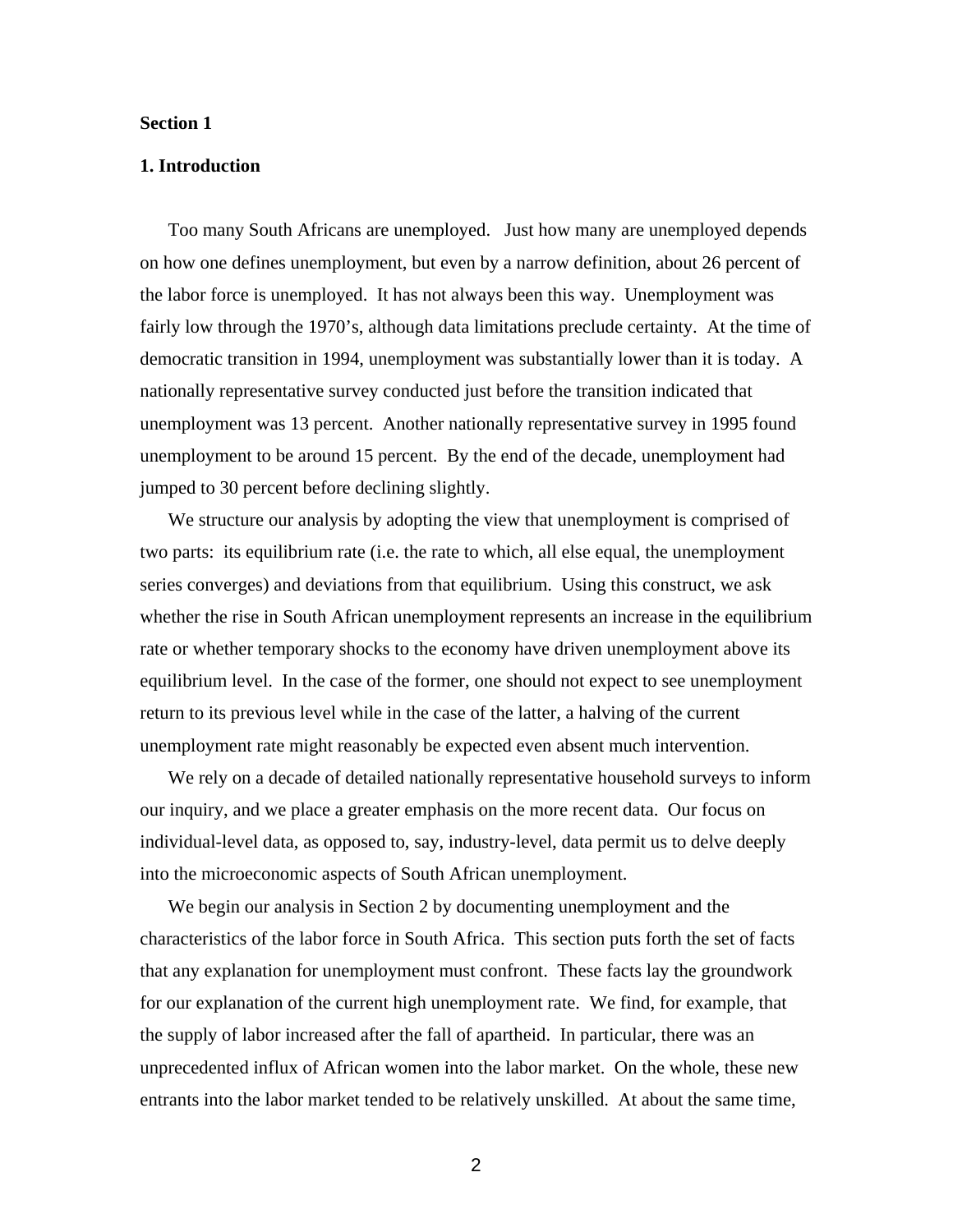the demand for labor did not increase and, in the mining and agricultural sectors, the demand for labor fell. These shrinking sectors also tended to employ relatively lessskilled labor. Further contributing to the decline in the demand for unskilled labor, skillbiased technical change was occurring in South Africa (as well as the rest of the globe). The shrinking demand for and huge influx of relatively unskilled labor created a "perfect storm," and unemployment among the less-skilled and/or less-experienced workers ballooned.

Section 3 investigates the compositional changes in employment at the sectoral level and the accompanying trends in wages. High-skilled workers have seen their employment share and their real wages increase as industries, and the economy as a whole, shift towards more skilled workers. The unemployed are becoming, on average, less-skilled and the gap is widening between their skill level and the skill level of the employed. These results have important policy implications. For example, because the unemployed became ever less-skilled, and those employed yet more skilled, policies to transition the unemployed into the labor market face even greater hurdles.

Section 4 moves beyond the sectoral viewpoint of section 3 and examines unemployment at the level of the individual. Having documented the rather bleak picture of the labor market portrayed in sections 2 and 3, we next investigate why unemployment has persisted. In the simplest economic models, when supply increases while demand is falling, we expect prices (i.e. wages) to fall to clear the market. While there is some evidence that real wages fell in South Africa during the worst years of unemployment, the nominal decline that would have been necessary to clear the labor market was simply too large to be politically or socially acceptable. Furthermore, there were institutional constraints that kept wages from declining as much as they otherwise might have. We find, for example, a persistent union wage differential suggesting that unions are keeping wages higher for union members. This is good news for employed union members, but it poses additional challenges to addressing the unemployment problem.

One way in which unemployment might have been reduced would have been for South Africa to "inflate" its way out of the morass. With inflation and fairly constant nominal wages, the real declines could, in principle, clear the market. In the years after transition, however, South Africa was under intense scrutiny by the international

3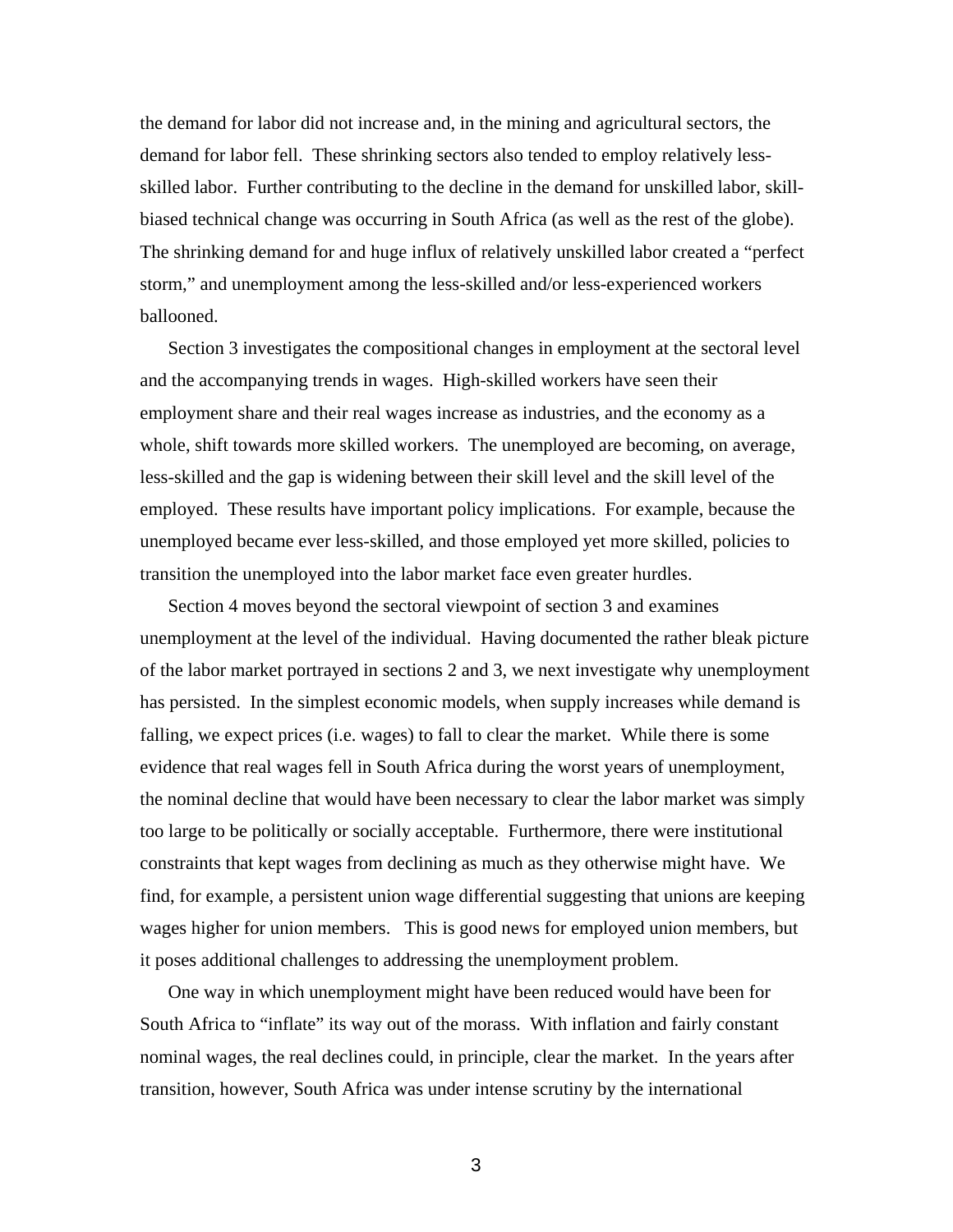financial community and therefore kept inflation reasonably under control. Hence, inflation and the resulting decline in real wages in and of itself was not a viable "solution" to the unemployment problem.

Another way in which many sub-Saharan African countries often deal with rigidities in the formal sector labor market is through a burgeoning informal sector. South Africa, though, has a relatively small informal sector relative to its African neighbors. One reason this might be the case is that a spirit of entrepreneurship was actively discouraged for decades under apartheid. This history may help explain why the informal sector has not grown as quickly as one might otherwise expect. In section 4, we examine the role of the informal sector as a potential "springboard" into the formal sector. The results are not entirely encouraging. An investigation of individual-level transitions in labor market status shows that while some parts of the South African labor market are surprisingly dynamic (there is, for example, a lot of churning into and out of some types of employment), some transitions are rare. These results speak to the difficulties associated with some types of job search as well as point to potential constraints that might be relaxed with policy. For example, a vestige of apartheid is the geographic distance between where many of the unemployed reside and where most businesses are located. This makes searching for employment especially expensive and difficult, and our results suggest that transitions by urban Africans (who tend to live in outlying areas) from informal to formal sector jobs are rare.

Discrimination is another possible explanation for the persistent unemployment. After decades of institutionalized racial discrimination, remnants surely persist, but the magnitudes are unclear and remain so despite our attempts to examine it empirically. While our many analyses almost always find that race matters, there are competing explanations for this correlation. The difficulty in interpreting the results stems from the fact that for decades, race mattered in most economically-relevant aspects of South Africa. Persistent unemployment of Africans could result from discrimination but it is also consistent with many other outcomes that are correlated with race. For example, the effects of historically low investments in African education still impact post-apartheid employment outcomes. The data cannot distinguish between the observable attribute (race) and the many economically relevant but unobserved attributes (quality of

4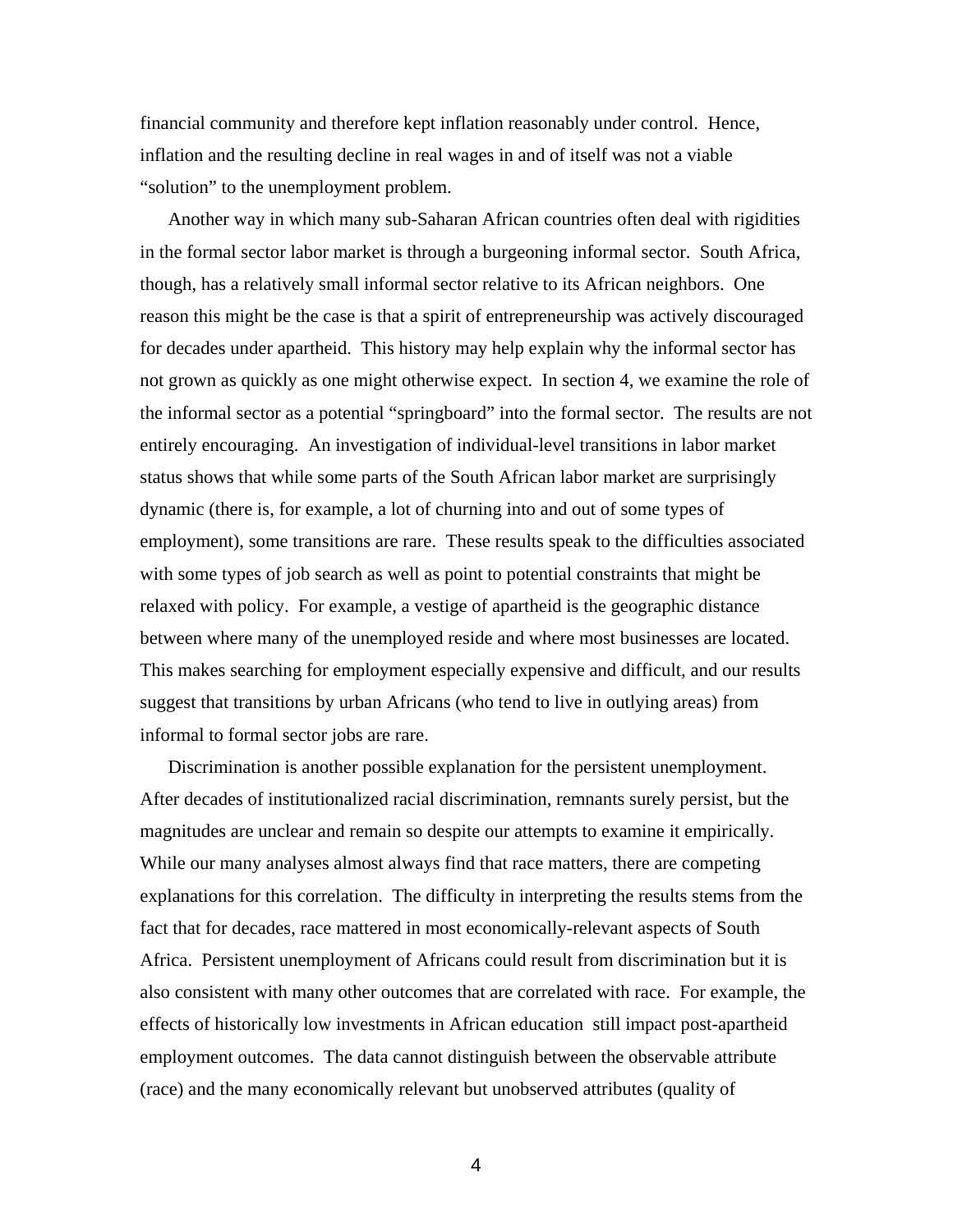education, distance from where jobs are located, personal networks that might lead to employment, etc.) that are correlated with race and which impact labor market status.

In section 4, we also examine the potential role of high reservation wages in the employment equation. The State Old Age Pension system mitigates the necessity of employment in some households. While the pension scheme is certainly not primarily responsible for unemployment, our results suggest it may contribute to the problem, especially for young workers. The mechanism is one in which household-level pension income perhaps raises the reservation wage of some household members. On the other hand, work by Posel, Fairburn & Lund (2004) and Edmonds, Mammen & Miller (2003) shows that pension receipt facilitates the departure of prime-age women from the household to permit them to migrate in search of work. The effect of the pension is really quite complex.

We conclude that while there may be some elements of the recent increase in unemployment that result from temporary "shocks" away from the equilibrium rate, most of the evidence points to structural changes in the labor market that resulted from the dismantling of apartheid. The evidence suggests that the equilibrium rate of unemployment has in fact increased, and active policy is especially necessary because the problem is not mostly self-correcting.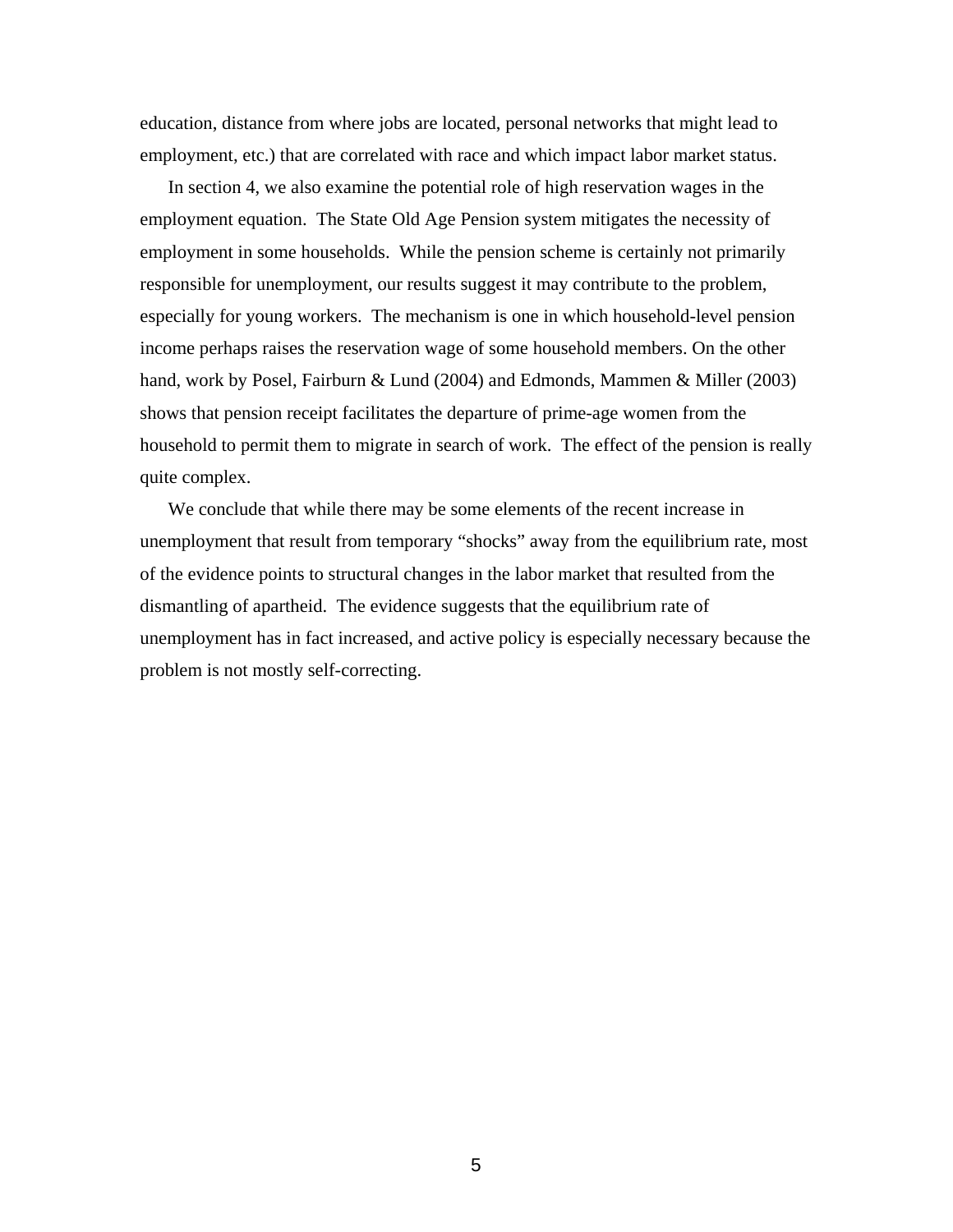## **Section 2**

 $\overline{a}$ 

## **2. The Structure of Unemployment and Labor Input**

In this section we describe some of the key patterns in the data that motivate our analysis. In Table I, we present the recent data on labor force participation, employment and unemployment. The first question that deserves attention speaks to the definition of these variables. Typically, the working age population is divided into those that are in the labor force in a given period and those not participating in the labor market in that period. Those in the labor force are then further classified as being employed or unemployed. Official statistics in South Africa follow the international standard developed by the International Labor Organization (ILO) and classify working age individuals as being in the labor force if during a week of reference they were employed or wanted to work and were available to start working within a week but also had actively looked for work during the past four weeks. In what follows, we refer to this classification as the ILO definition. We also present statistics that use an extended or broader definition of labor force participation and unemployment by eliminating the requirement of having actively searched for a job in order for an individual as to be classified as unemployed.

Table I presents the recent trends in participation, employment and unemployment for the population aged 16 to 64 years. Several interesting facts emerge. First of all, unemployment, irrespective of the measure adopted, is extremely high, and has increased substantially since the African National Congress come to power after South Africa's first democratic elections in 1994. Using the ILO definition, unemployment doubled between 1995 and 2001, going from an already high unemployment rate of 15.6 percent to 30.3 percent. Since then, it started to decline but it still is substantially higher than in 1995. In [2](#page-6-0)005, we estimate unemployment to be  $26.7$  percent.<sup>2</sup>

Second, labor force participation also substantially increased since the end of apartheid. Using the ILO definition, it increased by 6 percentage points, which, over a decade, represents a large shock to the labor market. Furthermore, using the broad definition, it increased by 10 percentage points. Finally, the employment rate decreased

<span id="page-6-0"></span> $2$  Our statistics are not exactly the same as those officially published by STATS-SA since we restrict our estimates to the population aged 16-64 years old.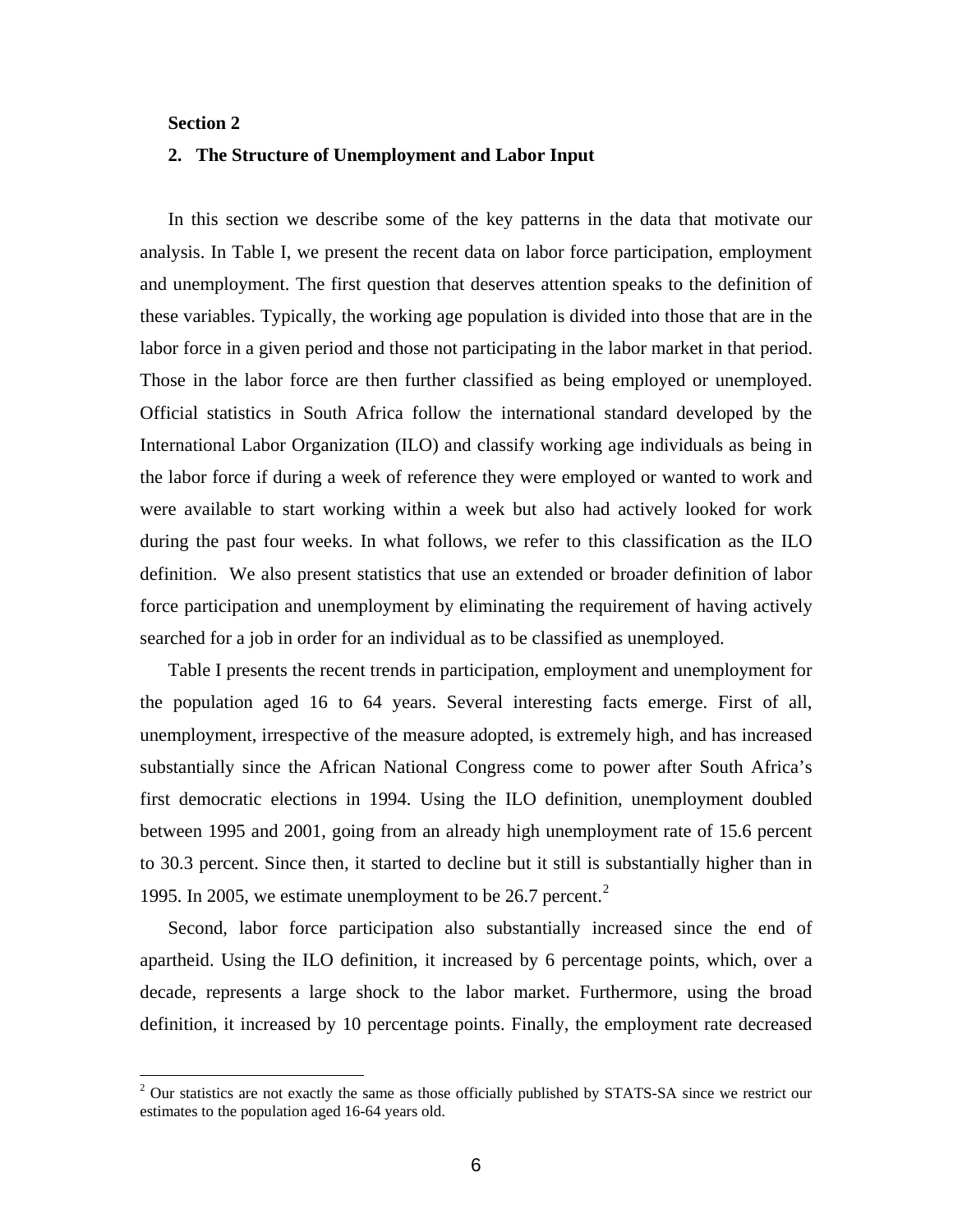| slightly during the same period. It went from 43.3 percent to 41.9 percent. However, it is |
|--------------------------------------------------------------------------------------------|
| likely that this reflects an unusually high employment rate for males in 1995 (see section |
| 2.1 below). <sup>3</sup>                                                                   |

|      |                                                              |                           | <b>Table I: Participation, Employment and Unemployment Rates</b><br>$(\%)$                                        |               |                             |
|------|--------------------------------------------------------------|---------------------------|-------------------------------------------------------------------------------------------------------------------|---------------|-----------------------------|
| Year |                                                              | <b>ILO Classification</b> |                                                                                                                   |               | <b>Broad Classification</b> |
|      | Participation                                                | Employment                | Unemployment                                                                                                      | Participation | Unemployment                |
| 1995 | 51.4                                                         | 43.3                      | 15.6                                                                                                              | 60.3          | 28.2                        |
| 1997 | 48.2                                                         | 37.5                      | 22.1                                                                                                              | 60.6          | 38.0                        |
| 1999 | 55.4                                                         | 41.7                      | 24.8                                                                                                              | 69.0          | 39.9                        |
| 2001 | 59.4                                                         | 41.4                      | 30.3                                                                                                              | 72.1          | 42.5                        |
| 2003 | 56.8                                                         | 40.6                      | 28.6                                                                                                              | 70.6          | 42.5                        |
| 2005 | 57.2                                                         | 41.9                      | 26.7                                                                                                              | 71.2          | 41.1                        |
|      | Notes: All statistics are for population 16 to 64 years old. |                           | Source: Authors calculations using the October Household Survey and the September wave of the Labor Force Survey. |               |                             |

Table II presents some useful international comparisons. Clearly, South Africa contrasts poorly with the sample of countries presented in this table. Employment in South Africa is among the lowest while unemployment ranks among the highest in the group. Even among African countries, which tend to have lower employment rates and higher unemployment rates than OECD and Latin American countries, South Africa performs poorly.

The very high reported unemployment in South Africa has naturally generated debate about its reliability. For instance, an International Labor Organization report expresses reservations about the unemployment estimates because earlier surveys excluded employed miners living in hostels from the sample. Another concern relates to mistakenly categorizing as unemployed those who may be involved in informal work.

 $\overline{a}$ 

<span id="page-7-0"></span><sup>&</sup>lt;sup>3</sup> A concern with the 1995 October Household Survey is that several districts in KwaZulu/Natal were not surveyed because they were considered too dangerous for the survey teams. The population in these areas was about 3 million, so the omission may be important. Survey weights were calculated to compensate for this problem (see Butcher and Rouse, 2001). However, the fact that these workers are not represented must be kept in mind when comparing later periods to 1995.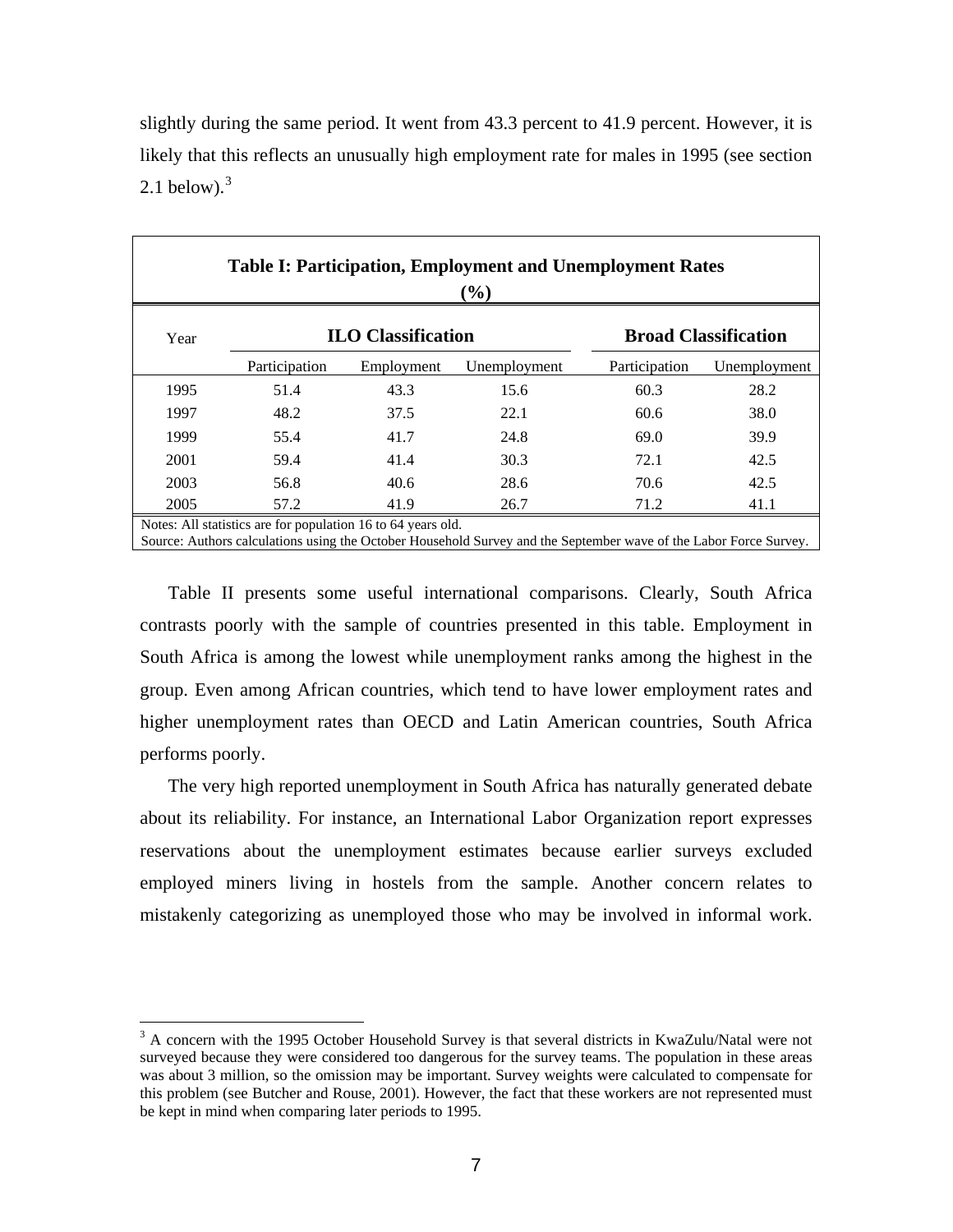Nattrass (2000) reviews the evidence and concludes that there is little reason to believe that the official statistics are significantly wrong (see also Bhorat, 1999).<sup>[4](#page-8-0)</sup>

| Table II: International Comparisons. Participation, Employment and<br><b>Unemployment Rates</b><br>$(\%)$                                                                                                                                                          |           |               |            |              |  |  |
|--------------------------------------------------------------------------------------------------------------------------------------------------------------------------------------------------------------------------------------------------------------------|-----------|---------------|------------|--------------|--|--|
| Country                                                                                                                                                                                                                                                            | Year      | Participation | Employment | Unemployment |  |  |
| <b>OECD Countries</b>                                                                                                                                                                                                                                              |           |               |            |              |  |  |
| <b>United States</b>                                                                                                                                                                                                                                               | 2004      | 75.4          | 71.2       | 5.6          |  |  |
| United Kingdom                                                                                                                                                                                                                                                     | 2004      | 76.2          | 72.7       | 4.7          |  |  |
| Spain                                                                                                                                                                                                                                                              | 2004      | 69.7          | 62.0       | 11.0         |  |  |
| France                                                                                                                                                                                                                                                             | 2004      | 69.3          | 62.4       | 10.0         |  |  |
| Greece                                                                                                                                                                                                                                                             | 2004      | 66.5          | 59.6       | 10.4         |  |  |
| Poland                                                                                                                                                                                                                                                             | 2004      | 64.2          | 51.9       | 19.3         |  |  |
| Latin America                                                                                                                                                                                                                                                      | 2002/2004 | 69.5          | 62.6       | 9.8          |  |  |
| <b>African Countries</b>                                                                                                                                                                                                                                           |           |               |            |              |  |  |
| <b>Botswana</b>                                                                                                                                                                                                                                                    | 2001      | 57.6          | 46.7       | 18.9         |  |  |
| Cameron                                                                                                                                                                                                                                                            | 2001      | 64.3          | 57.2       | 11.0         |  |  |
| Egypt                                                                                                                                                                                                                                                              | 2002      | 45.2          | 40.6       | 10.2         |  |  |
| Ethiopia                                                                                                                                                                                                                                                           | 2004      | 65.3          | 50.0       | 23.4         |  |  |
| Lesotho                                                                                                                                                                                                                                                            | 1997      | 61.9          | 38.4       | 37.9         |  |  |
| Mauritius                                                                                                                                                                                                                                                          | 2004      | 63.2          | 57.9       | 8.4          |  |  |
| Namibia                                                                                                                                                                                                                                                            | 2000      | 65.0          | 43.0       | 33.8         |  |  |
| Tunisia                                                                                                                                                                                                                                                            | 2003      | 53.3          | 45.4       | 14.7         |  |  |
| <b>Average African</b>                                                                                                                                                                                                                                             |           |               |            |              |  |  |
| countries in our                                                                                                                                                                                                                                                   |           | 59.5          | 47.4       | 19.8         |  |  |
| sample                                                                                                                                                                                                                                                             |           |               |            |              |  |  |
| <b>South Africa</b>                                                                                                                                                                                                                                                | 2005      | 57.2          | 41.9       | 26.7         |  |  |
| Note: The statistics in this table are supposed to be comparable. We attempted to report all the African<br>countries with data available for one recent year. However, we discarded a few countries with extremely<br>low and extremely high participation rates. |           |               |            |              |  |  |

Source: International Labor Organization.

 $\overline{a}$ 

Even if one believes that unemployment is very high in South Africa, and that it has increased substantially since the early 1990's, the question remains open of what happened to unemployment during the 1980s when the unions became stronger. This is a more difficult question to tackle. On one hand, the mere fact that the apartheid regime imposed severe restrictions on search behavior makes estimates of unemployment rates for this period incomparable to the statistics gathered since the early 1990's. On the other

<span id="page-8-0"></span><sup>&</sup>lt;sup>4</sup> Klasen and Woolard (1999) also point out that different South African household surveys give similar estimates of unemployment rates.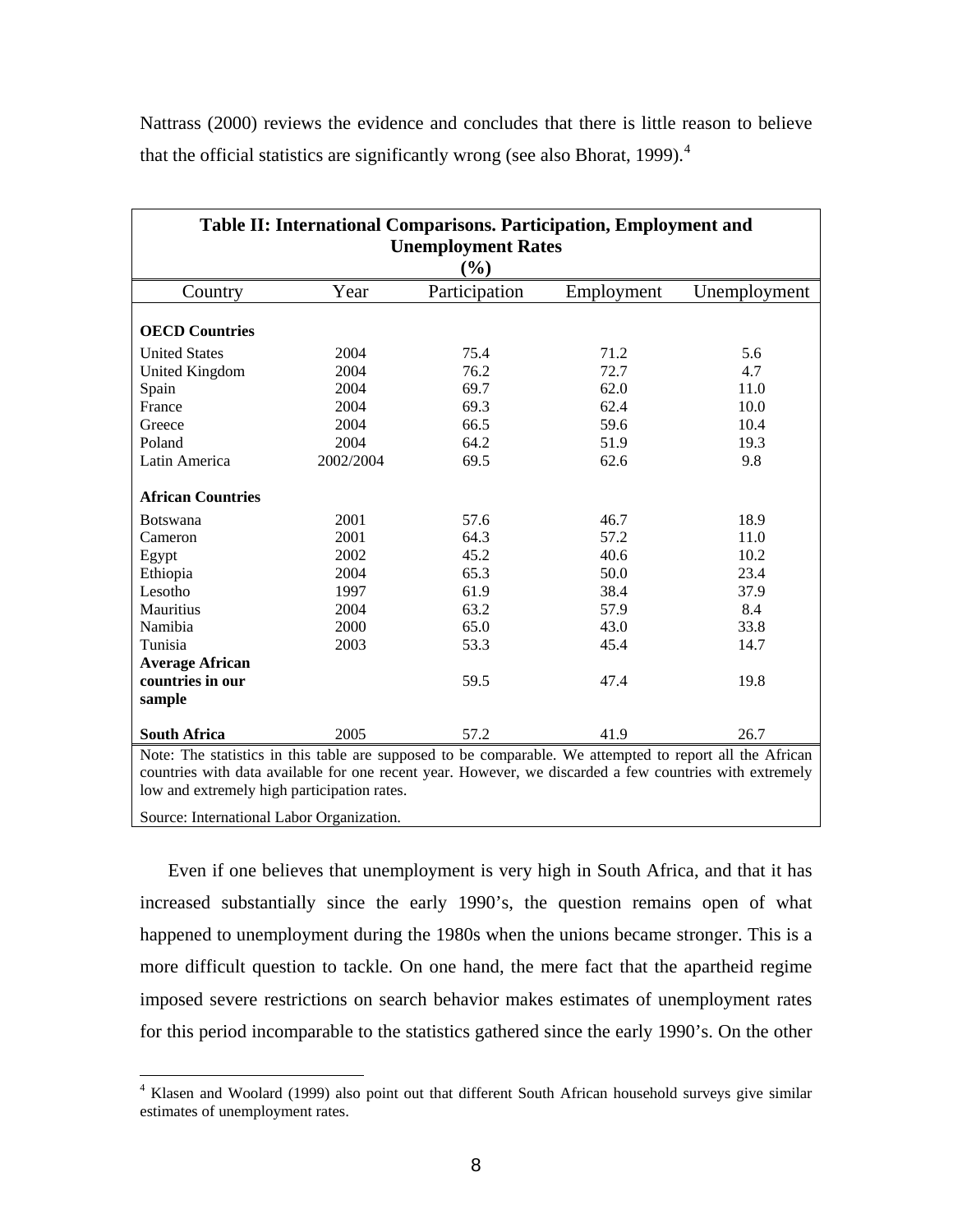hand, even if one were to overlook this problem, the lack of appropriate data still makes it difficult to answer this question with certainty difficult. Feinstein (2005) assembled census data between 1951 and 1996 in an attempt to bring together comparable estimates of unemployment over time. However, these series were constructed by making assumptions and extrapolations and are subject to large measurement error. Thus, the results should be interpreted with caution. In Feinstein's data, unemployment appeared quite stable until 1980, when it was still estimated to be around 7 percent. The next point estimate presented is for 1991, when unemployment was estimated to be as high as 18 percent.<sup>[5](#page-9-0)</sup> Seekings and Nattrass (2006) review the available evidence from different sources and conclude instead that unemployment has increased since the mid-1970s.<sup>[6](#page-9-1)</sup> All in all, it appears that unemployment grew during the mid-1970s, and continued to grow throughout the 1980's until it reached the levels observed in the 1993 SALDRU survey (and again in the 1995 October Household survey.)

**Table III: Participation, Employment and Unemployment by Region**   $(0/3)$ 

|      |               |            | 70 J         |               |            |              |  |  |  |
|------|---------------|------------|--------------|---------------|------------|--------------|--|--|--|
| Year |               | Urban      |              |               | Rural      |              |  |  |  |
|      | Participation | Employment | Unemployment | Participation | Employment | Unemployment |  |  |  |
| 1995 | 60.7          | 51.8       | 14.6         | 39.2          | 32.2       | 17.8         |  |  |  |
| 1997 | 57.4          | 45.7       | 20.4         | 34.4          | 25.3       | 26.4         |  |  |  |
| 1999 | 63.4          | 48.8       | 23.0         | 43.4          | 31.0       | 28.5         |  |  |  |
| 2001 | 67.7          | 48.1       | 28.9         | 47.1          | 31.4       | 33.3         |  |  |  |
| 2003 | 65.5          | 46.8       | 28.5         | 43.8          | 31.2       | 28.7         |  |  |  |

Notes: All statistics are for population 16 to 64 years old. ILO definitions adopted. The 2005 data cannot be classified by region. Source: Authors calculations using the October Household Survey and the September wave of the Labor Force Survey.

In Table III we present the recent trends in participation, employment and unemployment in urban versus rural areas. Unemployment is quite high in both categories. However, participation and employment are much higher in urban areas than in rural ones. Figure I exploits a further geographical division of the country into 53 districts and assigns to each district the degree of urbanization by computing the

 $\overline{a}$ 

<span id="page-9-0"></span><sup>5</sup> However, note that to the extent that these estimates are comparable to our household survey-based estimates, they are analogous to the broad definition of unemployment.

<span id="page-9-1"></span>During the mid-1970s several household surveys were conducted, mainly by university-based academics, in response to the lack of good data about unemployment. All of them reported high rates of unemployment among Africans by the mid-to-late 1970s (see the evidence summarized in Seekings and Nattrass, 2006).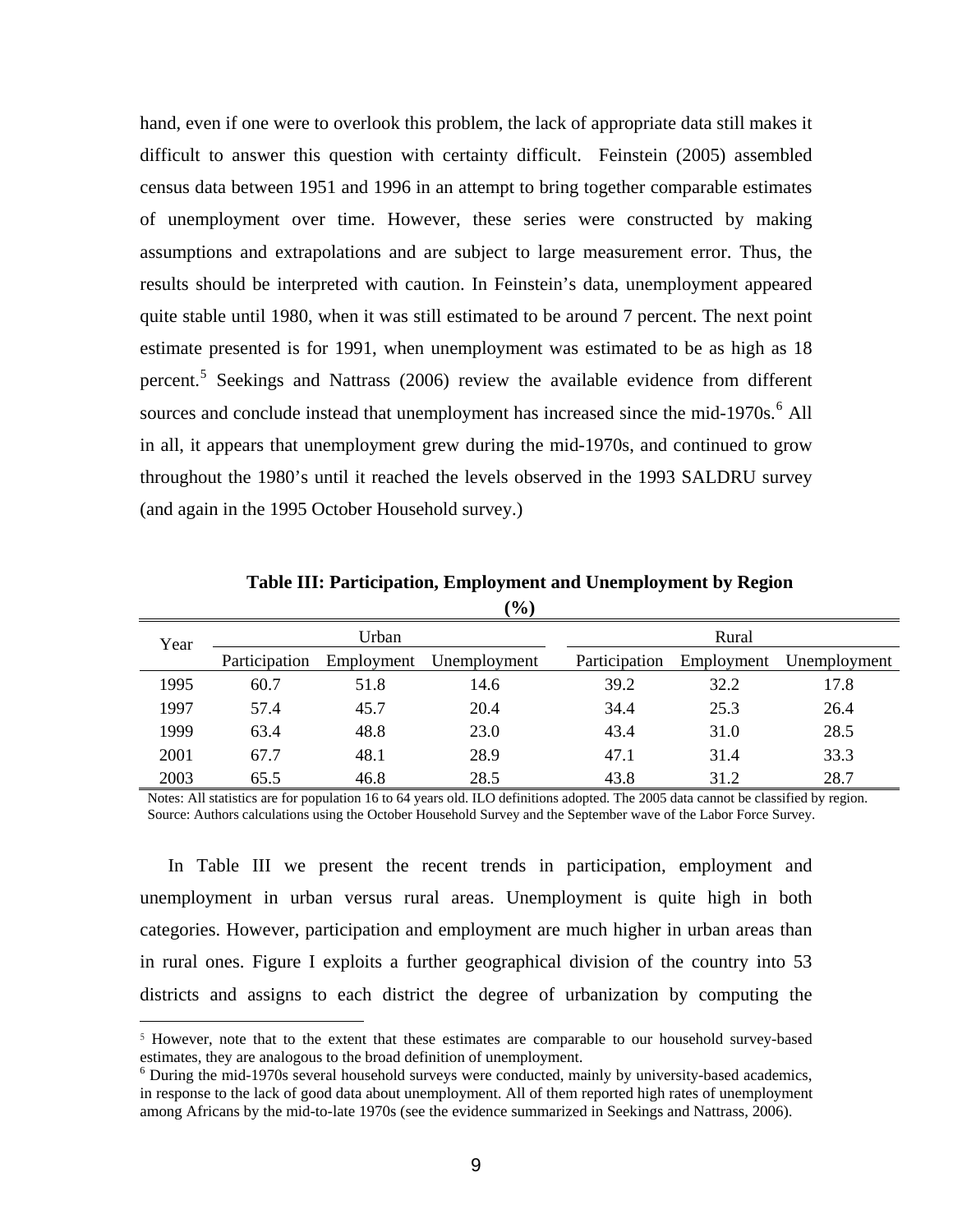proportion of people residing in urban areas within each district. Although unemployment decreases with urbanization, it does so only slightly. Unemployment appears to decrease from 30 percent in rural districts to 20 percent in urban districts. The rate of discouraged workers in the labor force appears to decrease from 40 percent in rural districts to below 10 percent in urban districts.

One striking feature of South Africa is its low level of labor market participation and employment in rural areas. For example, comparing employment rates by age group and region between South Africa and Latin America and the Caribbean we observe that even though the statistics are always lower in South Africa, the differences are strikingly large in rural areas (see Table IV).



**Figure I: Unemployment and Discouragement by level of urbanization** 

Source: Authors' calculations based on March 2004 LFS.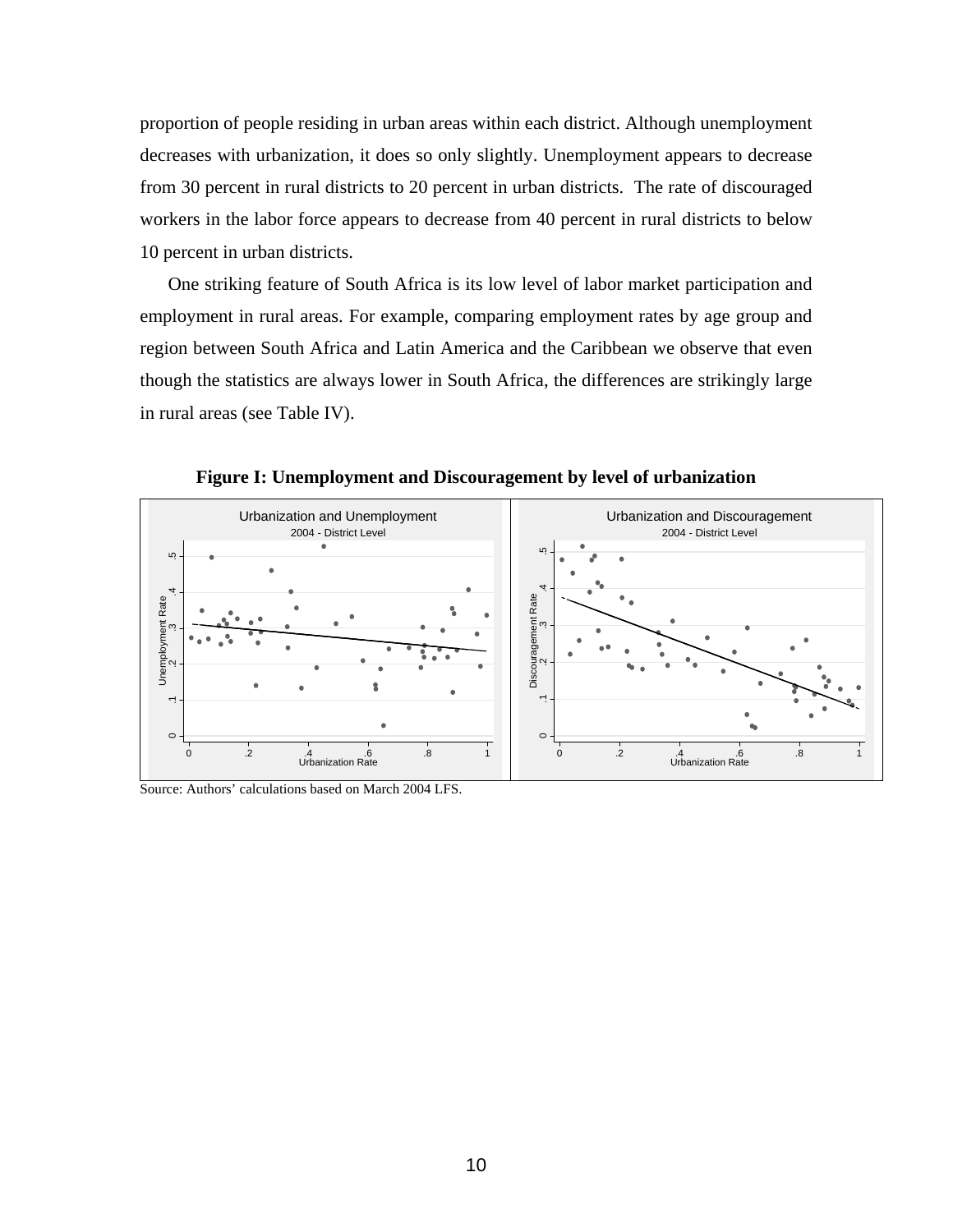|                   |          |         |         | 170 J     |         |           |           |         |           |         |           |  |
|-------------------|----------|---------|---------|-----------|---------|-----------|-----------|---------|-----------|---------|-----------|--|
| Rural             |          |         |         |           |         |           |           | Urban   |           |         |           |  |
|                   | Year     | (15-19) | (20-24) | $(25-34)$ | $35-49$ | $(50-64)$ | $(15-19)$ | (20-24) | $(25-34)$ | (35-49) | $(50-64)$ |  |
| South Africa      | 2004     | 3.9     | 16.5    | 38.3      | 52.3    | 36.3      | 4.0       | 25.3    | 55.4      | 65.8    | 49.4      |  |
| Latin America     | $2000 -$ | 43.1    | 60.8    | 68.6      | 72.0    | 65.7      | 24.0      | 53.1    | 70.9      | 75.7    | 60.7      |  |
| and the Caribbean | 2004     |         |         |           |         |           |           |         |           |         |           |  |

## **Table IV: Employment Rates by Region and Age Group South Africa and Latin America (%)**

Source: Authors' calculations based on Household Surveys.

Table V presents the recent trends in participation, employment and unemployment by gender. As it is often the case, males are more likely to participate in the labor market and less likely to be unemployed. Indeed, female unemployment rates are about 50 percent higher than those for males, a figure that is not unusual relative to other labor markets in the world. The table also shows that the participation gender gap narrowed between 1995 and 2005.

|      |               |            | , v,         |               |            |              |
|------|---------------|------------|--------------|---------------|------------|--------------|
| Year |               | Male       |              |               | Female     |              |
|      | Participation | Employment | Unemployment | Participation | Employment | Unemployment |
| 1995 | 62.1          | 54.5       | 12.3         | 41.1          | 32.7       | 20.5         |
| 1997 | 57.9          | 47.7       | 17.7         | 39.2          | 28.2       | 28.1         |
| 1999 | 63.3          | 50.2       | 20.7         | 48.1          | 33.8       | 29.7         |
| 2001 | 66.5          | 48.7       | 26.7         | 53.0          | 34.8       | 34.4         |
| 2003 | 64.2          | 47.7       | 25.6         | 50.3          | 34.2       | 31.9         |
| 2005 | 65.2          | 50.5       | 22.6         | 49.8          | 34.0       | 31.7         |

**Table V: Participation, Employment and Unemployment by Gender (%)**

Notes: All statistics are for population 16 to 64 years old. ILO definitions adopted.

Source: Authors calculations using the October Household Survey and the September wave of the Labor Force Survey.

Table VI disaggregates these statistics by race. We use the racial categories constructed by the apartheid regime: African, Coloured, Indian (those of Indian origin) and White. Not surprisingly, a legacy of the apartheid era is that Africans have worse labor market outcomes than the other groups. Coloured and Indians also had worse outcomes than Whites.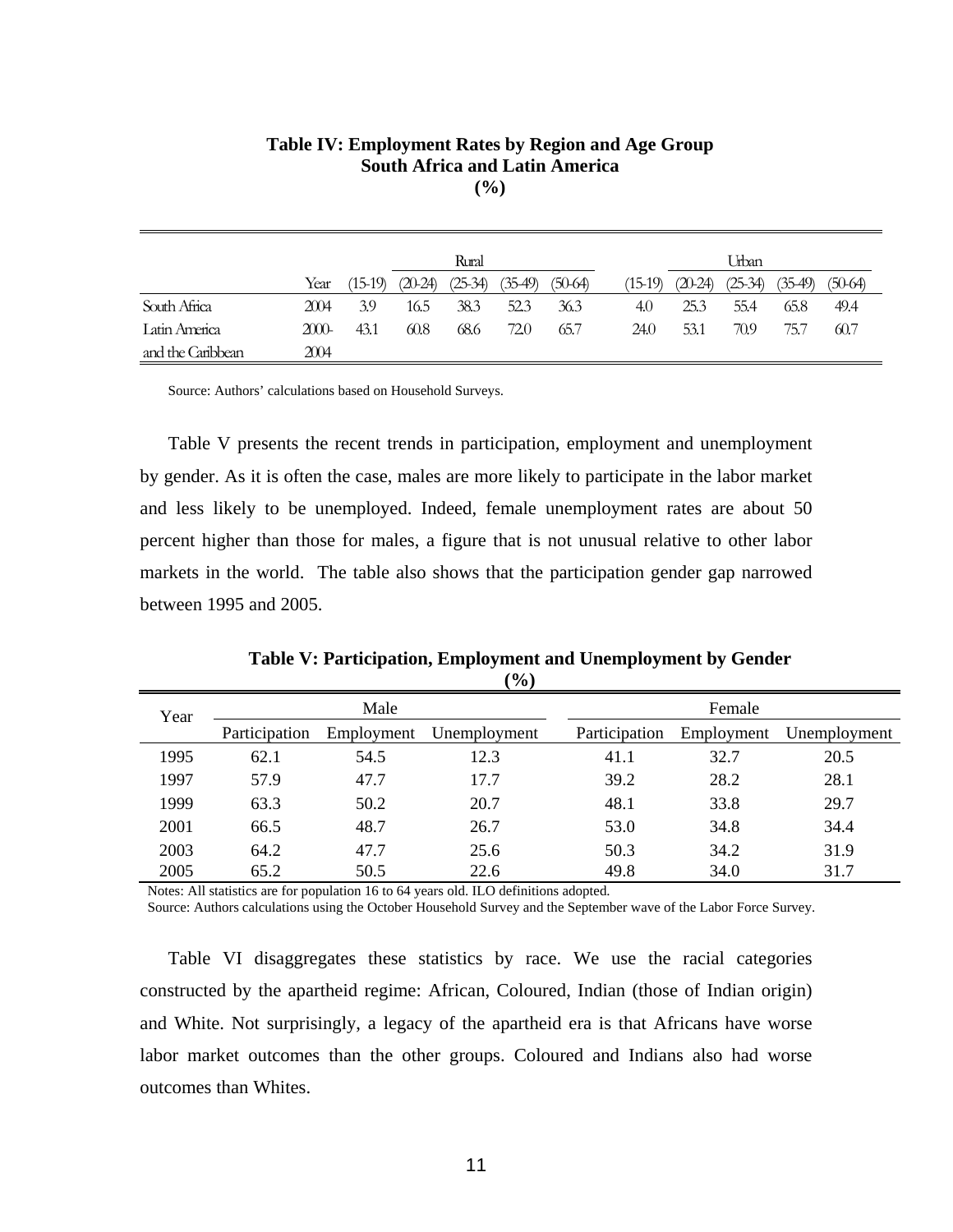|      |               |            | $\cdots$     |               |            |              |
|------|---------------|------------|--------------|---------------|------------|--------------|
| Year |               | African    |              |               | Colored    |              |
|      | Participation | Employment | Unemployment | Participation | Employment | Unemployment |
| 1995 | 45.9          | 36.7       | 20.1         | 64.2          | 55.3       | 13.8         |
| 1997 | 43.5          | 31.3       | 28.0         | 60.8          | 50.9       | 16.3         |
| 1999 | 51.1          | 35.4       | 30.6         | 67.1          | 56.1       | 16.4         |
| 2001 | 56.1          | 35.6       | 36.7         | 67.2          | 52.2       | 22.4         |
| 2003 | 53.6          | 35.4       | 34.0         | 65.8          | 51.4       | 21.8         |
| 2005 | 54.2          | 36.9       | 31.9         | 65.4          | 52.3       | 20.0         |
|      |               |            |              |               |            |              |
| Year |               | Indian     |              |               | White      |              |
|      | Participation | Employment | Unemployment | Participation | Employment | Unemployment |
| 1995 | 60.1          | 54.4       | 9.3          | 68.6          | 66.4       | 3.3          |
| 1997 | 57.6          | 51.2       | 11.1         | 64.8          | 61.9       | 4.6          |
| 1999 | 64.6          | 53.5       | 17.3         | 71.3          | 67.1       | 5.9          |
| 2001 | 67.0          | 53.4       | 20.3         | 72.0          | 66.9       | 7.0          |
| 2003 | 63.8          | 52.7       | 17.4         | 71.3          | 67.3       | 5.5          |
| 2005 | 63.9          | 52.0       | 18.7         | 70.3          | 66.7       | 5.1          |

**Table VI: Participation, Employment and Unemployment by Race (%)**

Notes: All statistics are for population 16 to 64 years old. ILO definitions adopted.

Source: Authors calculations using the October Household Survey and the September wave of the Labor Force Survey.

In 1995, the labor force participation of Africans was only 45.9 percent, their employment rate was 36.7 percent, and their unemployment rate was 20.1 percent. All the other groups have participation rates above 60 percent and unemployment rates that are substantially lower. The unemployment rate of Coloureds was 13.8 percent, Indians 9.3 percent and Whites 3.3 percent. Since 1995, all groups have increased their labor market participation, but they have not increased their employment rates – in fact Coloureds and Indians saw slight decreases. All population groups experienced increased unemployment rates. Africans increased participation rates by approximately 10 percentage points from 1995 to 2005 and their unemployment rate increased by about 50 percent. Clearly, many of the new entrants to the labor market were not finding jobs. Coloureds and Indians increased their participation rates by only about 3 percentage points and yet unemployment rates about doubled. Finally, the unemployment rate for Whites, while small, rose by about 50 percent. Thus, all racial groups are performing worse in terms of employment than they were a decade ago.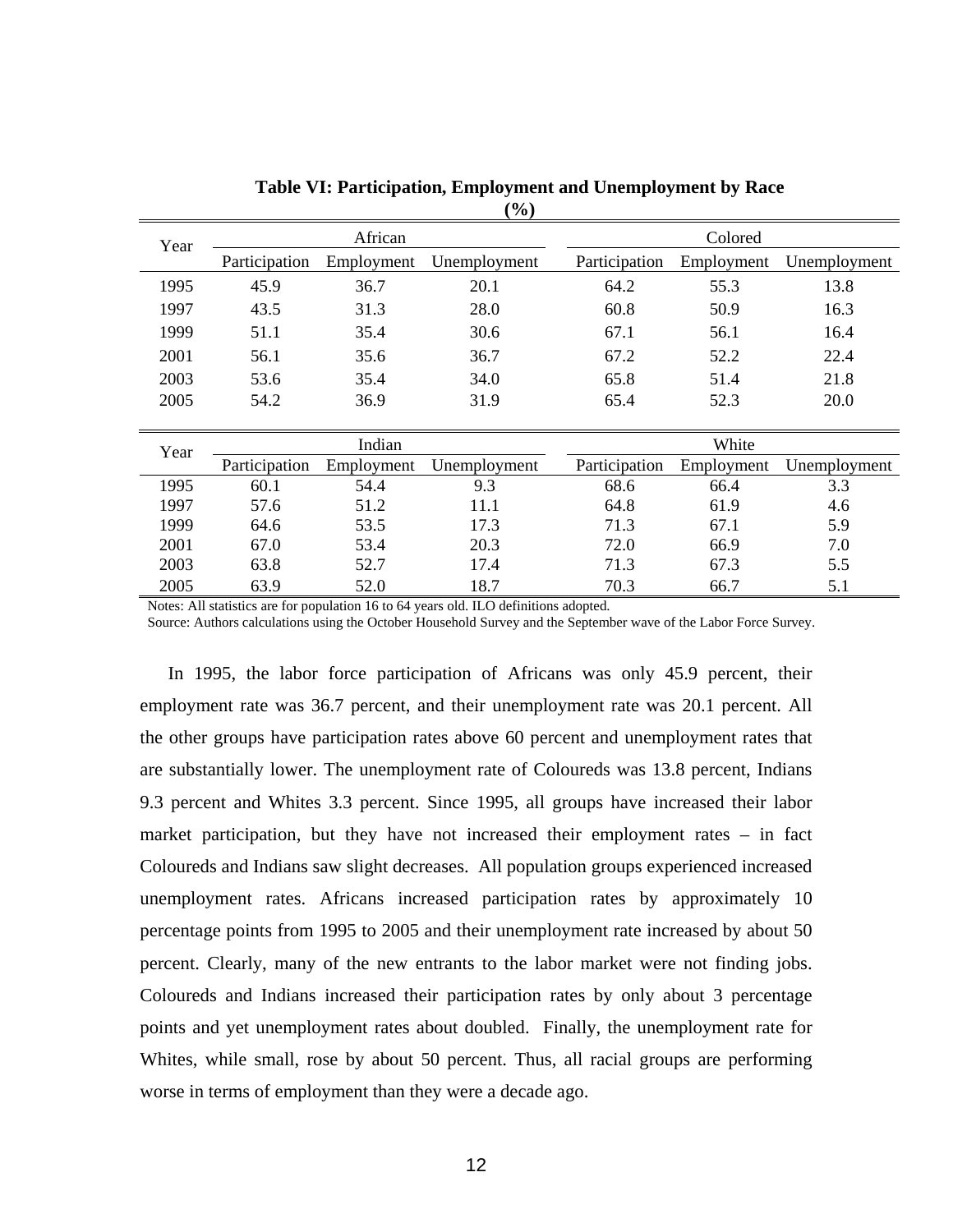We turn next to labor market performance by educational attainment. We classify the population into four education groups: Less than matric, matric, some post-matric education and Tertiary education completed. There are few surprises. Table VII shows that higher education is correlated with better employment outcomes and greater labor market participation. The largest increase in participation from 1995 to 2005 is for workers with a matric or less. This group also has seen its employment rate actually decline. The employment rate for individuals with matric decreased from 54 percent to 49.7 percent during this period. Consequently, their unemployment rate almost doubled, from 15.2 percent to 28.2 percent. Even post-matric individuals are facing high unemployment rates. Indeed, it takes a completed university degree to mostly escape unemployment in South Africa.

|      |              |                  | ( / V /     |               |            |              |  |  |  |  |
|------|--------------|------------------|-------------|---------------|------------|--------------|--|--|--|--|
|      |              | Less than matric |             |               | matric     |              |  |  |  |  |
| Year | Participatio | Employmen        | Unemploymen |               |            |              |  |  |  |  |
|      | n            |                  |             | Participation | Employment | Unemployment |  |  |  |  |
| 1995 | 44.8         | 36.6             | 18.4        | 63.7          | 54.0       | 15.2         |  |  |  |  |
| 1997 | 41.3         | 30.8             | 25.4        | 62.5          | 48.7       | 21.9         |  |  |  |  |
| 1999 | 47.8         | 34.6             | 27.7        | 68.8          | 50.4       | 26.7         |  |  |  |  |
| 2001 | 51.8         | 34.4             | 33.6        | 73.3          | 49.7       | 32.3         |  |  |  |  |
| 2003 | 48.4         | 33.1             | 31.6        | 71.2          | 49.2       | 30.9         |  |  |  |  |
| 2005 | 49.2         | 34.2             | 30.4        | 69.2          | 49.7       | 28.2         |  |  |  |  |
|      |              | Post-matric      |             |               | College    |              |  |  |  |  |
| Year | Participatio | Employmen        | Unemploymen |               |            |              |  |  |  |  |
|      | n            | t                | t           | Participation | Employment | Unemployment |  |  |  |  |
| 1995 | 80.6         | 76.8             | 4.6         | 85.8          | 84.0       | 2.1          |  |  |  |  |
| 1997 | 80.0         | 73.7             | 7.9         | 83.6          | 80.4       | 3.9          |  |  |  |  |
| 1999 | 85.0         | 74.3             | 12.6        | 87.4          | 82.2       | 6.0          |  |  |  |  |
| 2001 | 85.9         | 72.4             | 15.7        | 90.1          | 83.2       | 7.7          |  |  |  |  |
| 2003 | 89.1         | 76.1             | 14.6        | 89.7          | 85.6       | 4.6          |  |  |  |  |
| 2005 | 86.2         | 76.1             | 11.7        | 88.5          | 85.6       | 3.3          |  |  |  |  |

**Table VII: Participation, Employment and Unemployment by Educational Level (%)**

Notes: All statistics are for population 16 to 64 years old. ILO definitions adopted. Matric are those individuals with grade 12/standard 10/form 5/matric. Post-matric education includes those with: certificate with grade 12/std 10 and diploma with grade 12/std 10. College includes all individuals with: bachelors degree, bachelors degree and diploma, honors degree and higher degree. This classification eliminates around 0.3% of the sample with vocational degrees.

Source: Authors calculations using the October Household Survey and the September wave of the Labor Force Survey.

Table VIII slices the data by age groups for the years 1995 and 2005. As expected, participation in the market for those below 20 years old is quite low. Still, as is typically the case, their unemployment rates are the highest of all age groups. The unemployment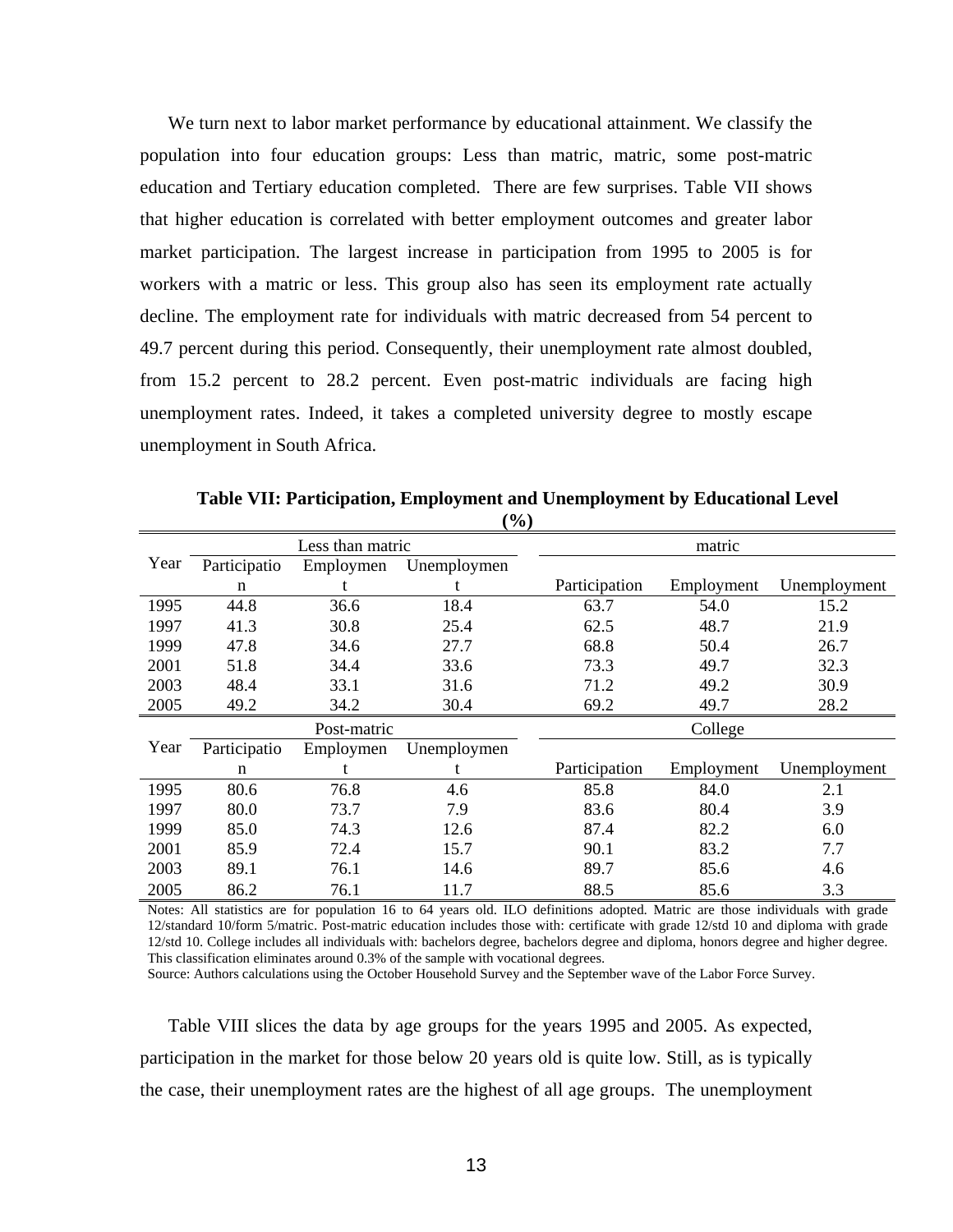rate for those 20 to 25 years of age is twice the unemployment rate of the entire population. This is true both in 1995 and 2005, implying that unemployment increased more for youths (82 percent) as for the whole population (72 percent). In addition, labor force participation increased most among those aged 16 to 29 years.

|         |               | (%)               |              |
|---------|---------------|-------------------|--------------|
| Age     | Participation | <b>Employment</b> | Unemployment |
|         |               | 1995              |              |
| 16-64   | 51.4          | 43.3              | 15.6         |
| $16-19$ | 8.7           | 5.0               | 42.7         |
| 20-24   | 38.6          | 26.6              | 31.1         |
| 25-29   | 61.3          | 48.2              | 21.3         |
| 30-34   | 70.2          | 59.6              | 15.1         |
| 35-39   | 71.7          | 63.3              | 11.7         |
| 40-49   | 69.2          | 63.5              | 8.3          |
| 50-64   | 46.4          | 43.4              | 6.4          |
|         |               | 2005              |              |
| 16-64   | 57.2          | 41.9              | 26.7         |
| 16-19   | 12.1          | 5.3               | 56.6         |
| 20-24   | 47.8          | 22.8              | 52.3         |
| $25-29$ | 71.4          | 45.7              | 36.0         |
| 30-34   | 75.8          | 56.1              | 26.0         |
| 35-39   | 75.7          | 60.8              | 19.6         |
| 40-49   | 72.2          | 61.7              | 14.5         |
| 50-64   | 50.6          | 46.3              | 8.5          |

Clearly, the composition of the labor force has changed dramatically since the end of apartheid. The respective shares of Africans, young people, and females increased considerably. *Ceteris paribus*, these changes alone would have increased unemployment. An alternative way to view the increases in unemployment is to consider the role of demographic changes. We conduct this exercise by constructing a counterfactual: we divide the population into 240 mutually exclusive groups based on age, sex, race, education and region of residence, and assume that the share of each of these groups is constant over time at the values of 1995. In Figure II we present the actual unemployment series using ILO definition as well as the counterfactual series. This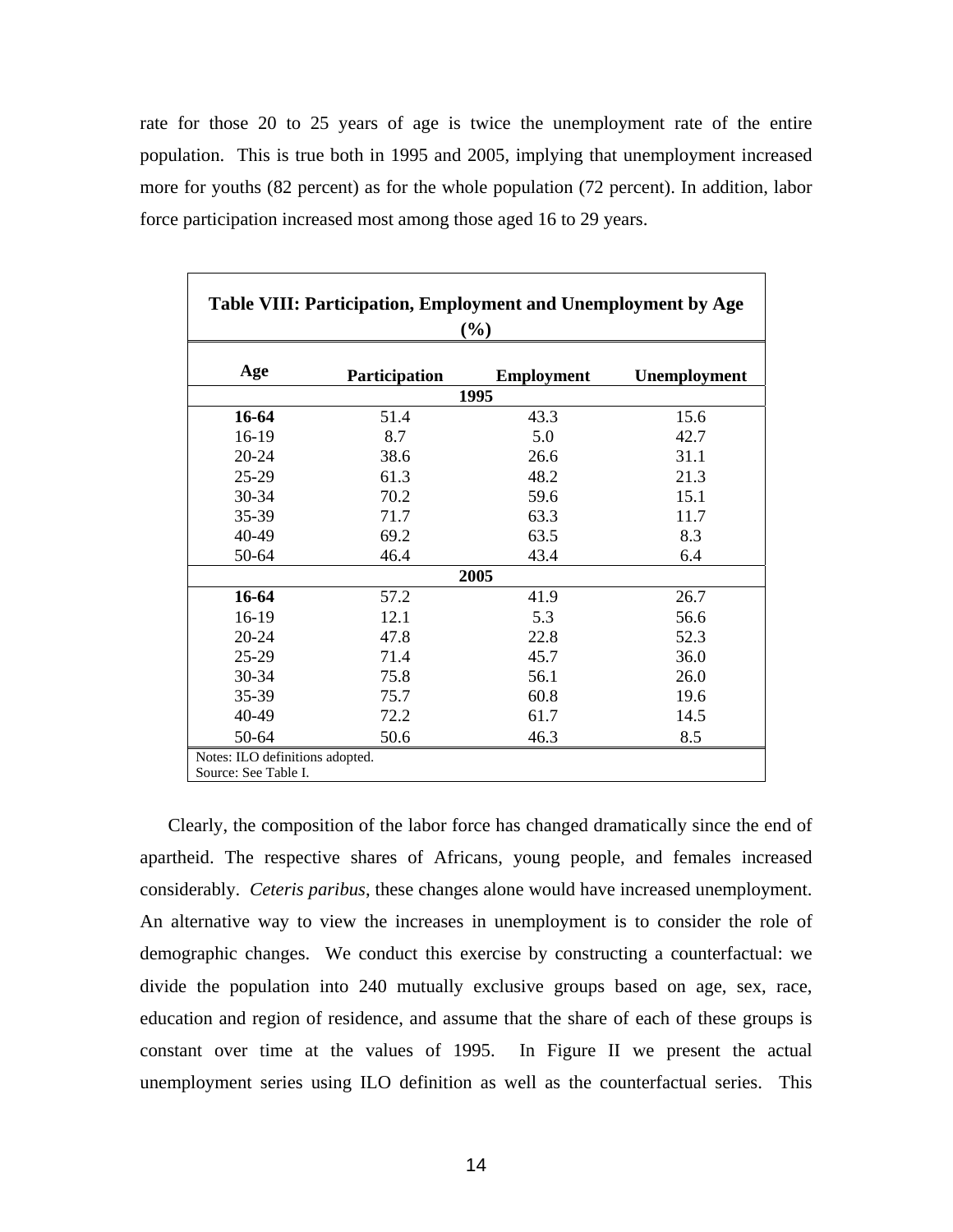figure clearly illustrates that a large fraction of the increase in unemployment is due, *ceteris paribus*, to the change in the composition of the labor force. Indeed, we estimate that this accounts for 31 percent of the increase in unemployment between 1995 and 2005 – an extremely large jump to be accounted by demographics alone in a ten-year period.



**Figure II: Actual and Counterfactual Unemployment rates** 

In Table IX we decompose the stock of individuals who were unemployed in 2005 by whether they have worked before or not. Most strikingly, just under 60 percent of the unemployed have never worked before. Long-term unemployment is a problem: of those who have worked before, 58.6 percent have been unemployed for a year or more. This figure is 68.3 percent for those who have never worked. It is important to note that youth unemployment is also a serious problem, as young people make up the majority of those who have never worked.

| Table IX: Unemployment by previous working status and incomplete                                                                                        |                      |                |               |  |  |  |  |
|---------------------------------------------------------------------------------------------------------------------------------------------------------|----------------------|----------------|---------------|--|--|--|--|
|                                                                                                                                                         |                      | duration spell |               |  |  |  |  |
|                                                                                                                                                         | <b>Worked Before</b> |                | Never Worked  |  |  |  |  |
|                                                                                                                                                         | 58.9<br>41.1         |                |               |  |  |  |  |
| $<$ 1 year                                                                                                                                              | $\geq 1$ year        | $<$ 1 year     | $\geq 1$ year |  |  |  |  |
| 41.4                                                                                                                                                    | 58.6                 | 31.7           | 68.3          |  |  |  |  |
| Notes: ILO definitions adopted.<br>Source: Authors calculations using the October Household Survey and the September wave of the<br>Labor Force Survey. |                      |                |               |  |  |  |  |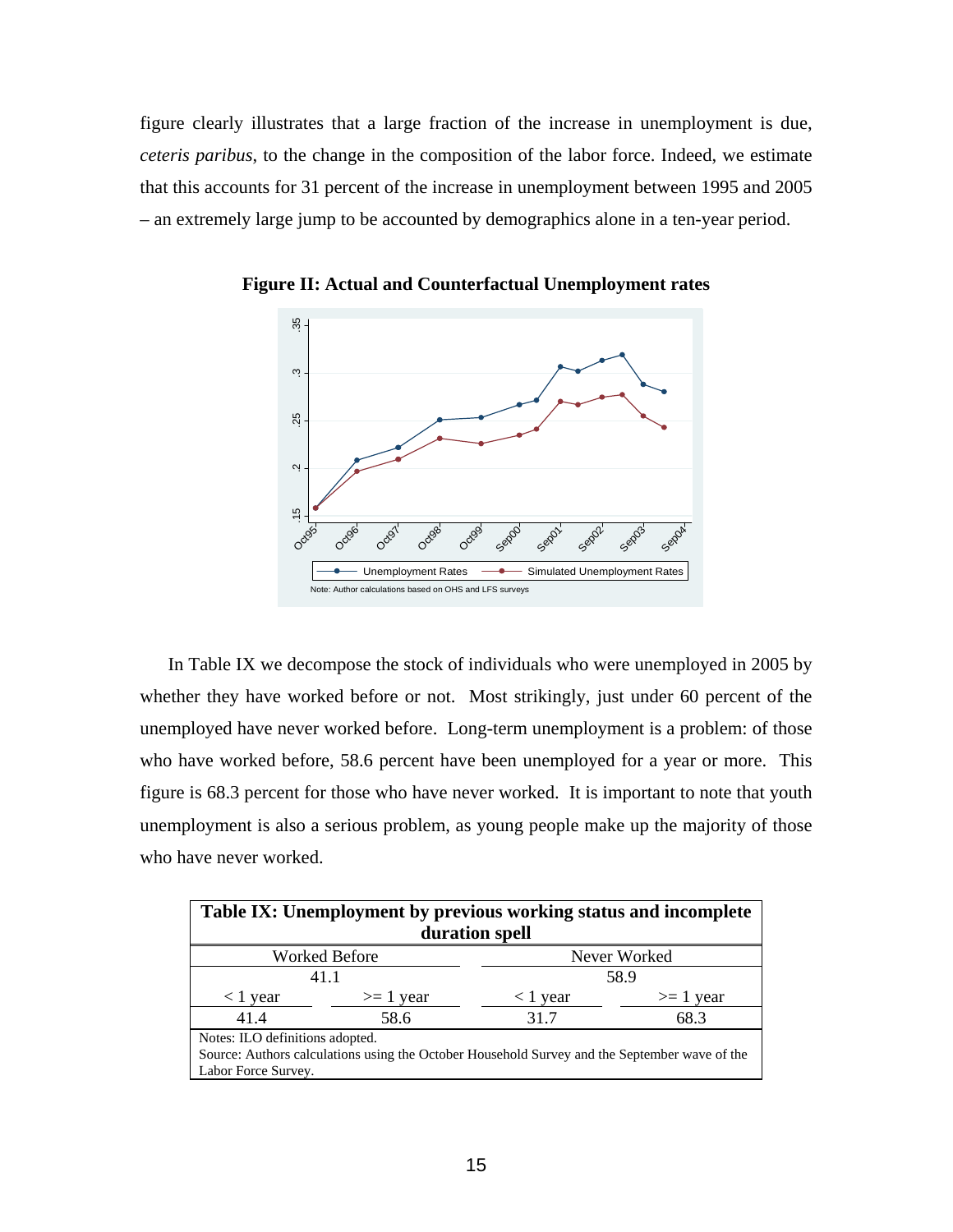# **2.1 Trends in Labor Supply**

There was an increase in labor force participation rates of both sexes in the late 1990s, notably among females whose participation rate increased by 10 percentage points (see Figure III). This was a substantial shock to the market. Participation rates have decreased since 2000, however some of this may be due to incomparability of the OHS and LFS surveys. Labor force participation increased dramatically between the end of apartheid and September 2000 in both urban and rural areas (see Figures IV and V). Since then, both urban and rural participation rates have trended downward, with rural rates dropping significantly more.



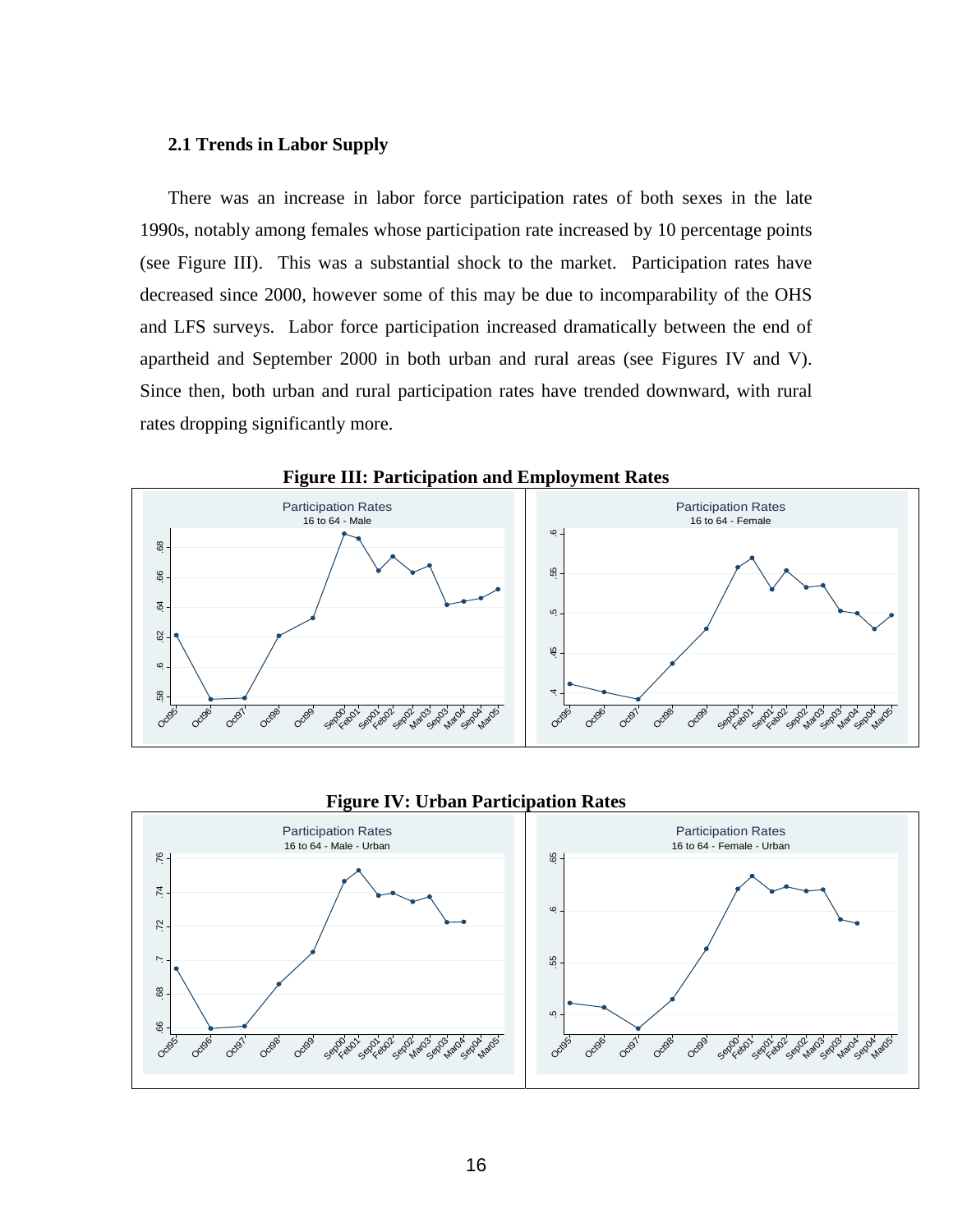



The main message of these figures is that the entire secular movement in unemployment prior to 2005 can be accounted for by changes in participation. In Figure VI we present the actual unemployment series along with a counterfactual series that is constructed by holding the labor force participation rate constant at 1995 levels. The counterfactual rate is approximately the same at the beginning and end of the period (1995-2005) with a rise and fall mirroring changes in participation.



**Figure VI: Actual and Counterfactual Unemployment Rates**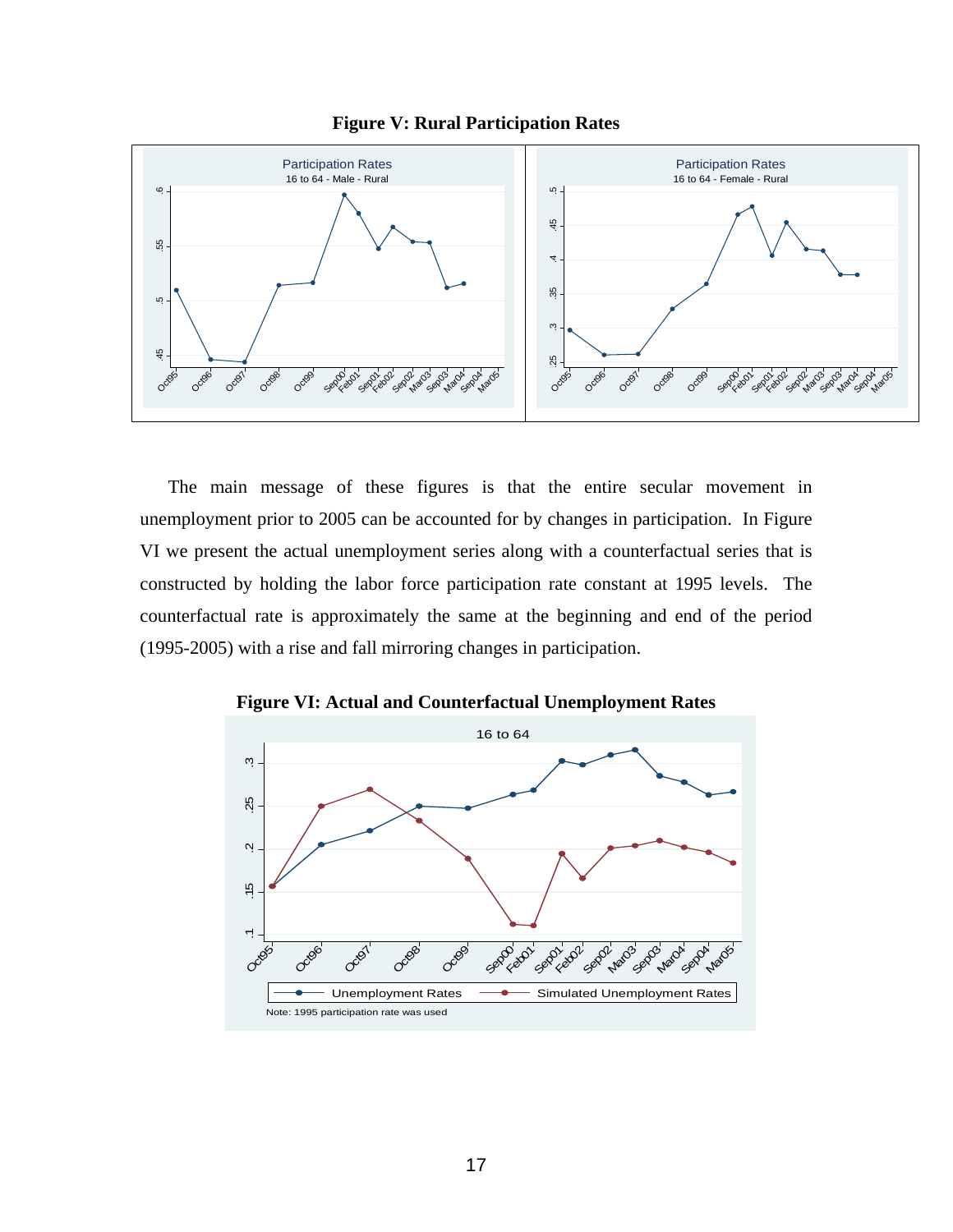#### **2.2 Patterns in Labor Demand**

We now turn our attention to the evolution of the composition of employment in South Africa. We rely on the analysis in Bhorat (2000) for trends in employment between 1970-1995 (using the Census of 1970 and the 1995 OHS) and extend the analysis using the Labor Force Surveys of September 2000 and March 2005. The data show a dismal employment performance over the whole period (see Table X). In 35 years, total employment only increased by 57 percent, which implies an annualized growth rate of 1.3 percent per year. The number of employees only increased 35.3 percent over the same period, which implies an annualized growth rate of 0.8 percent per year. Contrasting this employment growth with the fact that the population aged 14-65 grew at 2.68 percent per year paints a clear picture of the role labor demand played in the unemployment problem.

|                         | Table A: Total Employment                                            |                 |              |              |
|-------------------------|----------------------------------------------------------------------|-----------------|--------------|--------------|
| <b>Source and Year</b>  | Census 1970                                                          | <b>OHS 1995</b> | LFS Sep 2000 | LFS Mar 2005 |
| <b>Total Employment</b> | 7,709,476                                                            | 10,151,548      | 11,969,273   | 12, 107, 554 |
| Employee                | 6,294,614                                                            | 8,659,211       | 7,919,963    | 8,519,063    |
| Self Employee           | 572,264                                                              | 795.649         | 3,043,059    | 2,734,482    |
| Domestic Workers        | 842,598                                                              | 696.688         | 1,006,251    | 854,009      |
| Unemployment            | 303,165                                                              | 1,998,914       | 4,088,846    | 4,288,875    |
|                         | Sources: Census 1970, OHS 1995 and LES September 2000 and March 2005 |                 |              |              |

**Table X: Total Employment** 

Sources: Census 1970, OHS 1995 and LFS September 2000 and March 2005.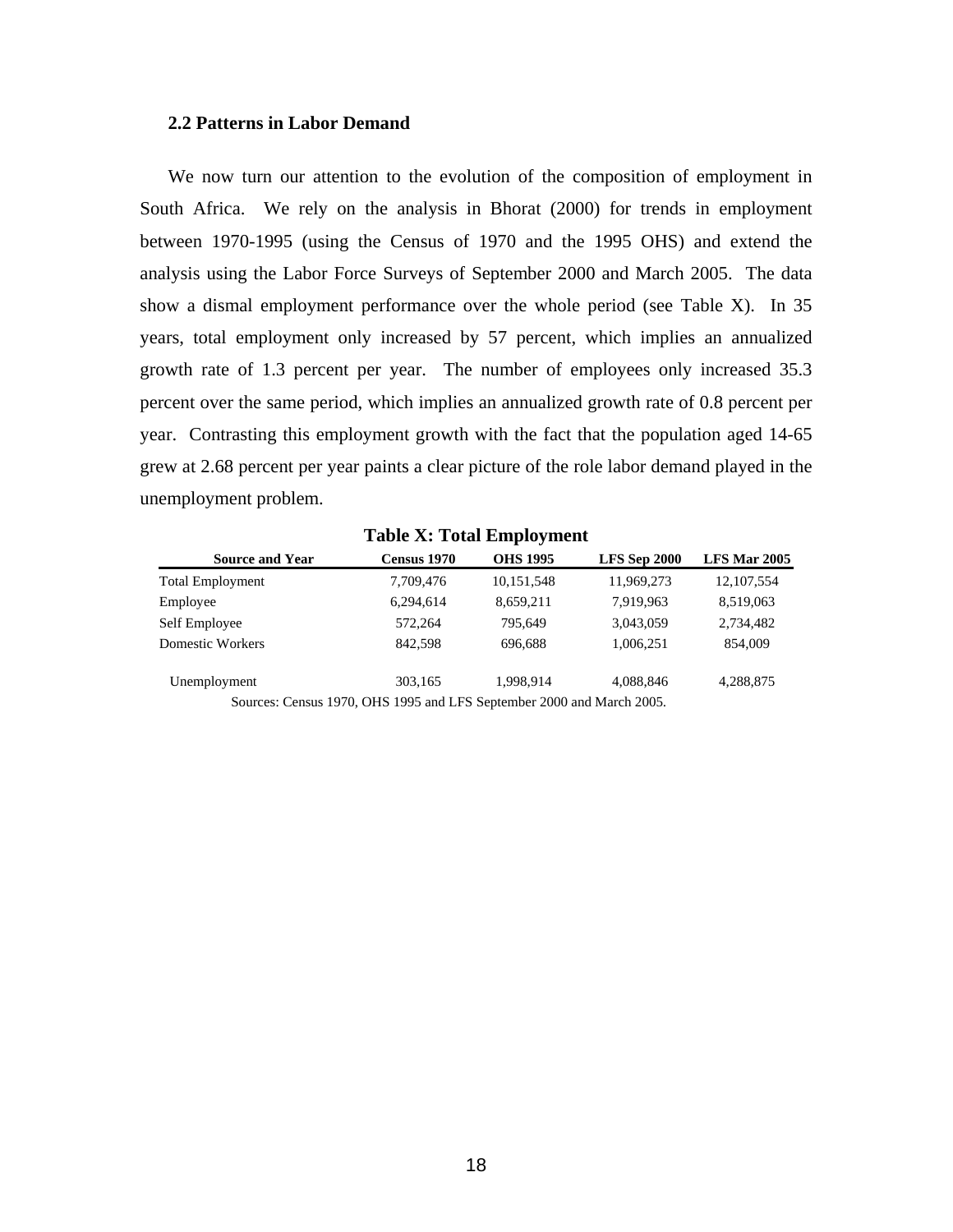#### **Section 3**

**Total Employment** 

.

 $\overline{a}$ 

#### **3.1.1 Employment Trends by Sector and Skill Level: 1970-2005**

 The poor growth in total employment between 1970-2005 is associated with substantial structural change. The Primary sector – mainly Agriculture and Mining – was shedding labor throughout the period while Finance, Wholesale and Retail Sales and Community, Social & Personal Services increased employment (see Table XI).<sup>[7](#page-19-0)</sup> Thus, the sectoral composition of employment changed substantially in South Africa. Agriculture went from 33 percent of total employment to only 11 percent while Wholesale and Retail Sales increased from 9 to 25 percent, and employment in the financial sector also increased: from 3 to 11 percent. This altered the composition of employment in terms of educational attainment, favoring more skilled workers (see Table XII). It also appears plausible that displaced workers from agriculture and mining were unable to relocate to other regions where jobs might be available, which could be why there are so many discouraged workers in rural areas.

| Industry                             | 1970 | 1995 | 2000 | 2005 | Industry           | 1970 | 1995 | 2000 | 2005 |
|--------------------------------------|------|------|------|------|--------------------|------|------|------|------|
| Agriculture                          | 33   | 14   | 17   | 11   | Agriculture        | 33   | 14   | 10   | 8    |
| Mining                               | 9    | 5    | 5    | 4    | Mining             | 9    | 6    | 7    | 5    |
| Manufacturing                        | 14   | 16   | 15   | 15   | Manufacturing      | 14   | 17   | 17   | 17   |
| <b>Utilities</b>                     |      |      |      |      | <b>Utilities</b>   |      |      |      |      |
| Construction                         | 6    | 5    | 6    | 7    | Construction       | 6    | 5    | 6    | 8    |
| Wholesale & Retail                   | 9    | 19   | 23   | 25   | Wholesale & Retail | 9    | 17   | 18   | 19   |
| Transport                            | 4    | 6    | 5    | 5    | <b>Transport</b>   | 4    | 6    | 6    | 6    |
| Finance                              | 3    | 7    | 9    | 11   | Finance            | 3    | 7    | 11   | 11   |
| Community                            | 21   | 26   | 19   | 21   | Community          | 21   | 28   | 24   | 24   |
| Note: Domestic workers are excluded. |      |      |      |      |                    |      |      |      |      |

#### **Table XI: Evolution of relative employment by industry (%)**

**Employees** 

Sources: Census 1970, OHS 1995 and LFS September 2000 and March 2005

<span id="page-19-0"></span> $<sup>7</sup>$  In this section we adopt the same educational classification as Bhorat (2000). Individuals who earned a</sup> diploma or a certificate are considered as having tertiary education.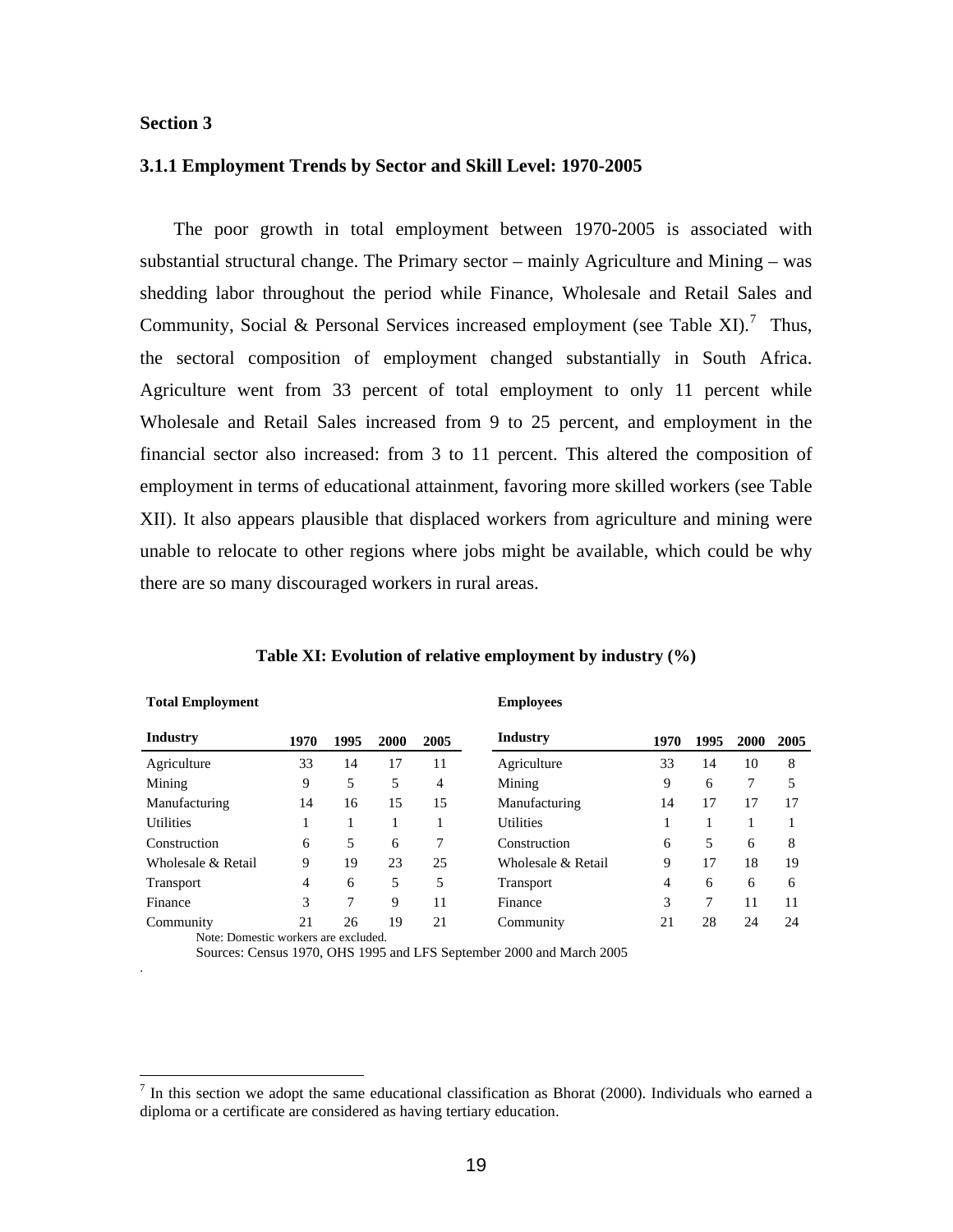| <b>Education Level</b> | 1970 | 1995 | 2000 | 2005 | <b>Education Level</b>                                               | 1970 | 1995 | 2000 | 2005           |
|------------------------|------|------|------|------|----------------------------------------------------------------------|------|------|------|----------------|
| None                   | 38   |      |      |      | None                                                                 | 38   |      |      | $\overline{4}$ |
| Some Primary           | 31   | 20   | 24   | 18   | Some Primary                                                         | 31   | 21   | 20   | 17             |
| Some Secondary         | 23   | 31   | 30   | 29   | Some Secondary                                                       | 23   | 31   | 30   | 29             |
| Complete Secondary     | 6    | 24   | 21   | 29   | Complete Secondary                                                   | 6    | 24   | 24   | 31             |
| Tertiary               |      |      | 18   | 18   | Tertiary                                                             |      | 17   | 21   | 19             |
|                        |      |      |      |      | Sources: Cangus 1070, OHS 1005 and LES September 2000 and March 2005 |      |      |      |                |

#### **Table XII: Evolution of relative employment by education level (%)**

**Employees** 

Sources: Census 1970, OHS 1995 and LFS September 2000 and March 2005

**Total Employment** 

Following the methodology of Katz and Murphy (1992), we look at how the skill composition of the labor force has changed within each sector and in the economy overall. The *within* sector shifts capture how the relative shares of employment by skill level have changed within sectors over time (holding total industry employment fixed). The *between* sector shifts measure how the skill composition of the economy changes when sectors that are more intensive in, say, high-skill workers, expand or contract, either gaining or shedding employees. Table XIII presents the results in percentage points of total employment.

#### **Table XIII: Educational Decomposition into Between Industry and Within Industry Shifts. Total Employment (% of Total Employment in Economy)**

|                    |                       |                            |             |            | (70 он тогат енгрлоунгент нь есопонну) |                      |                            |             |         |
|--------------------|-----------------------|----------------------------|-------------|------------|----------------------------------------|----------------------|----------------------------|-------------|---------|
| 1970-1995          | Between Within Total  |                            |             | Within%    | 1995-2000                              | Between Within Total |                            |             | Within% |
| None               |                       | $-10.84$ $-20.01$ $-30.85$ |             | 64.86 None |                                        | 0.67                 | $-0.57$                    | 0.10        | 45.81   |
| Some Primary       |                       | $-0.42$ $-10.35$ $-10.77$  |             | 96.10      | Some Primary                           | 1.21                 | 2.00                       | 3.21        | 62.37   |
| Some Secondary     | 7.26                  | 0.27                       | 7.53        | 3.62       | Some Secondary                         | 0.29                 | $-1.10$                    | $-0.82$     | 79.25   |
| Complete Secondary | 3.52                  | 14.58                      | 18.11       | 80.54      | Complete Secondary                     | $-0.39$              | $-2.87$                    | $-3.27$     | 87.94   |
| Tertiary           | 0.48                  |                            | 15.50 15.98 | 97.00      | Tertiary                               | $-1.78$              | 2.55                       | 0.77        | 58.90   |
| 2000-2005          | <b>Between Within</b> |                            | Total       | Within%    | 1970-2005                              | Between Within Total |                            |             | Within% |
| None               | $-1.07$               | $-1.33$                    | $-2.40$     | 55.33      | None                                   |                      | $-13.43$ $-19.72$ $-33.14$ |             | 59.48   |
| Some Primary       | $-1.70$               | $-3.37$                    | $-5.07$     | 66.40      | Some Primary                           |                      | $-1.41$ $-11.21$ $-12.62$  |             | 88.82   |
| Some Secondary     | 0.06                  | $-0.90$                    | $-0.84$     | 93.47      | Some Secondary                         | 9.25                 | $-3.38$                    | 5.87        | 26.77   |
| Complete Secondary | 1.24                  | 6.74                       | 7.97        | 84.47      | Complete Secondary                     | 5.00                 |                            | 17.82 22.81 | 78.10   |
| Tertiary           | 1.47                  | $-1.14$                    | 0.33        | 43.59      | Tertiary                               | 0.59                 | 16.49                      | 17.08       | 96.56   |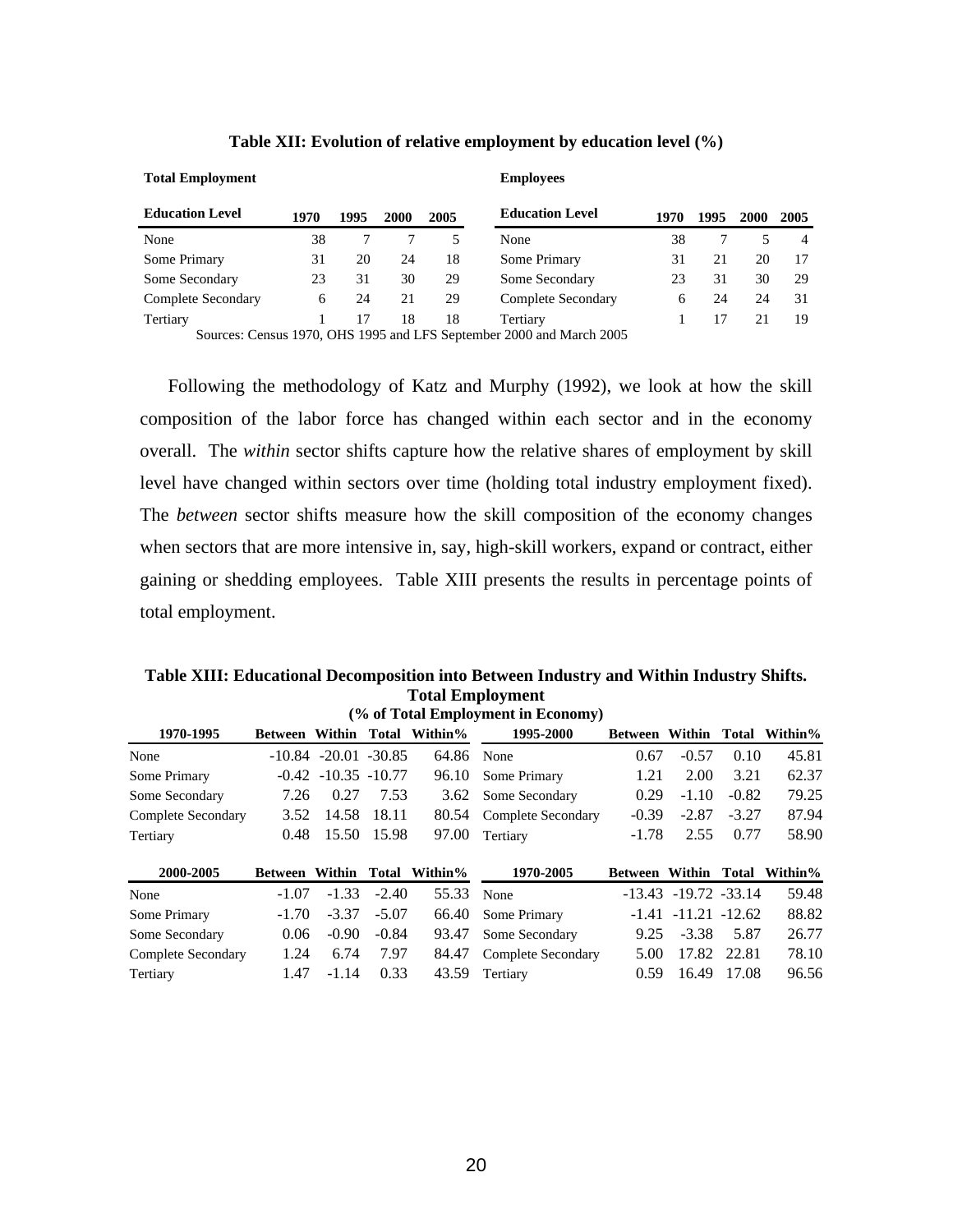The structural shift of employment from the primary sector to the tertiary sector accounts for the large decrease in employment of the lowest-skill workers and for the increase in the share of individuals with at least some secondary education. These between-industry shifts are particularly important prior to 1995. Table XIII suggests that within-industry shifts account for most of the dramatic decrease in the employment of least educated individuals (with less than a completed secondary education) since 1995.

#### **3.1.2 Wages and Quantities by Educational Attainment**

We construct a relative wage index (by educational attainment) for full-time employees using the OHS data (1995-1999) and LFS data (2000-2005). In each year, the population was divided in distinct cells according to gender, age, schooling and race. For each cell we computed a wage and a quantity measure. The wage measure is the average hourly wage by cell while the quantity measure is the cumulative sum of total hours worked by cell. This quantity measure was normalized to sum one in each year.

Using these cells wages we then compute a wage index for the whole economy that is insensitive to composition effects. We use this wage index to deflate nominal wages and to obtain a measure of *relative wages* for each cell. Finally, the average of this relative wage over the whole period is used to aggregate quantities in *efficiency units*.

We divide workers in three skill groups according to their educational attainment, using the same categories as in the previous section. Unskilled workers are those who have not completed secondary education, Semi-Skilled workers include those who have complete secondary education and Skilled are those with tertiary studies. For each skill group we computed average hourly wages, which were deflated using the wage index, and total hours worked in efficiency units. These measures are presented in Figure VII.

The contraction in total employment during the late 1990s is evident in the left panel of Figure VII from the decline of total hours worked (in efficiency units), especially by skilled workers. Relative wages for skilled workers increased slightly while relative wages for unskilled workers were stable over this period. These results are robust to changes in skill, age and gender composition of the labor force, such as those we discussed above.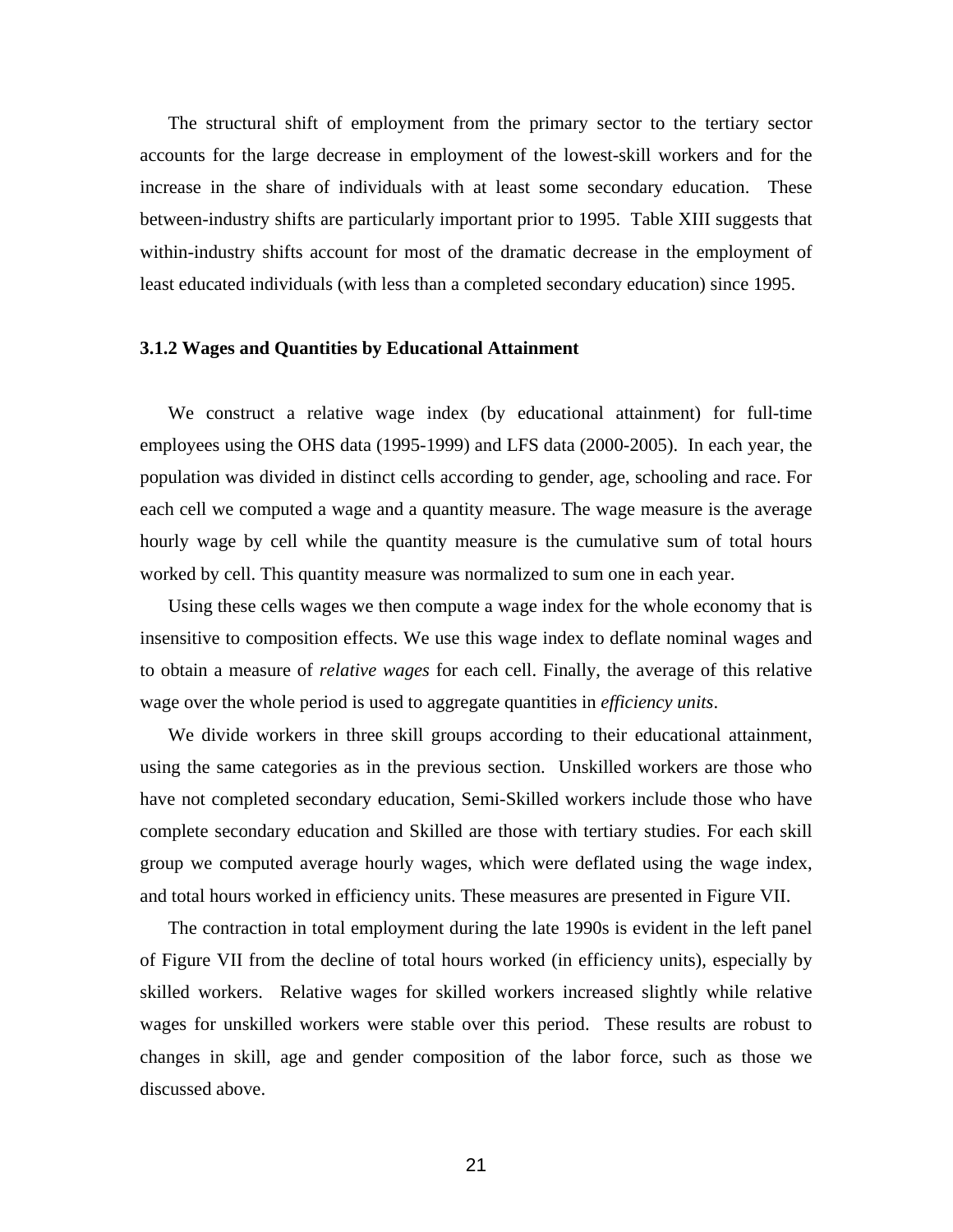

#### **Figure VII: Wages and Quantities**

## **3.2 The Evolution of Wages**

 $\overline{a}$ 

 It is safe to say that average real wages in South Africa have been stable or decreased slightly between 1995-2005. We estimate that real wages decreased by approximately 10 percent during this time, as a result of a decline from 1995-1998 and a recovery at the end of the period (see Figure VIII). Burger and Yu (2006) estimate a rise of 4 percent over the same period. Our estimates might overestimate the drop in wages near the beginning of the series, while their estimates might overestimate the growth rate in the later years, so the true real wage adjustment is bounded by our estimates. $8$  This is consistent with results in Hoogeveen and Ozler (2005), who find that per capita growth of household expenditures only grew 0.5 percent between  $1995-2000$  $1995-2000$  $1995-2000$ .<sup>9</sup>

<span id="page-22-0"></span> $8$  We follow Burger and Yu (2006) in two methodological decisions. The efficiency with which the OHS captures informal low-wage workers has increased over time, which implies that earlier surveys overestimated real wages. Thus we consider only full-time employees to exclude most informal salaried workers that were captured differentially in the early surveys. We also drop extremely high wage observations that are likely the result of coding errors. 9

<span id="page-22-1"></span><sup>&</sup>lt;sup>9</sup> Our series matches the patterns in consumption of durable goods that exhibit a U-shape with its lowest value in 1999.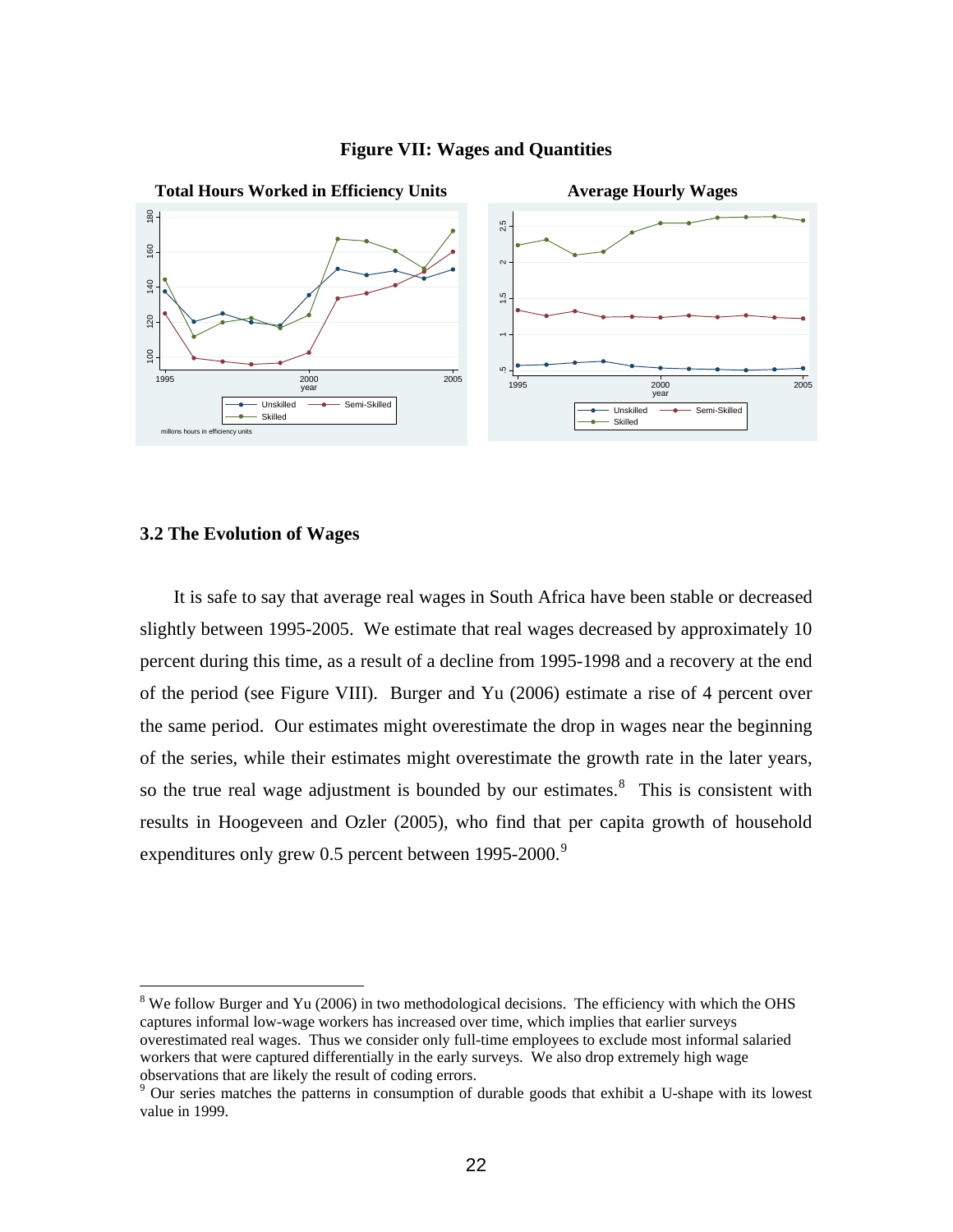



 The trends in average real wages hide the evolution of a composition effect: while the real wages of most groups declined, the share of high-income workers increased during this period, propping up the average real wage. We examine real wages of fulltime salaried workers by age group and educational attainment (see Figure IX). Real wages for workers under 30 rose slightly between 1995-2005, while real wages for workers over 30 fell. Workers without a college degree have lost close to 20 percent of their real wage (see the bottom two sets of panels in Figure IX). This finding is consistent with Leibbrandt et al. (2005), who find that the decline in real individual income is attributable to the decline in returns to individual endowments (attributes).

 We examine the evolution of relative wages using a series of repeated cross-section earning equations for salaried workers. Figure X presents results using monthly earnings (left panel) and hourly earnings (right panel), and conditioning on educational dummies (same four categories as in Table VII), experience, experience-squared, gender and race dummies. Results for this exercise are similar if we also include industry dummies.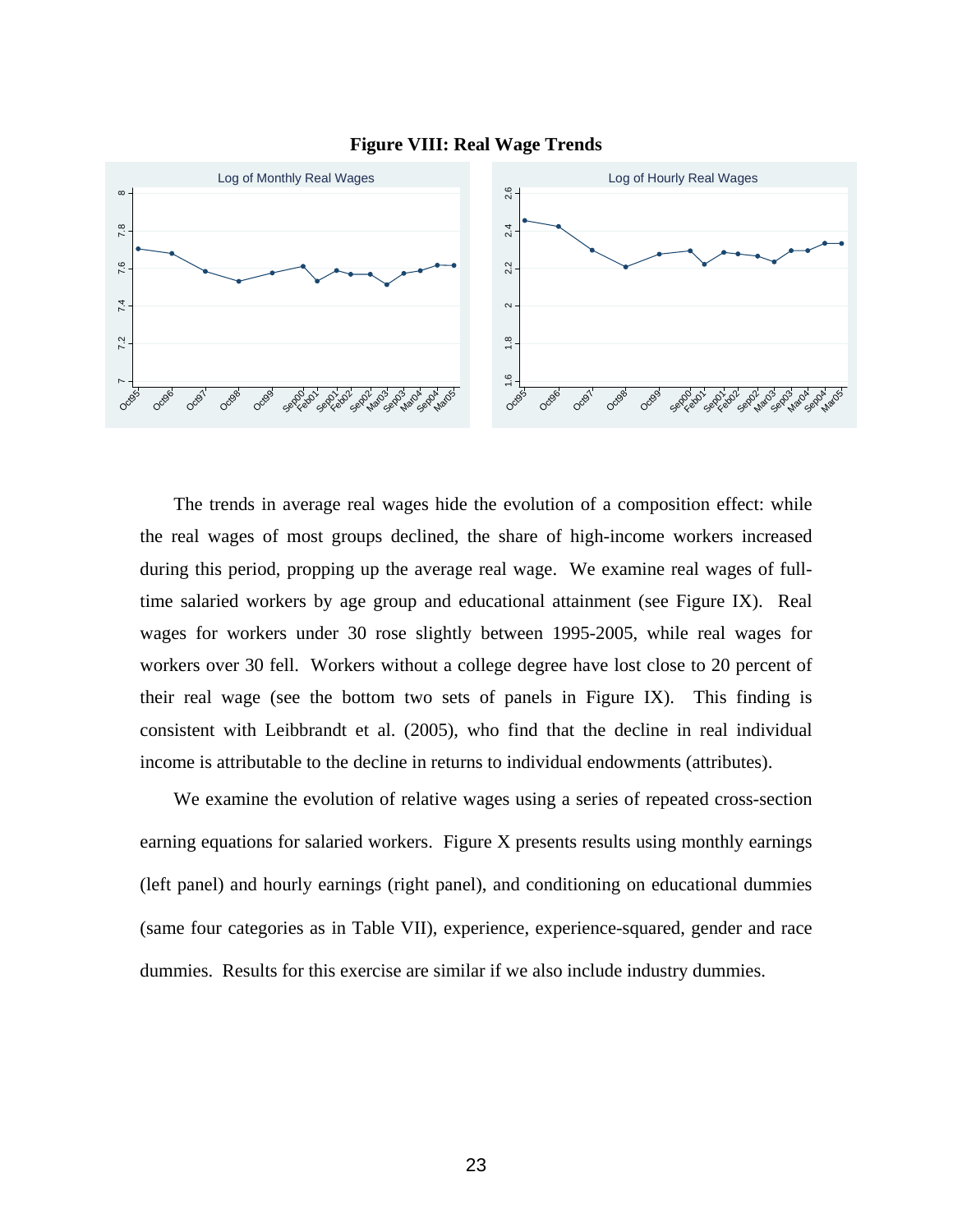

**Figure IX: Real Wage Trends**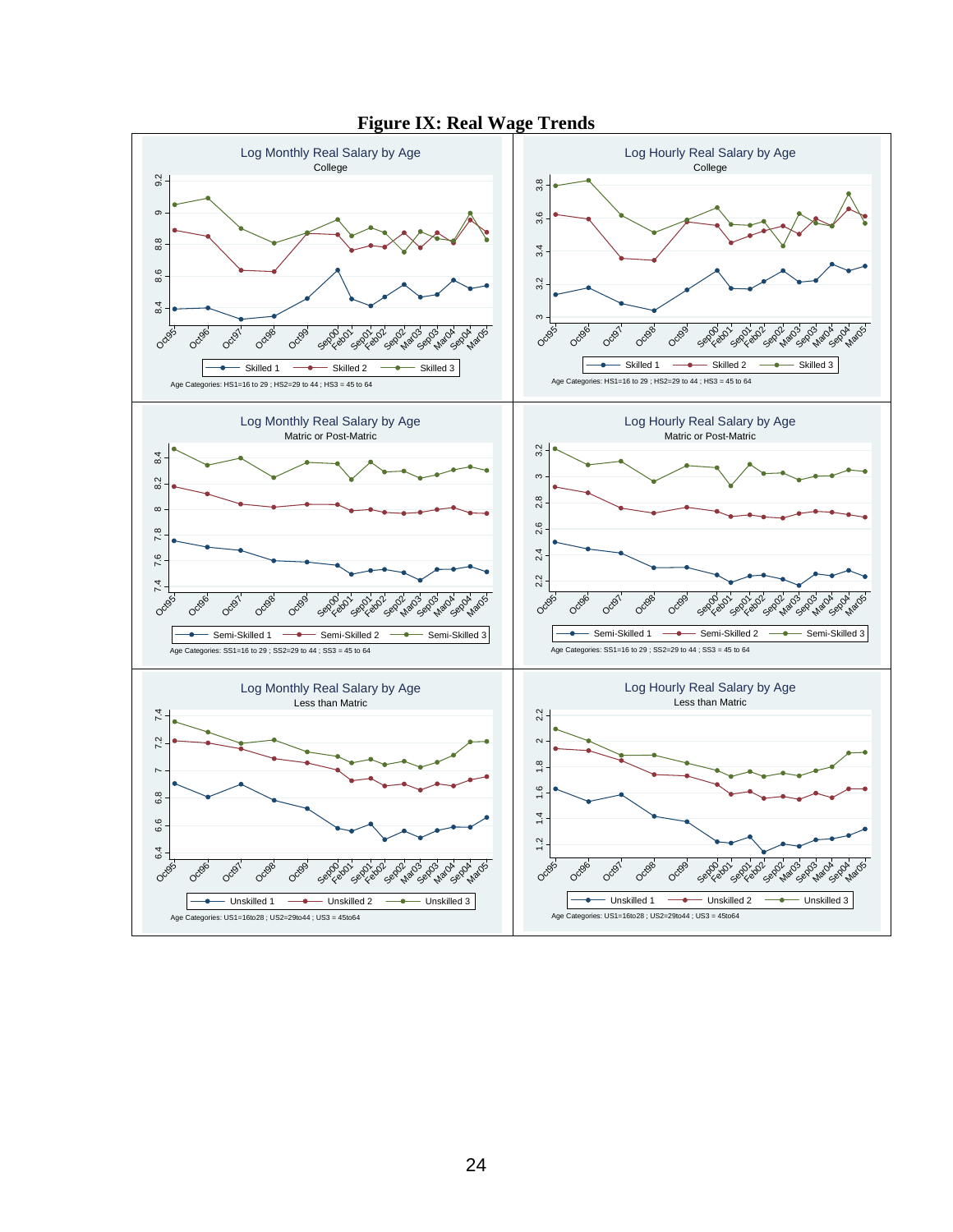

**Figure X: Return to Education salaried workers** 

Note: left panel uses monthly total income and right panel uses hourly income.

There is evidence of a rise in the return to education for those with education beyond matric, and a decline in returns for those with a matric or less. These patterns are consistent with an increase in the demand for skilled labor and with an increase in the supply of labor, especially matric holders, as discussed above. The other striking fact about wages is that Africans seem to be falling behind (see Figure XI). The race indicator variable may be increasingly picking up unobserved differences in the *quality* of education as education levels between Africans and others converge.



**Figure XI: Race wage differentials (salaried workers)** 

Note: left panel uses monthly total income and right panel uses hourly income.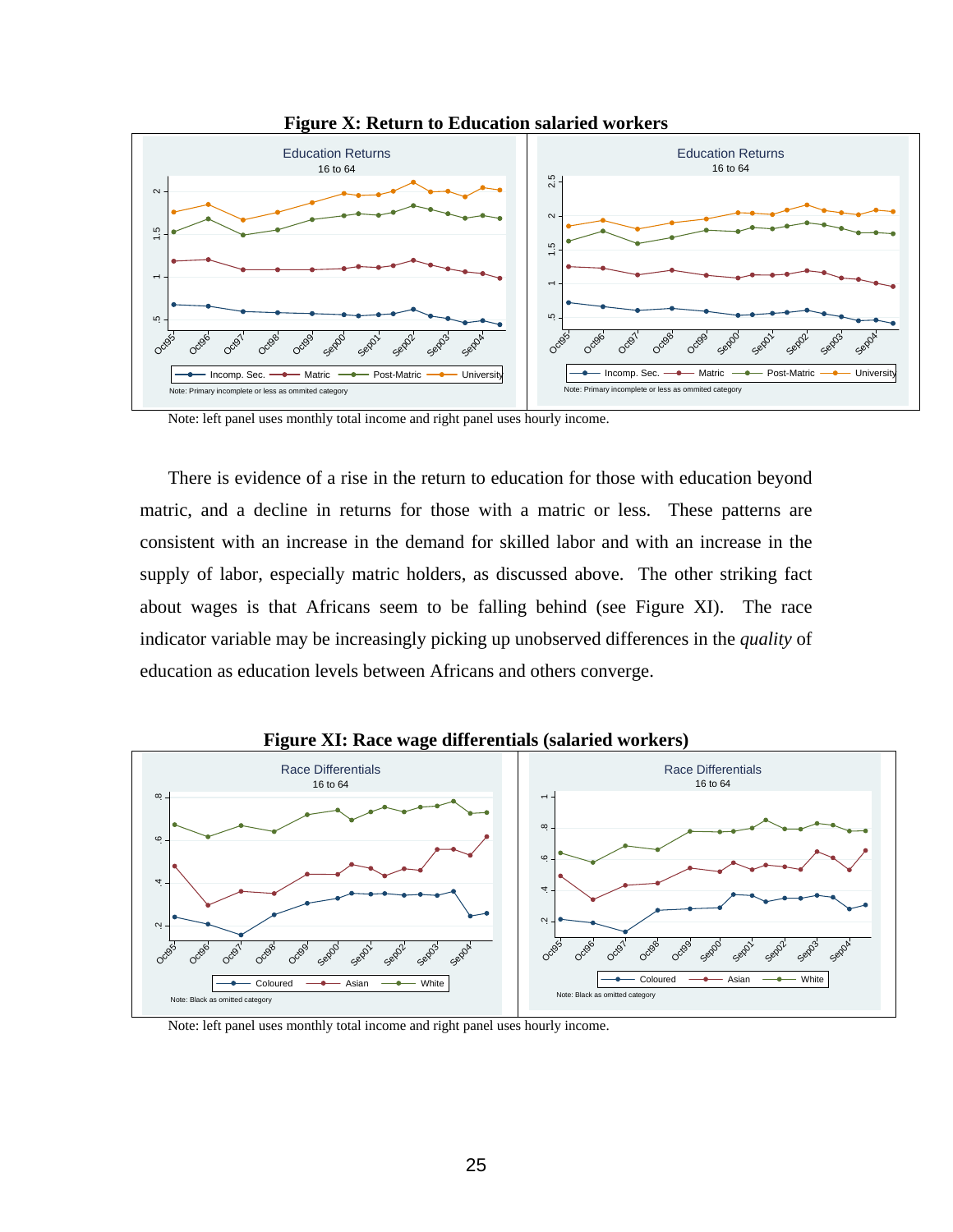## **3.2.1 Labor unions**

 Labor unions have an important role in determining the evolution of wages because of their sizeable membership and substantial economic and political force in South Africa. The relationship between the union wage premium and labor productivity will have ramifications for unemployment. According to surveys by the Bureau of Market Research, 2.5 percent of African workers in urban areas of South Africa were unionized in 1975, 5.5 percent by 1980, and after officially legalizing African unions in the early 1980s, 19 percent were by 1985 (Moll, 1993). The Congress of South African Trade Unions (COSATU) estimates that the rate of unionization grew to 37 percent in 1993 (Schultz and Mwabu, 1997).

 In Table XIV we present the share of employees that were union members in 1993, 1995, 1998 and 2004. The share of employees that were union members appears to have been stable since 1993. Unionization rates are highest in mining, manufacturing, electricity and water and educational, medical and legal services. In most sectors, unionization rates are higher for Africans than for whites (see Schultz and Mwabu, 1997).

| <b>Industrial Sector</b>                                                                                                                            | 1993 | Oct. 1995 | Oct. 1998 | Sep. 2000 | Feb. 2004 |
|-----------------------------------------------------------------------------------------------------------------------------------------------------|------|-----------|-----------|-----------|-----------|
| Agriculture                                                                                                                                         | 4.5  | 6.9       | 9.5       | 8.7       | 6.7       |
| Mining                                                                                                                                              | 73.1 | 70.7      | 72.9      | 70.0      | 78.5      |
| Manufacturing                                                                                                                                       | 48.0 | 45.7      | 45.6      | 41.5      | 40.2      |
| Electricity and Water                                                                                                                               | 36.8 | 41.6      | 41.7      | 36.0      | 32.3      |
| Construction                                                                                                                                        | 23.5 | 18.5      | 15.0      | 12.1      | 10.9      |
| Wholesale, Retail, Hotel and                                                                                                                        | 26.4 |           |           |           |           |
| <b>Restaurants</b>                                                                                                                                  |      | 23.7      | 22.7      | 18.3      | 19.1      |
| Transport, Communication and Finance                                                                                                                | 29.8 | 30.8      | 30.0      | 23.8      | 23.6      |
| Educational, Medical and Legal                                                                                                                      | 30.4 | 45.2      | 60.2      | 63.2      | 62.0      |
| Domestic and other Services                                                                                                                         | 12.0 | 12.8      | 7.8       | 5.6       | 7.1       |
| All Industries                                                                                                                                      | 29.8 | 33.2      | 32.8      | 29.6      | 29.6      |
| $\Omega_{\text{OM201}}$ for 1002, $\Omega_{\text{c}}$ with and Murchy (1007) heard on 1002 LCMC detect $\Gamma_{\text{C}}$ 1005, 1009 and 2004, our |      |           |           |           |           |

**Table XIV: Share of employees that are union members** 

Source: for 1993, Schultz and Mwabu (1997) based on 1993 LSMS dataset. For 1995, 1998 and 2004, own elaboration based on the OHS and LFS.

One could imagine that the presence of so many unionized workers might drive up wages faster than productivity growth, thereby exacerbating unemployment. This is especially a problem because collective agreements reached by bargaining councils in South Africa can be extended to all workers and to all firms in an industry, even if they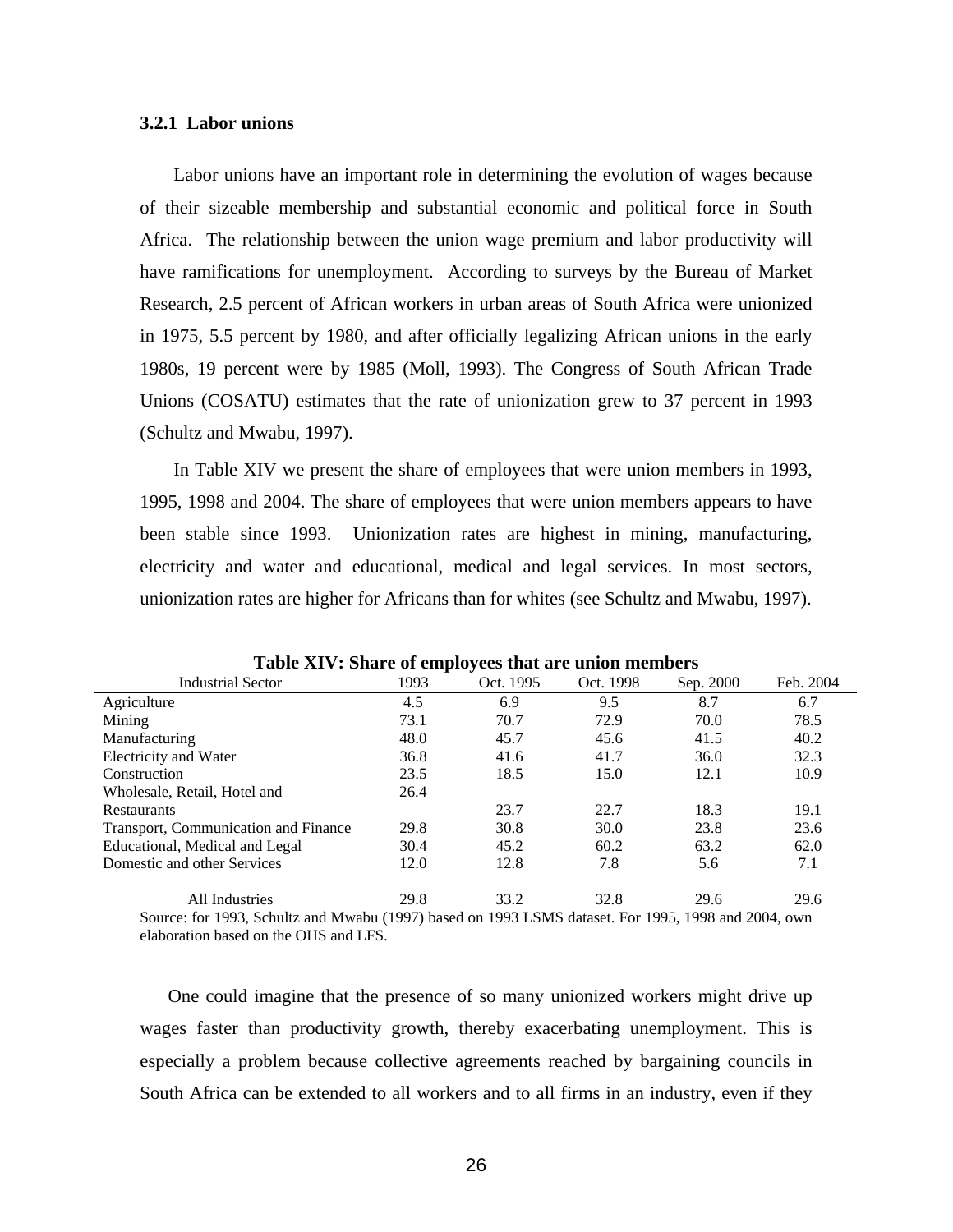were not parties to the negotiations (see Bendix, 2003). Bargaining council agreements cover about 25 percent of formal sector employees (Godfrey, Maree and Theron., 2006).

Here we will look mainly at the wages of unionized workers over time in South Africa. Because collective bargained wages might be extended to the non-union workers, our estimates might only capture part of the effect of unions on competitive wages. For 1995, Butcher and Rouse (2001) provide an estimate of the effect of unions on nonunionized workers in sectors with industrial councils on the order of 10 percent while the union-wage premium they estimate it is about 20 percent.

We estimated the following set of regressions in order to analyze the evolution of the union wage premium for male salaried employees from 1995 to 2004. We used data from OHS 1995 and 1998, LFS September 2000 and LFS February 2004. Each regression is estimated for all full-time male employees and for African full-time male employees.

In the first column of Table XV we report a baseline model where we condition on a full set of education, race, age, industry and occupation dummies. We also included province dummies interacted with an urban/rural dummy. This set of controls is included in every regression presented in this section. In column 2, following Butcher and Rouse (2001), we include household fixed effects in the model. Thus, the union/non-union gap is identified only through households with more than one full time male employee so as to introduce intrahousehold variability in union status. Column 3 presents the estimate of adding a public sector dummy to our baseline specification in Column 1. In Column 4 we augment the specification of Column 3 with tenure and tenure squared in the actual job as control variables. Finally, in Column 5 we report an estimate of the union wage gap by the method of stratified matching using the controls in Column 4 to estimate the propensity score.

These estimates consistently show that the estimated union wage premium increased during this period. The maximum premium seems to have occurred in 2000 – the same time as when employment dampened and wages were at their lowest levels. In 1995, we estimate the union wage gap for all males to be around 13 percent (see column 5, our preferred specification in terms of controlling for observable variables) and 14 percent for African males.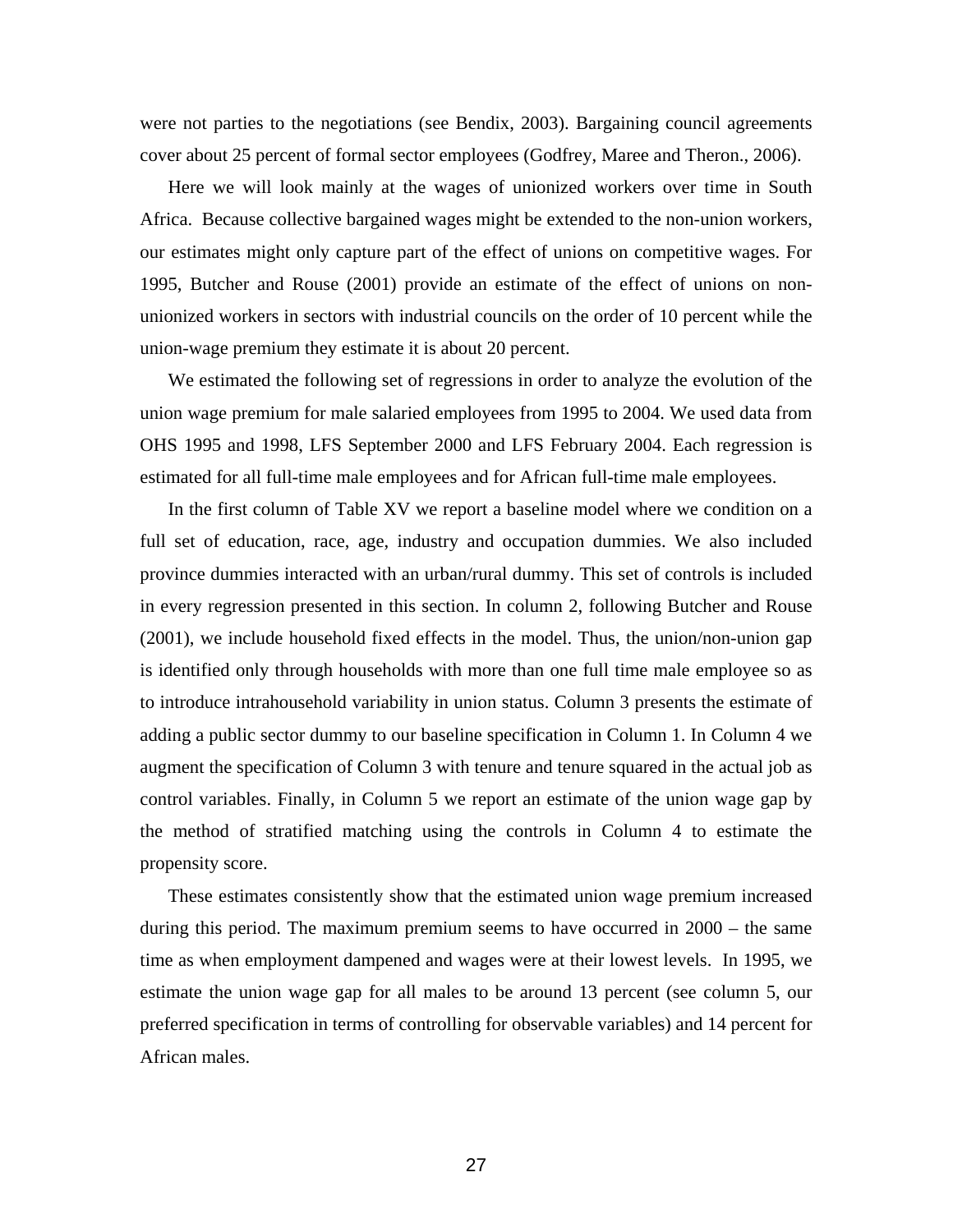|          |      |       | (1)             |       | (2)                  |       |                      |       |                 |       |            |
|----------|------|-------|-----------------|-------|----------------------|-------|----------------------|-------|-----------------|-------|------------|
|          |      |       |                 |       |                      |       | (3)                  |       | (4)             |       | (5)        |
|          |      |       |                 |       | <b>Baseline</b>      |       | <b>Baseline</b>      |       | <b>Baseline</b> |       |            |
|          |      |       |                 |       | $Model +$            |       | $Model +$            |       | $Model +$       |       |            |
|          |      |       | <b>Baseline</b> |       | Household            |       | <b>Public Sector</b> |       | Dummy and       |       | Stratified |
|          |      |       | Model           |       | <b>Fixed Effects</b> |       | dummy                |       | Tenure          |       | Matching   |
|          | Year | Coef. | t-value         | Coef. | t-value              | Coef. | t-value              | Coef. | t               | Coef. | t          |
| Africans |      |       |                 |       |                      |       |                      |       |                 |       |            |
|          | 1995 | 0.21  | 14.92           | 0.11  | 2.15                 |       |                      | 0.18  | 12.87           | 0.14  | 7.61       |
|          | 1998 | 0.29  | 12.38           | 0.35  | 3.89                 |       |                      | 0.25  | 10.38           | 0.20  | 6.97       |
|          | 2000 | 0.42  | 23.11           | 0.37  | 4.86                 | 0.39  | 20.92                | 0.33  | 17.63           | 0.27  | 11.38      |
|          | 2004 | 0.41  | 21.95           | 0.47  | 5.40                 | 0.37  | 19.28                | 0.33  | 17.13           | 0.23  | 6.92       |
|          |      |       |                 |       |                      |       |                      |       |                 |       |            |
| All      |      |       |                 |       |                      |       |                      |       |                 |       |            |
|          | 1995 | 0.19  | 17.65           | 0.19  | 5.09                 |       |                      | 0.16  | 14.56           | 0.13  | 8.46       |
|          | 1998 | 0.27  | 13.75           | 0.33  | 4.71                 |       |                      | 0.23  | 11.42           | 0.18  | 6.81       |
|          | 2000 | 0.38  | 25.03           | 0.43  | 7.19                 | 0.34  | 22.00                | 0.29  | 18.96           | 0.25  | 11.00      |
|          | 2004 | 0.35  | 22.88           | 0.52  | 8.11                 | 0.31  | 19.96                | 0.27  | 17.41           | 0.17  | 5.73       |

**Table XV: Estimated Coefficients – Union Wage Premium** 

Note: The public sector dummy is not available for 1995 and 1998.

It seems plausible that the wage premium differed among the different levels of education. Therefore, we repeated the estimation of the equation shown in column four of Table XV including interactions between the union dummy and the education level. High education individuals have tertiary education, medium education includes matric and post matric education and the less education category has less than matric. The results are shown in Table XVI. Moreover, it also seems possible that the union wage premium differed between the public and the private sector employees. Table XVI also reports the results for the interacted public sector and union dummies.

The results show that the wage premium for unskilled and semi-skilled workers increased over time but decreased for the skilled workers. The public and private sector union wage premiums have commensurate values; however, there seems to be an additional significant public sector wage premium.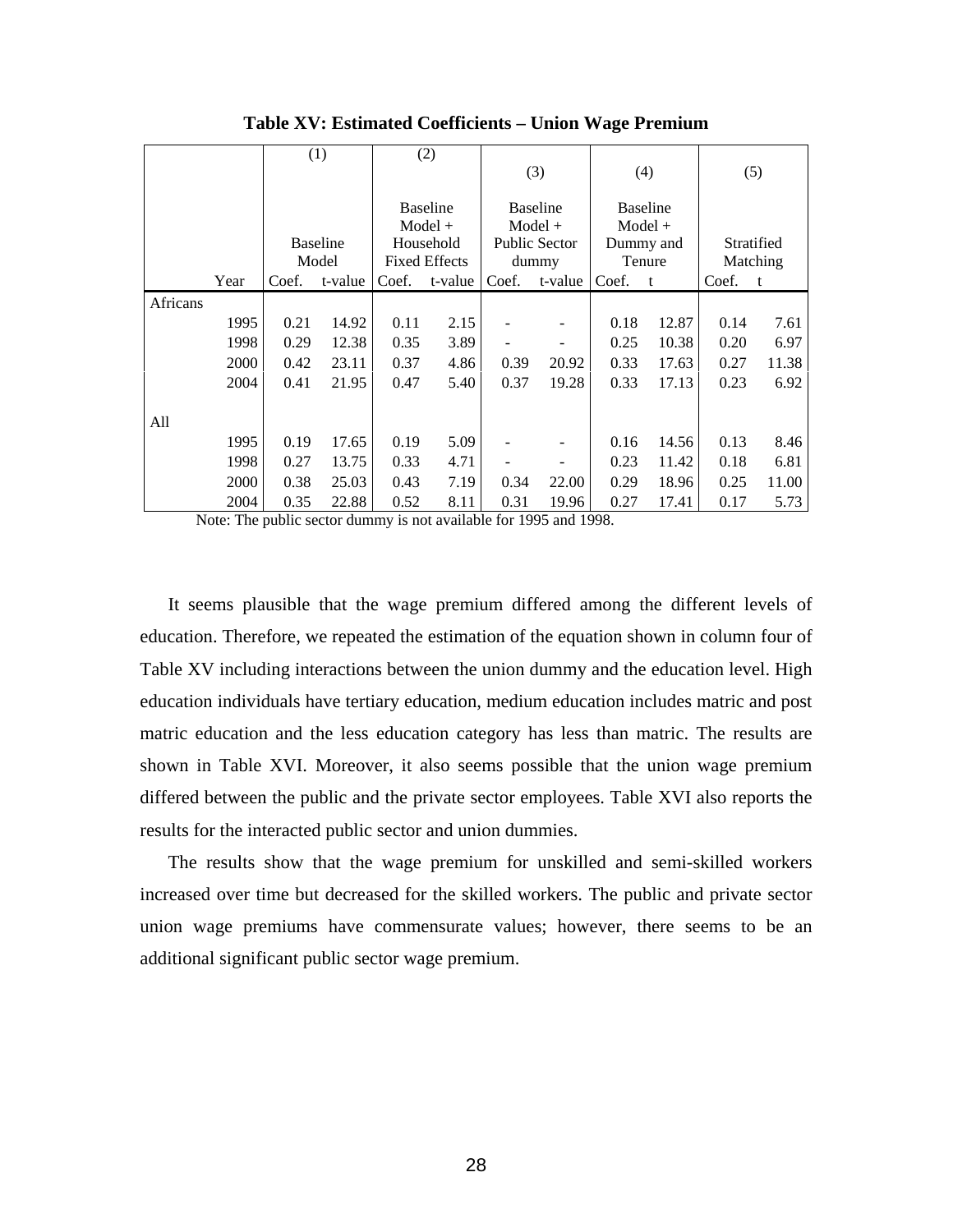|          |      | OLS – Union interacted with skill level |       |            |       |         | $OLS$ – Union interacted with public sector |                |       |         |       |        |       |
|----------|------|-----------------------------------------|-------|------------|-------|---------|---------------------------------------------|----------------|-------|---------|-------|--------|-------|
|          |      |                                         |       |            |       |         |                                             | Union x        |       |         |       |        |       |
|          |      | High Ed.                                |       | Medium Ed. |       | Low Ed. |                                             | Union x Public |       | Private |       | Public |       |
|          | Year | Coef.                                   | t     | Coef.      | t     | Coef.   | t                                           | Coef.          | t     | Coef.   | T     | Coef.  | t     |
|          |      |                                         |       |            |       |         |                                             |                |       |         |       |        |       |
| Africans | 1995 | 0.21                                    | 12.43 | 0.15       | 5.37  | $-0.05$ | $-0.58$                                     |                |       |         |       |        |       |
|          | 1998 | 0.26                                    | 9.45  | 0.26       | 5.69  | $-0.28$ | $-1.49$                                     |                |       |         |       |        |       |
|          | 2000 | 0.36                                    | 17.08 | 0.28       | 8.30  | $-0.08$ | $-0.80$                                     | 0.39           | 11.20 | 0.38    | 18.04 | 0.28   | 8.78  |
|          | 2004 | 0.37                                    | 16.08 | 0.33       | 10.95 | $-0.35$ | $-3.92$                                     | 0.34           | 8.77  | 0.38    | 17.32 | 0.44   | 10.64 |
|          |      |                                         |       |            |       |         |                                             |                |       |         |       |        |       |
|          |      |                                         |       |            |       |         |                                             |                |       |         |       |        |       |
| All      | 1995 | 0.19                                    | 14.21 | 0.12       | 6.76  | $-0.04$ | $-0.71$                                     |                |       |         |       |        |       |
|          | 1998 | 0.24                                    | 10.46 | 0.21       | 6.27  | $-0.04$ | $-0.38$                                     |                |       |         |       |        |       |
|          | 2000 | 0.35                                    | 19.44 | 0.22       | 8.47  | $-0.10$ | $-1.76$                                     | 0.33           | 11.19 | 0.35    | 19.23 | 0.28   | 10.08 |
|          | 2004 | 0.33                                    | 17.00 | 0.24       | 10.07 | $-0.09$ | $-1.60$                                     | 0.31           | 9.91  | 0.31    | 17.44 | 0.35   | 10.51 |

**Table XVI: Estimated Coefficients – Interacted Union Wage Premium**

## **3.2.2 Wage Push**

1

Prima facie, given that real wages have been falling in South Africa for most of the last decade and more, it is slightly odd to be discussing the possibility of unemployment being driven by a wage push. In particular, as we saw in section 3.2 above, the fall in wages was faster among the relatively lower skilled and the young, the two groups that suffered disproportionately from unemployment. However, what people seem to have in mind when they think of wage push in South Africa is wage push in the formal sector, where unions are powerful and minimum wage laws may be especially binding.<sup>[10](#page-29-0)</sup> This can create job losses in the formal sector, increasing the demand for informal sector jobs. Some friction/rigidity in the informal sector then turns this increase in demand into unemployment.

We repeat the analysis presented in Figure IX, restricting the sample to unionized workers in Figure XII. While average wages for all workers did not increase between 1995 and 2005 (see Figure IX), the real wages of the unionized skilled workers trended upwards and wages of the unskilled workers fell, at least until early 2004. Yet these are exactly the categories where unemployment has grown the most. In other words, the growing union wage premium, especially for African workers (who tend to be unskilled),

<span id="page-29-0"></span><sup>10</sup> However, as argued below, minimum wage laws do play a role outside the formal sector, and the overall decline in real wages, especially at the bottom, happened in spite of attempts to raise the minimum wage.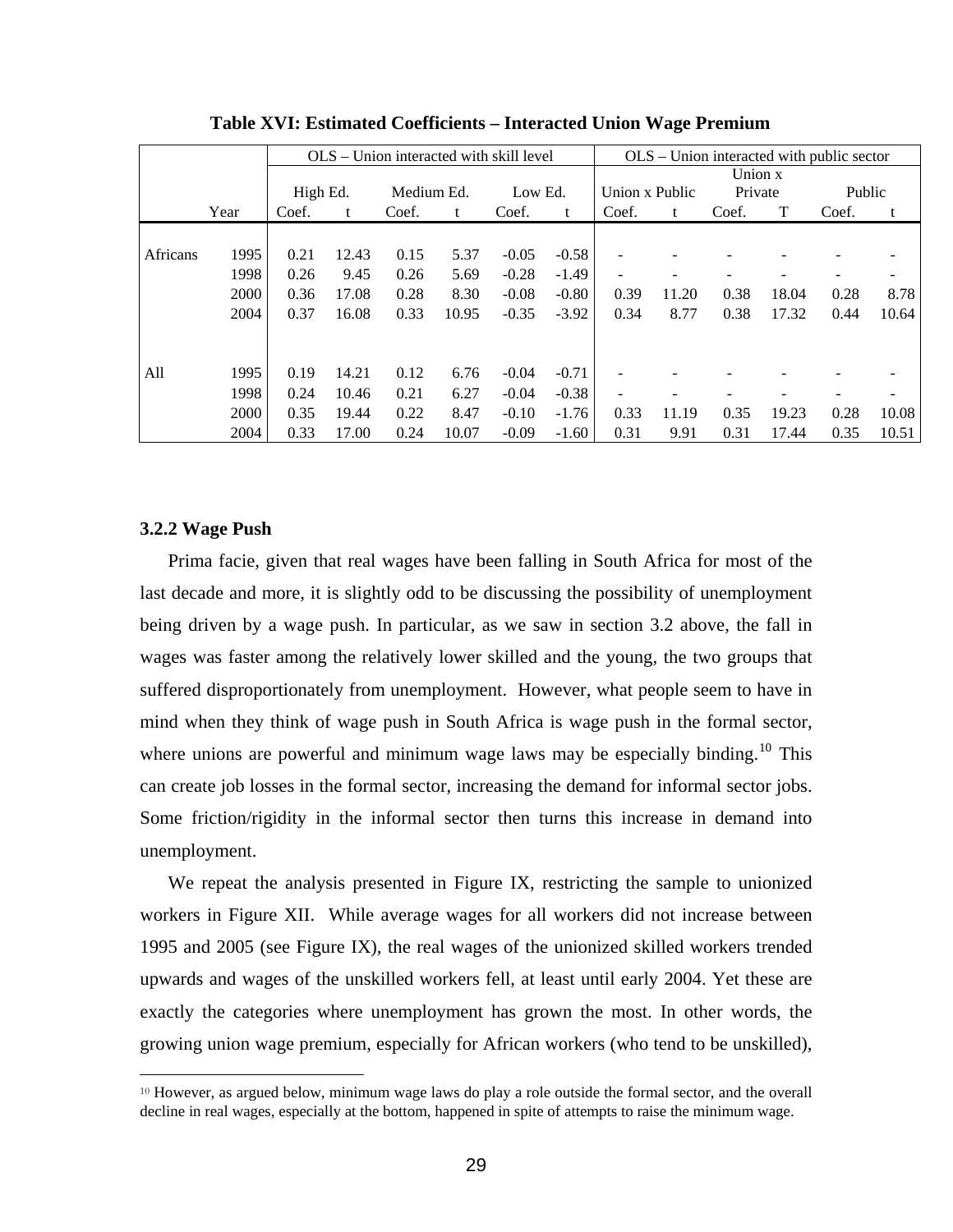kept the wages of the unionized unskilled from falling as fast as they otherwise would have (given what was happening outside the unionized sector). Naturally, the fact that the wages of unskilled unionized workers did not fall when the shocks in the labor market required them to go down indicates that unions play an important role in determining the equilibrium in the labor market even though the episode is not one of a wage push.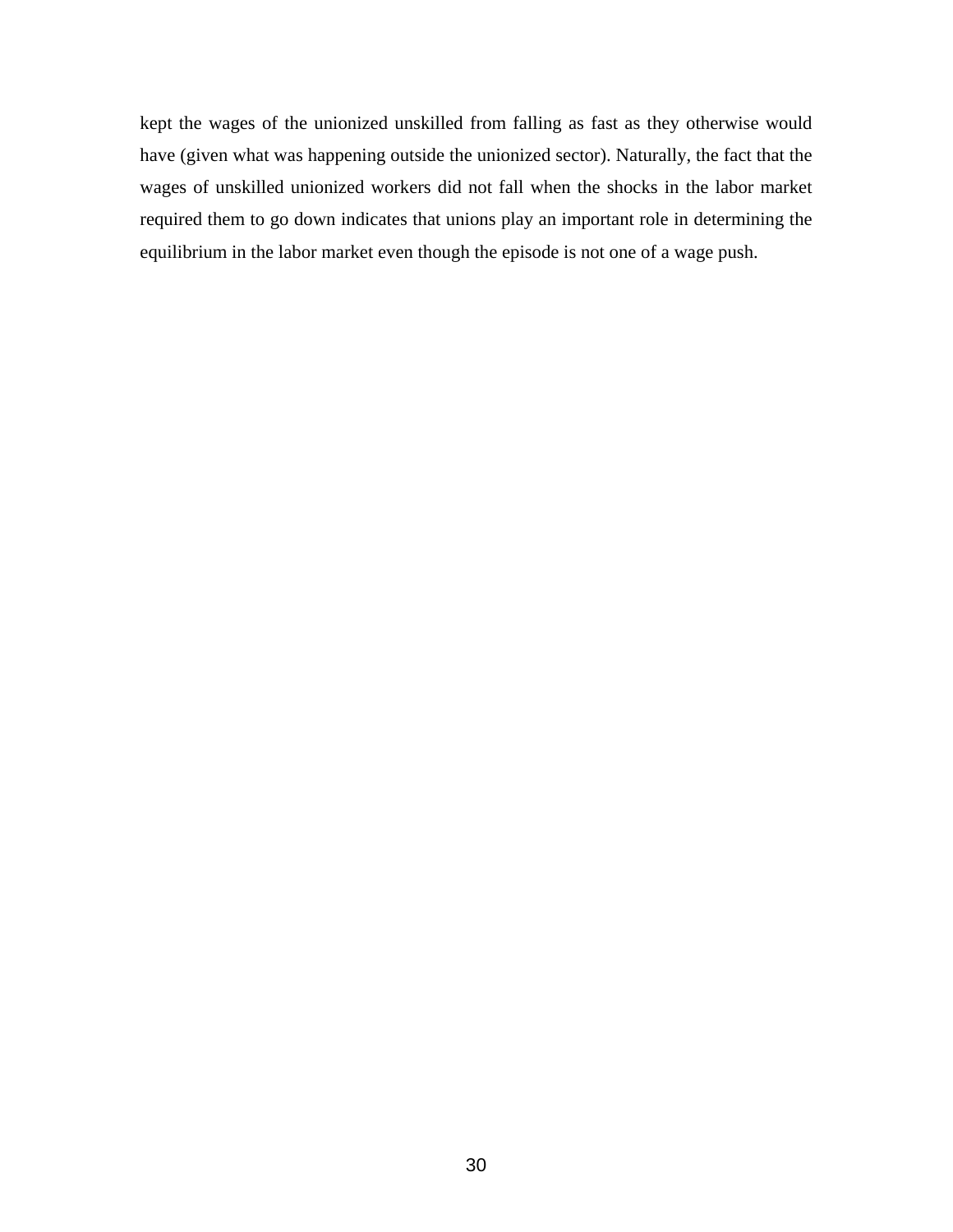#### **Section 4**

1

#### **4. Evidence on the Speed of Transitions**

Policy interventions to address the unemployment problem can be better targeted if we know *who* is unemployed and what determines transitions into and out of the labor force. We disaggregate the unemployment data presented in Section 2, and examine transition rates by age, race and education. One might expect that the relatively stable unemployment rate since 2000 reflects structural inefficiencies in the labor market that hinder transition. However when we look directly at transitions it becomes clear that this stability hides large gross flows between employment categories.

For this analysis, we use newly constructed panel data comprised of matched LFS waves. The LFS panel is the first nationally-representative panel data on employment in South Africa it follows individuals over time and permits us to directly observe employment transition. A more complete description of the panel is found in Appendix A.

Our analysis is structured as follows: first, we determine who is in each employment status category; second, we examine who is transitioning between employment categories; third, we use multinomial logit regression analysis to identify the factors that make an individual more or less likely to transition out of the unemployment pool. We then discuss the role played by search costs and reservation wages in transition rates.

#### **4.1.1 A snapshot of employment status**

First, we look at the factors that determine the employment status of workers in a particular period (September 2002, wave 6), controlling for gender, race, age, education level, urban/rural and whether the individual has held a job before (see Table XVII).<sup>[11](#page-31-0)</sup> These results augment the tables given in Section 2, because here we examine *conditional* probabilities. There are few surprises, and we discuss only the main points that emerge

<span id="page-31-0"></span> $11$  The table presents mean derivatives instead of coefficients because in a multinomial logit analysis the derivatives contain more useful information (the sign and magnitude of the effect) than the coefficients. The mean derivatives are a more consistent estimator of the marginal effects than are derivatives evaluated at the mean. Significance levels are taken from the test of the null hypothesis that the coefficient from the multinomial logistic regression is equal to zero. The standard errors on the mean derivatives are uninformative regarding significance and thus are omitted from the table.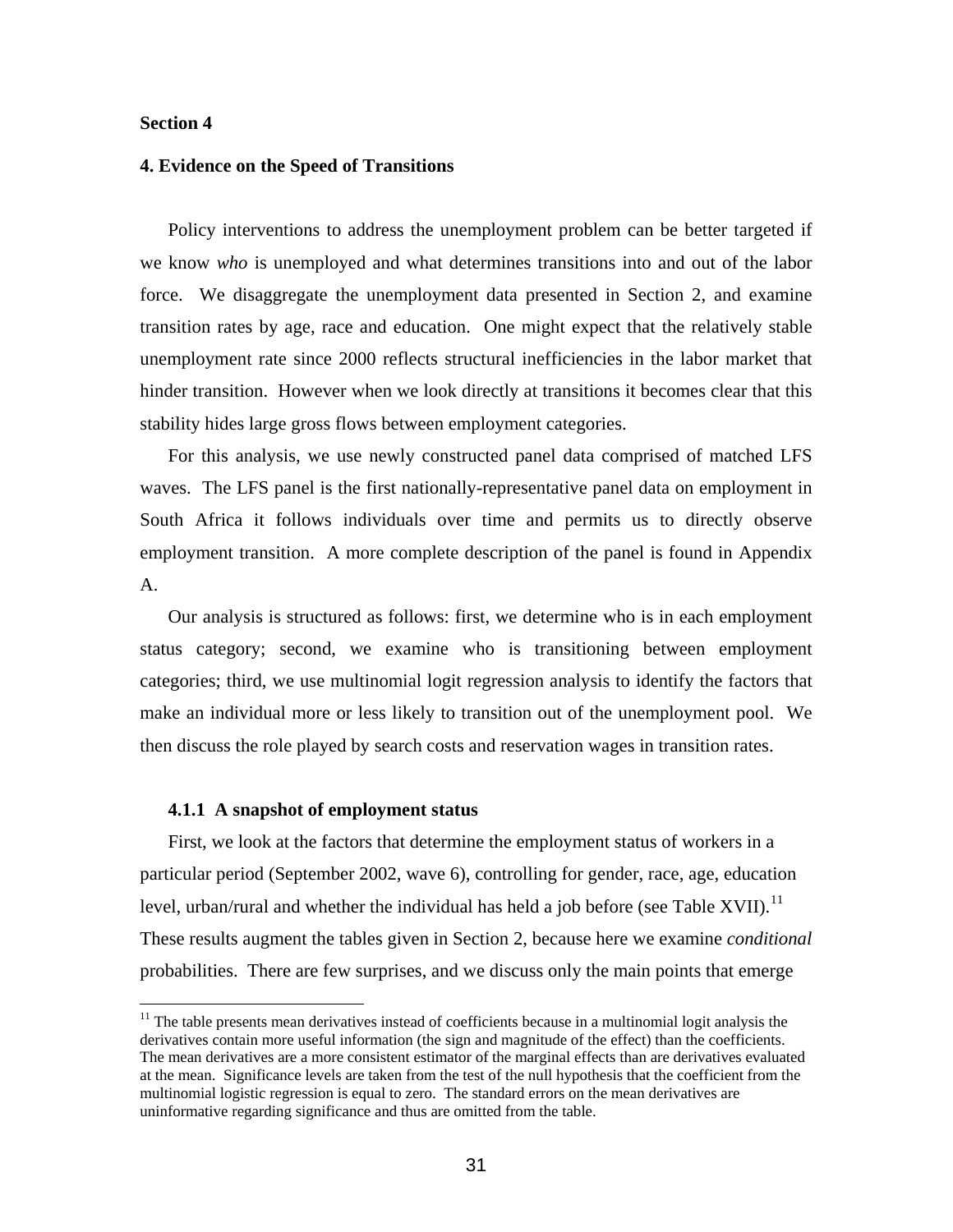from the analysis. Urban residents are more likely to be unemployed or in the formal sector, and less likely to be in the informal sector than are rural residents, controlling for covariates. The informal sector is overwhelmingly African and female, which likely reflects the proportion of the informal sector made up by domestic workers. The coefficients on the indicator variables for race demonstrate that Africans (the reference group) are more likely to be unemployed or in the informal sector than the other population groups, and less likely to be in the formal sector or NEA.

#### **Table XVII**

| Table presents mean derivatives (i.e. the average marginal |            |       |                   |       |                 |     |          |
|------------------------------------------------------------|------------|-------|-------------------|-------|-----------------|-----|----------|
| effect)                                                    |            |       |                   |       |                 |     |          |
|                                                            | <b>NEA</b> |       | <b>Unemployed</b> |       | <b>Informal</b> |     | Formal   |
| urban                                                      | $-0.022$   | $***$ | 0.040             | $***$ | $-0.032$        | *** | 0.015    |
| female                                                     | 0.064      | ***   | 0.017             | $***$ | 0.064           | *** | $-0.145$ |
| neverworked                                                | 0.337      |       | 0.351             | $***$ | $-0.216$        |     | $-0.472$ |
| white                                                      | 0.055      | ***   | $-0.060$          | ***   | $-0.085$        | *** | 0.090    |
| indian                                                     | 0.147      | ***   | $-0.138$          | $***$ | $-0.096$        | *** | 0.087    |
| coloured                                                   | 0.213      |       | $-0.237$          | ***   | $-0.083$        | *** | 0.108    |
| age                                                        | $-0.029$   | ***   | 0.023             |       | $-0.006$        | *** | 0.012    |
| age <sup>^2</sup>                                          | 0.043      | ***   | $-0.036$          |       | 0.007           | *** | $-0.015$ |
| primary                                                    | $-0.008$   | ***   | 0.011             | ***   | $-0.004$        | *** | 0.001    |
| secondary                                                  | $-0.002$   | ***   | $-0.011$          | ***   | $-0.009$        | *** | 0.022    |
| matric                                                     | $-0.062$   | ***   | 0.010             | $***$ | $-0.036$        | *** | 0.087    |
| postmatric                                                 | 0.044      | $***$ | $-0.112$          | ***   | $-0.081$        | *** | 0.148    |

**Multinomial results for employment status in wave 6, (men & women)** 

Note: province dummies were included, but results not shown Note: Coefficients for Formal (the reference group) are for illustrative purposes only

Holding a matric is by no means a guarantee of employment. Although matric holders are more likely to be employed in the formal sector and less likely to be in the informal sector than are workers who have less than a matric, they are also 1 percentage point more likely to be *un*employed. In fact, a large portion of the unemployed have yet to find their first job and enter the labor force: individuals who have never before held a job are 35 percentage points more likely to be unemployed than are workers who have worked before. This highlights the importance of obtaining that first job and suggests a focus for policy intervention. This result is likely a combination of sorting by the labor market and the glut of matric holders driving down returns to a matric. The result is also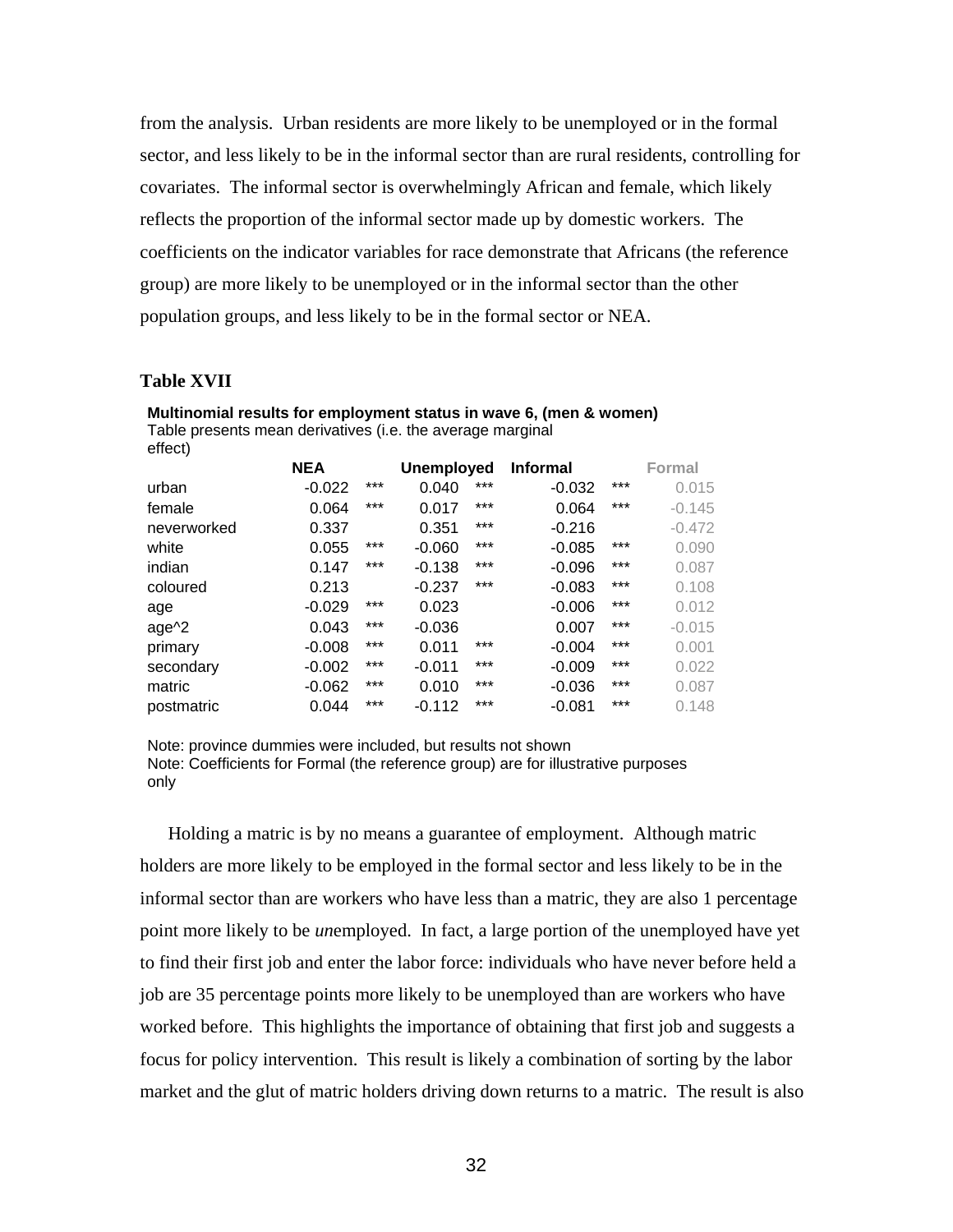consistent with a story in which there is a mismatch between the skills being taught in schools and the skills needed in the workplace. On the other hand, having at least some education beyond the matric is good insurance against poor labor market outcomes. Those with post-matric education are 11 percentage points less likely to be unemployed and 8 percentage points less likely to be in the informal sector, which has lower returns to education than the formal sector (results not shown).

## **4.1.2 Transition matrices**

The LFS panel data allow us to look at the experience of individuals over time to determine who is making employment transitions and how large the gross flows actually are. Table XVIII presents transition matrices for several slices of the data for the sixmonth period between September 2002 (wave 6) and March 2003 (wave 7). These transition matrices for wave 6 to wave 7 are broadly representative of the other wave-towave transitions in the panel. Transitions matrices for a one-year period were generally similar as well. For brevity we do not present these results here. The top panel of Table XVIII presents transition probabilities for all adults, ages 16-64 inclusive. That matrix shows, for example, that:

- Of adults 16-64 who are unemployed (and either discouraged or searching), 9.6 percent find employment in the formal or informal sector after six months.
- Discouraged workers most frequently transition into actively searching for work. About 14 percent transition from discouraged and reportedly not searching for work, to employed six months later.
- Discouraged workers are twice as likely to transition into the informal than the formal sector, while the unemployed who are searching are equally likely to transition into the informal or formal sectors. Almost 12 percent of those who are initially working in the informal sector transition within six months to the formal sector.
- Of those with formal sector employment, only 16 percent have transitioned into another state after six months with the other 84 percent staying in the formal sector.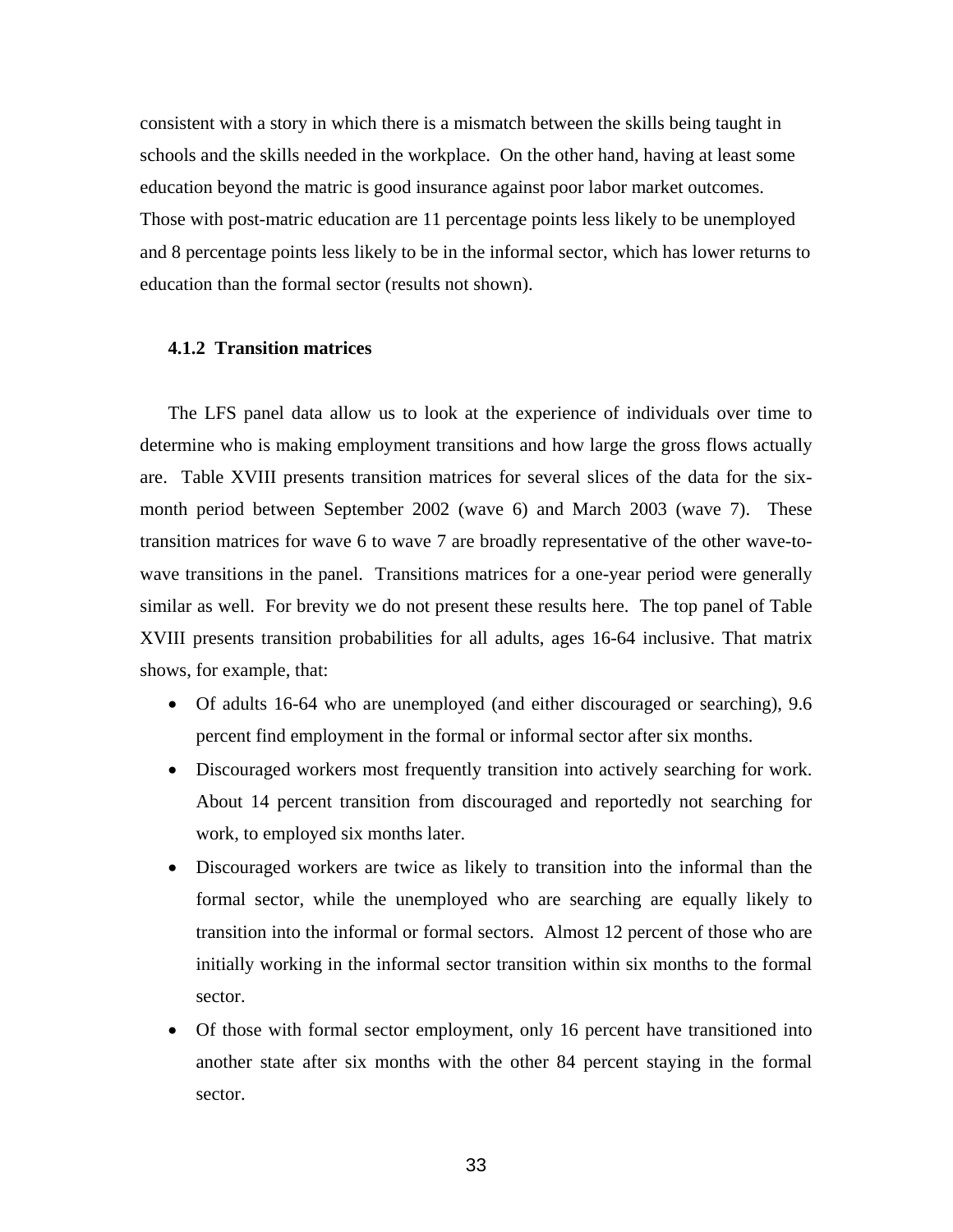• So-called retirement is apparently not a permanent (absorbing) state. Of those who are retired in wave 6, only about 68 percent are classified as retired six months later. This is perhaps an artifact of how data were recorded, since another 16 percent were classified as NEA six months later. Even if all the NEA were in fact still retired, there are 15 percent of the so-called "retired" who are either looking for work or working six months on.

## **Table XVIII**

| All adults (16-64)    |        |         |            | State wave 7 |         |          |        |       |
|-----------------------|--------|---------|------------|--------------|---------|----------|--------|-------|
| State wave 6          | N      | Retired | <b>NEA</b> | Unemp_d      | Unemp_s | Informal | Formal | Total |
| Retired               | 1,065  | 68.45   | 16.32      | 3.09         | 1.96    | 7.32     | 2.85   | 100   |
| <b>NEA</b>            | 7,057  | 2.87    | 68.01      | 9.26         | 12.11   | 4.29     | 3.45   | 100   |
| Unemp_d               | 2,264  | 1.91    | 19.09      | 36.11        | 28.78   | 9.89     | 4.22   | 100   |
| Unemp s               | 3,630  | 0.83    | 14.15      | 16.41        | 49.82   | 9.27     | 9.53   | 100   |
| Informal              | 2,496  | 3.16    | 12.04      | 8.13         | 12.96   | 51.86    | 11.86  | 100   |
| Formal                | 6,677  | 0.92    | 3.36       | 1.63         | 5.04    | 4.79     | 84.26  | 100   |
| Total                 | 23,189 | 4.68    | 26.87      | 10.82        | 17.94   | 11.28    | 28.4   | 100   |
| Male adults (16-64)   |        |         |            | State wave 7 |         |          |        |       |
| State wave 6          | N      | Retired | <b>NEA</b> | Unemp_d      | Unemp_s | Informal | Formal | Total |
| Retired               | 311    | 64.4    | 13.02      | 5.02         | 3.5     | 7.56     | 6.5    | 100   |
| <b>NEA</b>            | 2,926  | 1.8     | 74.37      | 6.81         | 11.24   | 2.66     | 3.12   | 100   |
| Unemp_d               | 792    | 2.74    | 15.99      | 30.81        | 33.46   | 10.56    | 6.43   | 100   |
| Unemp s               | 1,573  | 1.25    | 12.33      | 13.81        | 51.05   | 10.31    | 11.25  | 100   |
| Informal              | 919    | 2.42    | 8.89       | 6.83         | 16.75   | 48.65    | 16.46  | 100   |
| Formal                | 3,929  | 0.77    | 1.92       | 1.62         | 6.14    | 4.92     | 84.63  | 100   |
| Total                 | 10.450 | 3.21    | 24.44      | 7.97         | 17.92   | 10.1     | 36.36  | 100   |
| Female adults (16-64) |        |         |            | State wave 7 |         |          |        |       |
| State wave 6          | N      | Retired | <b>NEA</b> | Unemp_d      | Unemp_s | Informal | Formal | Total |
| Retired               | 754    | 70.23   | 17.78      | 2.25         | 1.29    | 7.21     | 1.24   | 100   |
| <b>NEA</b>            | 4,131  | 3.65    | 63.42      | 11.03        | 12.74   | 5.46     | 3.69   | 100   |
| Unemp_d               | 1,472  | 1.45    | 20.81      | 39.06        | 26.17   | 9.52     | 2.98   | 100   |
| Unemp_s               | 2,057  | 0.49    | 15.59      | 18.46        | 48.85   | 8.45     | 8.17   | 100   |
| Informal              | 1,577  | 3.69    | 14.29      | 9.06         | 10.24   | 54.15    | 8.57   | 100   |
| Formal                | 2,748  | 1.16    | 5.59       | 1.64         | 3.33    | 4.59     | 83.69  | 100   |
| Total                 | 12.739 | 5.96    | 28.99      | 13.31        | 17.96   | 12.31    | 21.48  | 100   |

Most importantly, we are struck by just how much churning there appears to be in the labor market. Although the aggregate unemployment figures in Table I show little change from LFS wave to wave, the individual-level data show remarkable mobility. Examples include:

• Only about half of the workers who are employed in the informal sector are still employed there six months later.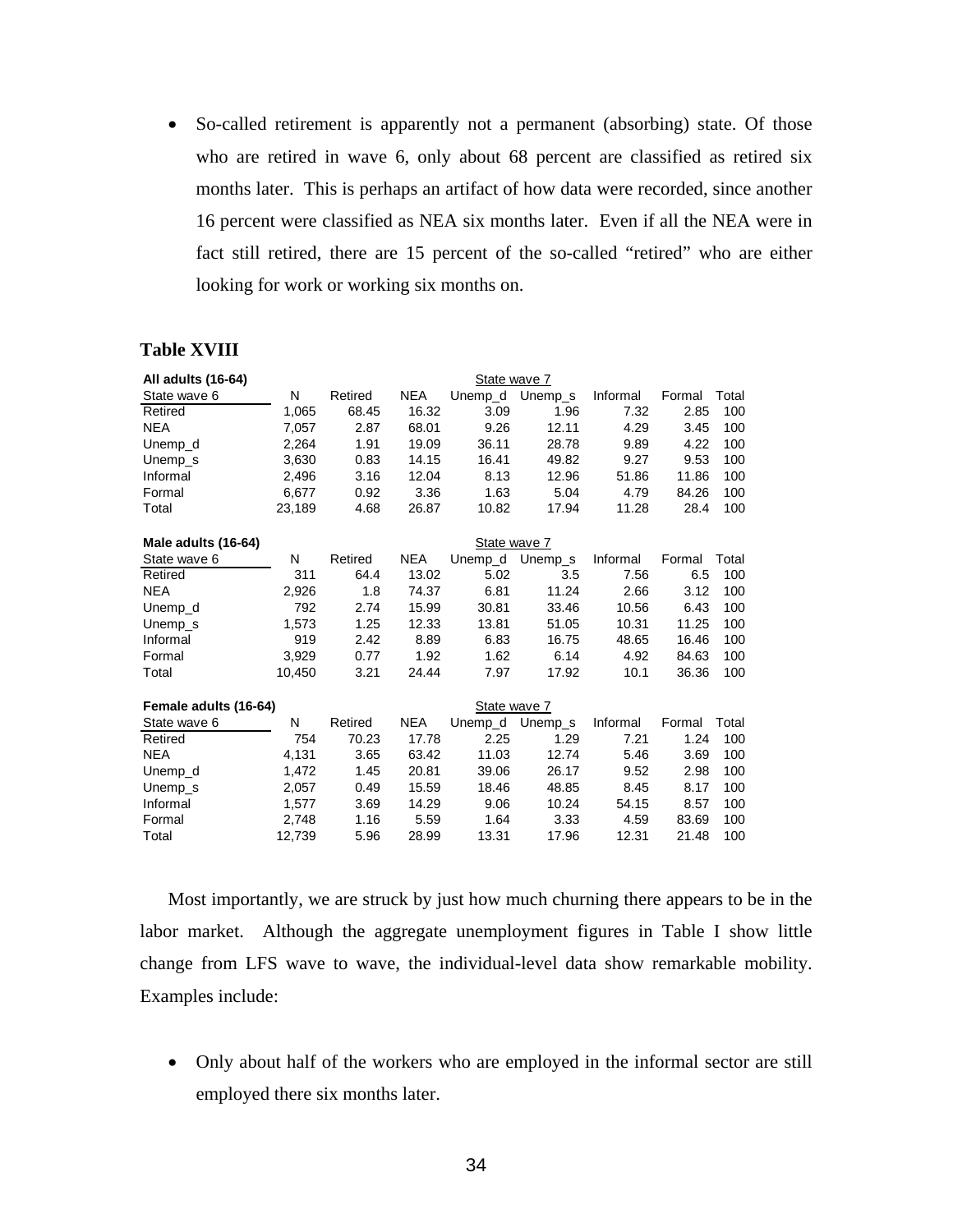- Half of the workers who are listed as formally searching for a job are still searching six months later.
- Only about a third of the workers who list themselves as discouraged are so listed six months later.
- Even among the NEA, about 30 percent no longer report being in that category after six months.

Rather than a sclerotic labor market where individuals tend to stay in the same employment category from wave to wave, the transition data suggest a high level of mobility at the individual level. One concern that we had is that this reflects the burden of HIV/AIDS. Perhaps people are forced to transition out of the labor market when they get very sick and return when they are in remission. This does not appear to be the case. We can use the LFS data to identify those who changed the labor market status because of their own illness. The results remain qualitatively similar when we leave them out: only the percentage of workers listed as retired or NEA change slightly.<sup>[12](#page-35-0)</sup>

We examined the difference in transition rates out of formal employment for those who report being a member of a union compared to those who don't. Between wave 6 and wave 7, just under 10 percent of unionized workers ( $n = 2658$ ) transition out of the formal sector, while 20 percent of non-unionized workers  $(n = 20,531)$  make the same transition. Even though the unionized have a slower transition rate than the nonunionized, 10 percent is very high considering it is over a six month period. Results are similar when we control for observed characteristics: union workers are 11 percentage points more likely to remain in the formal sector (multinomial logit results not shown).

There is no clear pattern of transition from the informal sector to the formal sector, as is observed in many other developing countries. For both men and women, an equal proportion transition from the informal sector into unemployed and searching as transition into the formal sector. However, men transition into the formal sector at a higher rate (16.5 percent) than women do (8.5 percent). Multinomial logit analysis of the probability of transition into the formal sector (conditioning on observable

 $\overline{a}$ 

<span id="page-35-0"></span><sup>&</sup>lt;sup>12</sup> One caveat is that the data do not allow us to identify individuals who transition because they are caring for family members ill with AIDS.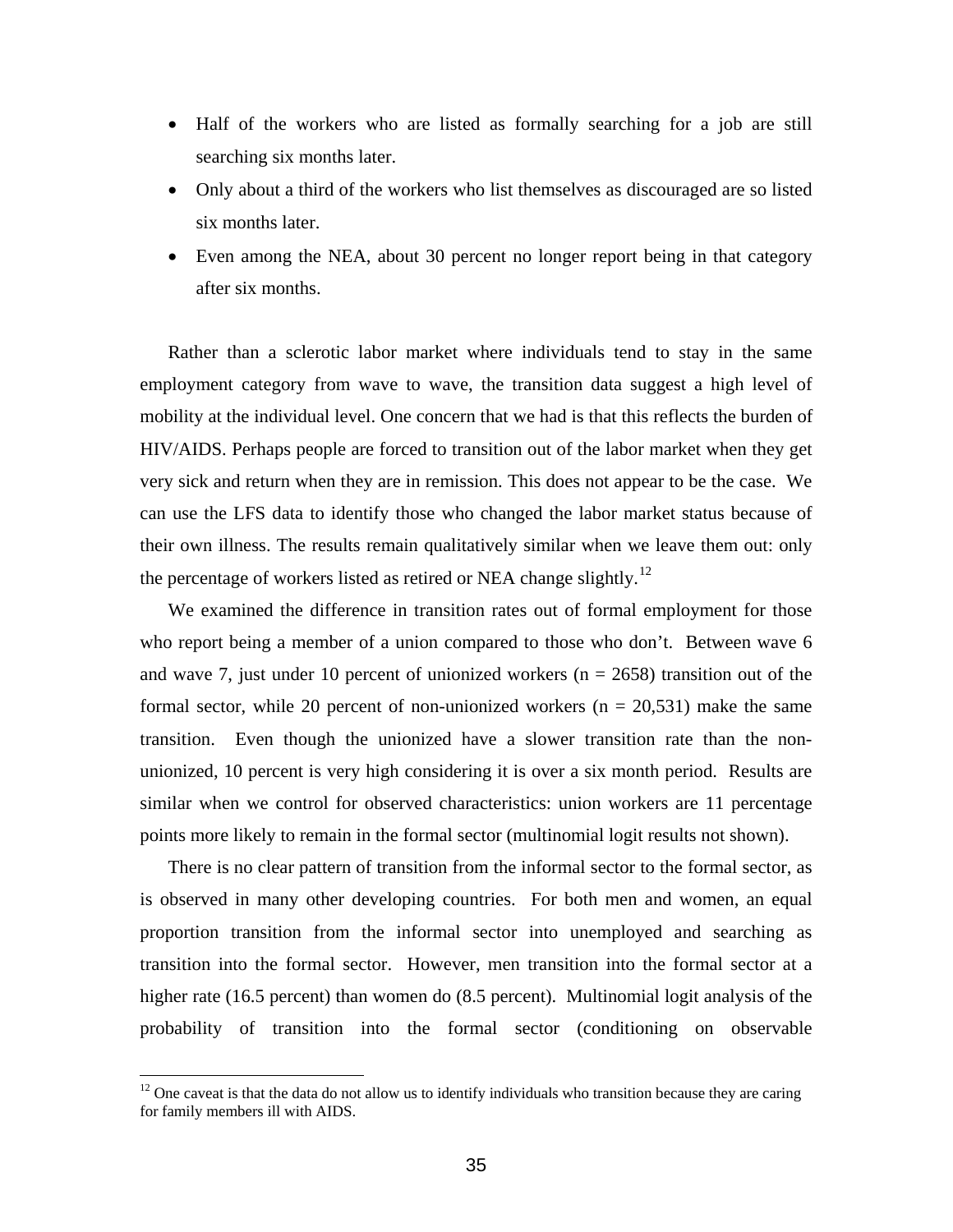characteristics) reveals little additional information, suggesting that *un*observable characteristics such as quality of education or access to personal networks play a role in finding a job (results not shown).

If we examine the *inflow* into the formal sector (between waves 6 and 7), we find that 84 percent were in the formal sector the wave before, with approximately equal inflows from the informal sector (4.5 percent) and unemployed who are searching (5 percent), and negligible inflows from the other employment categories (See Table XIX below). This raises questions about the nature of job search, the nature of informal employment and the pathways to a formal sector job. What is it about informal sector employment that increases formal job finding rates to the level of job searching (as a primary activity)? It may be that those who are searching or in the informal sector live or are able to travel to where the jobs are. It also may be that workers recognize that the informal sector is sub-optimal, and for many "informal employment" is actually informal employment *plus* job search.

It is worth noting that there are similar inflows and outflows between the formal sector and each of the other employment categories, percentage-wise. This indicates that the labor market is close to its steady state. However, these *unconditional* transition probabilities mask important changes in the skill composition of the formal sector workforce.

#### Table XIX

| Inflow into formal sector |                |
|---------------------------|----------------|
| <u>State (t-1)</u>        | <b>Percent</b> |
| retired                   | 0.42           |
| NEA                       | 3.47           |
| u/e discouraged           | 1.61           |
| u/e searching             | 5.67           |
| informal employed         | 4.63           |
| formal employed           | 84.19          |
| Total                     | 100            |

Table XX gives transition probabilities for South African youth (ages 16-24 inclusive). We identify two reasons for high unemployment rates among young people: low outflows because searching is not very successful, and high inflows because, for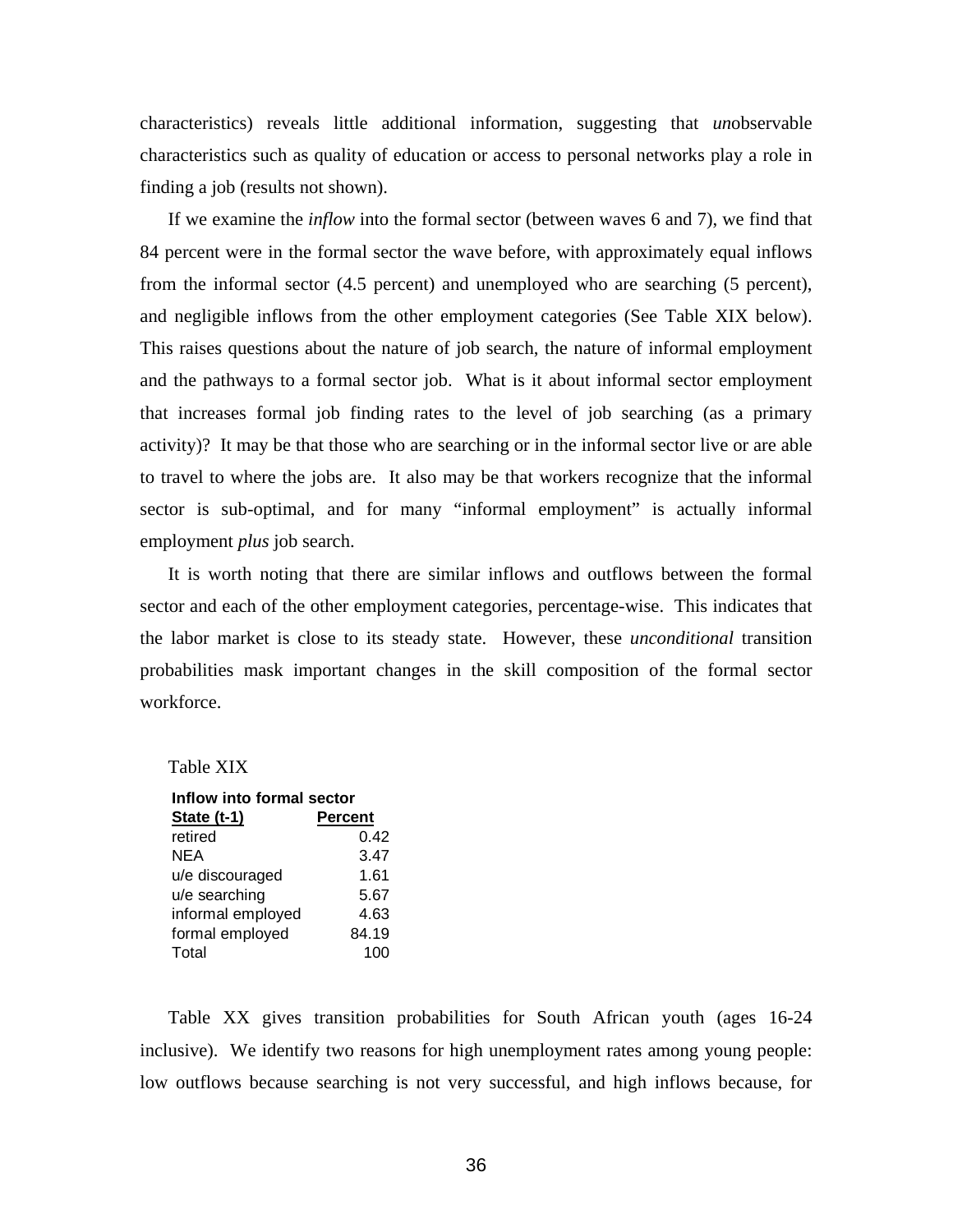example, high school drop-outs go directly into unemployment and are likely to remain there. Those between the ages of 16-24 who are searching for a job are much more likely to transition into discouraged worker status than they are to obtain employment (in the formal or informal sector). Of the youth classified as NEA in wave 6 (most of whom are students), about 22 percent transition out of NEA within six months: 18.5 percent into unemployment and only 3 percent into employment. One policy response to this situation is for the government to induce firms to create special low wage jobs for younger workers. Such an institutional arrangement does exist in South Africa (it is called a learnership) and it is in fact subsidized. A careful analysis of this existing program, in light of the persistent unemployment concentrated among the younger workers, seems appropriate.

Table XX

| Youth (ages 16-24) |       |            |         |              |          |        |       |
|--------------------|-------|------------|---------|--------------|----------|--------|-------|
| Men and women      |       |            |         | State wave 7 |          |        |       |
| State wave 6       | N     | <b>NEA</b> | Unemp_d | Unemp_s      | Informal | Formal | Total |
| <b>NEA</b>         | 4,318 | 78.23      | 7.51    | 11.11        | 1.73     | 1.43   | 100   |
| Unemp_d            | 722   | 21.79      | 37.27   | 31.89        | 6.03     | 3.02   | 100   |
| Unemp_s            | 1,062 | 18.54      | 16.91   | 52.29        | 4.74     | 7.53   | 100   |
| Informal           | 213   | 31.51      | 14.6    | 17.72        | 27.77    | 8.41   | 100   |
| Formal             | 512   | 5.23       | 6.26    | 13.8         | 3.63     | 71.08  | 100   |
| Total              | 6,827 | 53.91      | 12.8    | 21.08        | 3.82     | 8.39   | 100   |
| Men only (16-24)   |       |            |         | State wave 7 |          |        |       |
| State wave 6       | N     | <b>NEA</b> | Unemp_d | Unemp_s      | Informal | Formal | Total |
| <b>NEA</b>         | 2,223 | 80.58      | 6.39    | 9.66         | 1.79     | 1.58   | 100   |
| Unemp_d            | 293   | 20.41      | 27.65   | 40.18        | 6.21     | 5.54   | 100   |
| Unemp_s            | 511   | 16.64      | 13.31   | 54.93        | 7.01     | 8.11   | 100   |
| Informal           | 119   | 26.12      | 10.45   | 23.21        | 31.26    | 8.96   | 100   |
| Formal             | 281   | 4.67       | 6.79    | 17.33        | 4.46     | 66.75  | 100   |
| Total              | 3,427 | 55.67      | 9.66    | 21.11        | 4.49     | 9.07   | 100   |
| Women only (16-24) |       |            |         | State wave 7 |          |        |       |
| State wave 6       | N     | <b>NEA</b> | Unemp_d | Unemp_s      | Informal | Formal | Total |
| <b>NEA</b>         | 2,095 | 75.65      | 8.74    | 12.69        | 1.65     | 1.27   | 100   |
| Unemp_d            | 429   | 22.66      | 43.4    | 26.61        | 5.91     | 1.42   | 100   |
| Unemp_s            | 551   | 20.31      | 20.29   | 49.81        | 2.61     | 6.97   | 100   |
| Informal           | 94    | 39.15      | 20.47   | 9.95         | 22.82    | 7.62   | 100   |
| Formal             | 231   | 5.98       | 5.57    | 9.14         | 2.53     | 76.78  | 100   |
| Total              | 3,400 | 52.12      | 16      | 21.06        | 3.13     | 7.69   | 100   |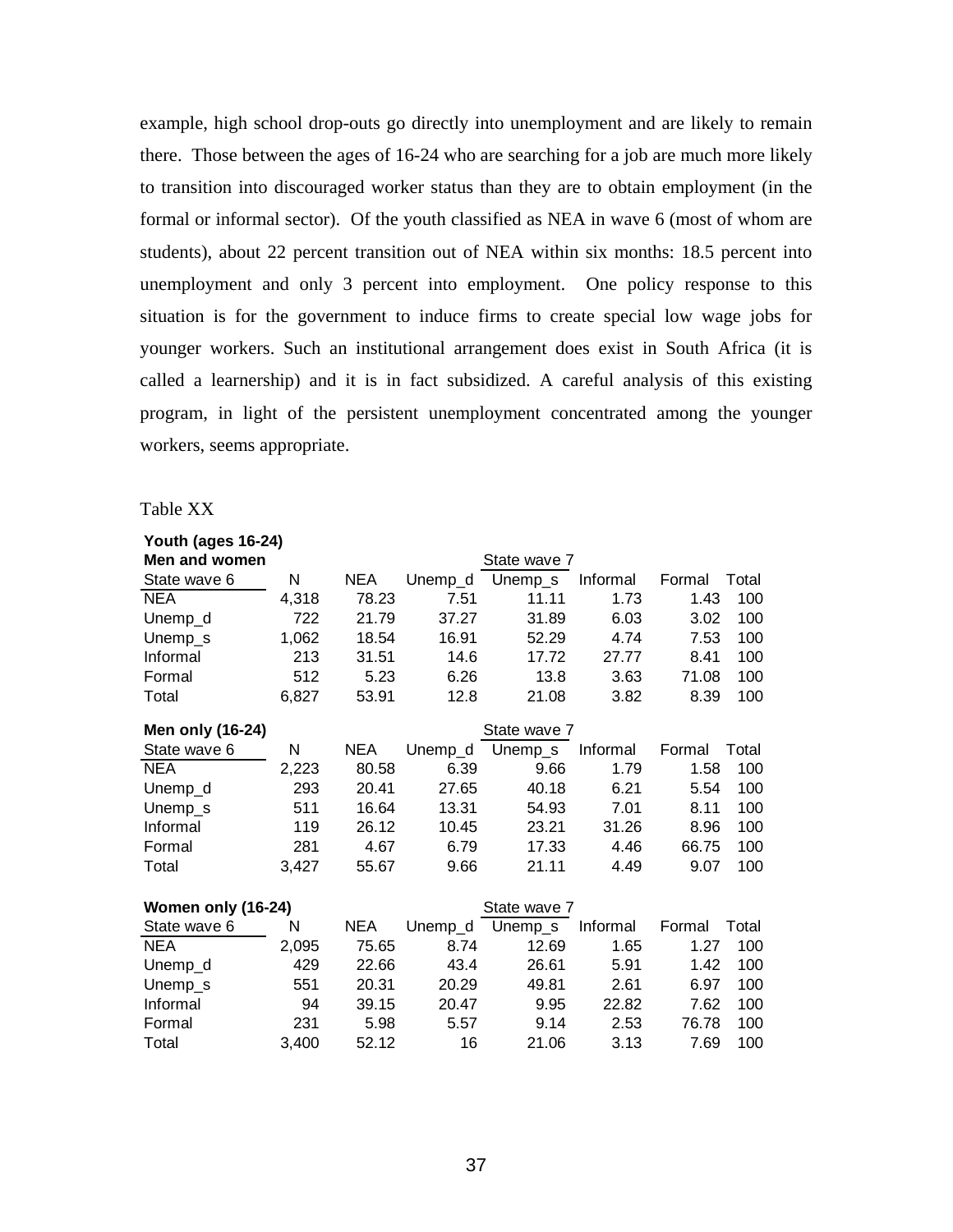The retention rate in the informal sector is low among youth (28 percent) suggesting that this is likely casual (temporary) employment rather than a more permanent attachment to the informal sector. Only about 8.5 percent of youth in the informal sector transition into the formal sector between waves 6 and 7. They are less likely to transition into the formal sector than they are to transition into any other employment category.

These analyses of youth transition probabilities all point to the potential benefits of getting young workers into their first job. The school-to-work transition is key and it simply is not working at present. As noted in the introduction, this could be because of search costs, because of reservation wages, or because of a mismatch between the skills taught in school and those required in the labor market. These explanations are discussed below in sections 4.3 and 4.4.

 Table XXI presents the transition matrices for all adults (ages 16-64) by education level. Not surprisingly, those with more education have better employment outcomes, both in terms of transitions and retention. Having education beyond the matric increases the probability that an individual will retain formal sector employment after six months from 83 percent to 92 percent, and reduces the probability of transition into unemployment if formal sector employment is not retained. Even controlling for other observables, post-matric qualifications increase the probability of remaining in the formal sector by 7 percentage points (multinomial logit, results not shown). Workers in the formal sector with a matric or less have about an 8 percent chance of transition into unemployment over a six-month period, compared to less than 2 percent if the worker has more than a matric. Having a job in the formal sector is one thing, and, apparently, keeping it is quite another.

The nature of retirement differs depending on the education level of the retiree. As mentioned above, retirement is not an absorbing state, especially for the many retirees who have less than a matric. The few retirees in our sample with post-matric education are much more likely to remain retired: six months later 82 percent of these are still classified as retired.

Informal sector employment is vastly more important for individuals with a matric or less than it is for those with more than a matric. In our sample, 13 percent of adults with less than a matric are in the informal sector compared to 3 percent for those with post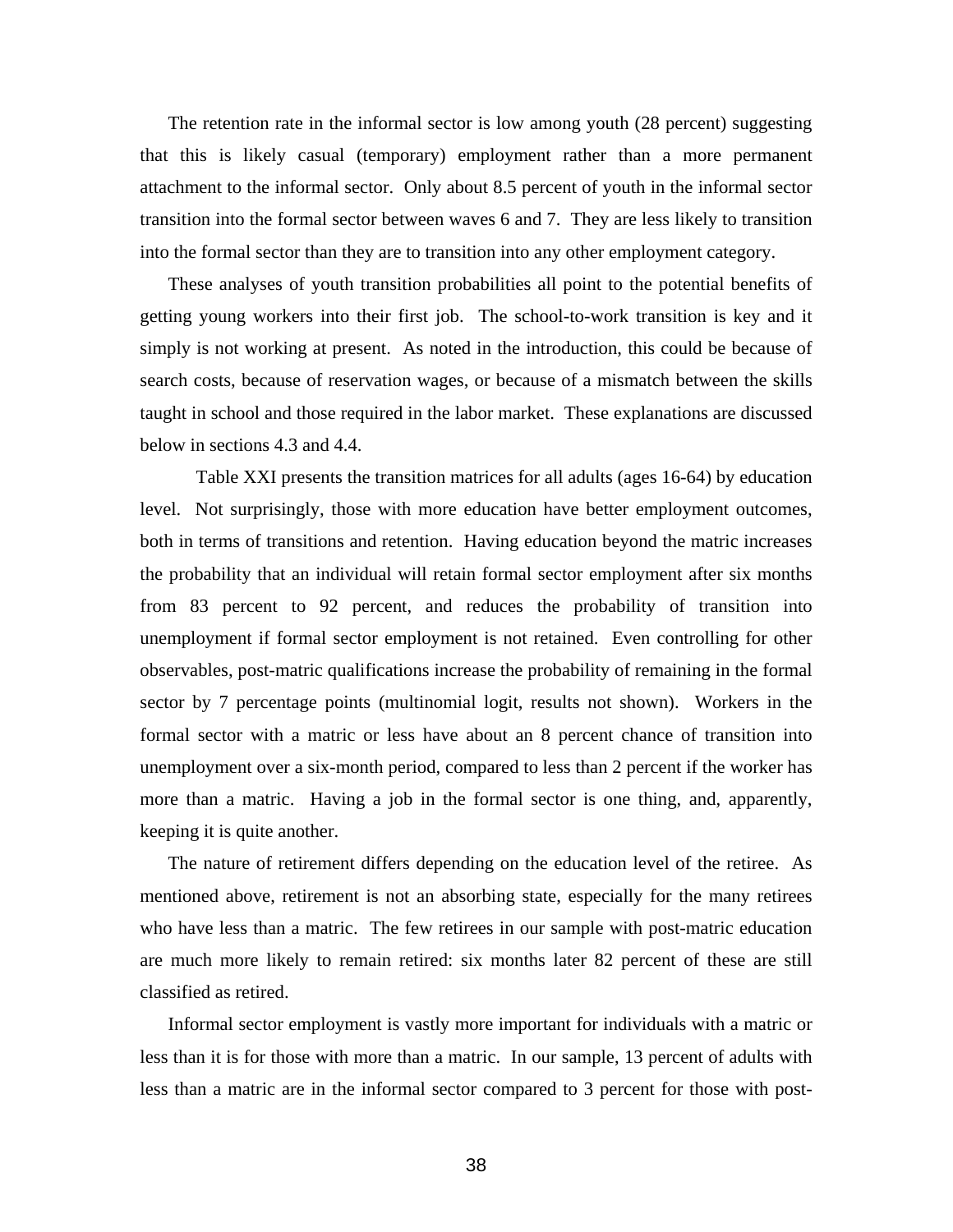matric education. Additionally, tenure in the informal sector decreases with education: the probability of remaining in the informal sector is 54 percent with less than a matric, 40 percent with only a matric, and only 23 percent with more than a matric.

## Table XXI

| Adults 16-64 with degree or postmatric |        |             |            | State wave 7 |                                     |       |       |       |
|----------------------------------------|--------|-------------|------------|--------------|-------------------------------------|-------|-------|-------|
| State wave 6                           | N      | Retired     | <b>NEA</b> |              | U/E disc U/E search Informal Formal |       |       | Total |
| retired                                | 66     | 82.49       | 7.39       | 0.52         | $\mathbf 0$                         | 1.44  | 8.15  | 100   |
| NEA (broad definition                  | 142    | 3.16        | 55.34      | 5.04         | 20.41                               | 2.6   | 13.45 | 100   |
| u/e discouraged                        | 44     | 2.59        | 3.65       | 24.29        | 60.12                               | 3.18  | 6.17  | 100   |
| u/e searching                          | 151    | 1.28        | 8.93       | 11.47        | 56.85                               | 6.77  | 14.71 | 100   |
| informal employed                      | 61     | 3.1         | 7.74       | 2.65         | 4.38                                | 23.03 | 59.08 | 100   |
| formal employed                        | 1,253  | 0.92        | 2.99       | 0.59         | 1.32                                | 1.92  | 92.25 | 100   |
| Total                                  | 1,717  | 4.92        | 7.76       | 2.47         | 8.77                                | 3.08  | 73.01 | 100   |
|                                        |        |             |            |              |                                     |       |       |       |
|                                        |        |             |            |              |                                     |       |       |       |
| Adults 16-64 with matric only          |        |             |            | State wave 7 |                                     |       |       |       |
| State wave 6                           | N      | Retired     | <b>NEA</b> | $U/E$ disc   | U/E search Informal Formal          |       |       | Total |
| retired                                | 59     | 63.69       | 20.09      | 3.95         | 0                                   | 6.54  | 5.74  | 100   |
| NEA (broad definition                  | 676    | 2           | 52.71      | 10.07        | 24.35                               | 4.27  | 6.6   | 100   |
| u/e discouraged                        | 379    | 1.01        | 12.23      | 38.54        | 36.01                               | 5.07  | 7.13  | 100   |
| u/e searching                          | 887    | 0.1         | 14.57      | 15.03        | 54.19                               | 6.32  | 9.79  | 100   |
| informal employed                      | 234    | $\mathbf 0$ | 8.98       | 6            | 20.43                               | 40.45 | 24.15 | 100   |
| formal employed                        | 1,438  | 1.05        | 3.99       | 1.35         | 6.24                                | 4.12  | 83.25 | 100   |
| Total                                  | 3,673  | 1.87        | 16.38      | 10.49        | 25.2                                | 7.35  | 38.72 | 100   |
| Adults 16-64 with less than a matric   |        |             |            | State wave 7 |                                     |       |       |       |
| State wave 6                           | N      | Retired     | <b>NEA</b> | $U/E$ disc   | U/E search Informal Formal          |       |       | Total |
| retired                                | 940    | 67.42       | 16.93      | 3.28         | 2.3                                 | 7.95  | 2.13  | 100   |
| NEA (broad definition                  | 6,239  | 2.97        | 70.04      | 9.27         | 10.53                               | 4.33  | 2.86  | 100   |
| u/e discouraged                        | 1,841  | 2.08        | 20.79      | 35.89        | 26.66                               | 11    | 3.6   | 100   |
| u/e searching                          | 2,592  | 1.05        | 14.27      | 17.14        | 47.96                               | 10.41 | 9.17  | 100   |
|                                        | 2,201  | 3.54        | 12.52      | 8.53         | 12.29                               | 54    | 9.12  | 100   |
| informal employed                      |        |             |            |              |                                     |       |       |       |
| formal employed                        | 3,986  | 0.88        | 3.23       | 2.11         | 5.89                                | 6.1   | 81.79 | 100   |
| Total                                  | 17,799 | 5.28        | 31.18      | 11.76        | 17.28                               | 13.01 | 21.49 | 100   |

 Table XXII presents labor market transitions by population group. Outcomes for African workers are generally worse than for the other population groups: they are more likely to remain in the informal sector, less likely to transition from the informal sector into the formal sector, and less likely to retain formal sector employment should they obtain it. The informal sector can be characterized as a second-best alternative to formal employment – the returns to education are lower than in the formal sector (results not shown). While only 19 percent of Whites in the informal sector remain there after six months, over 50 percent of Africans and Coloureds, and 43 percent of Indians do. About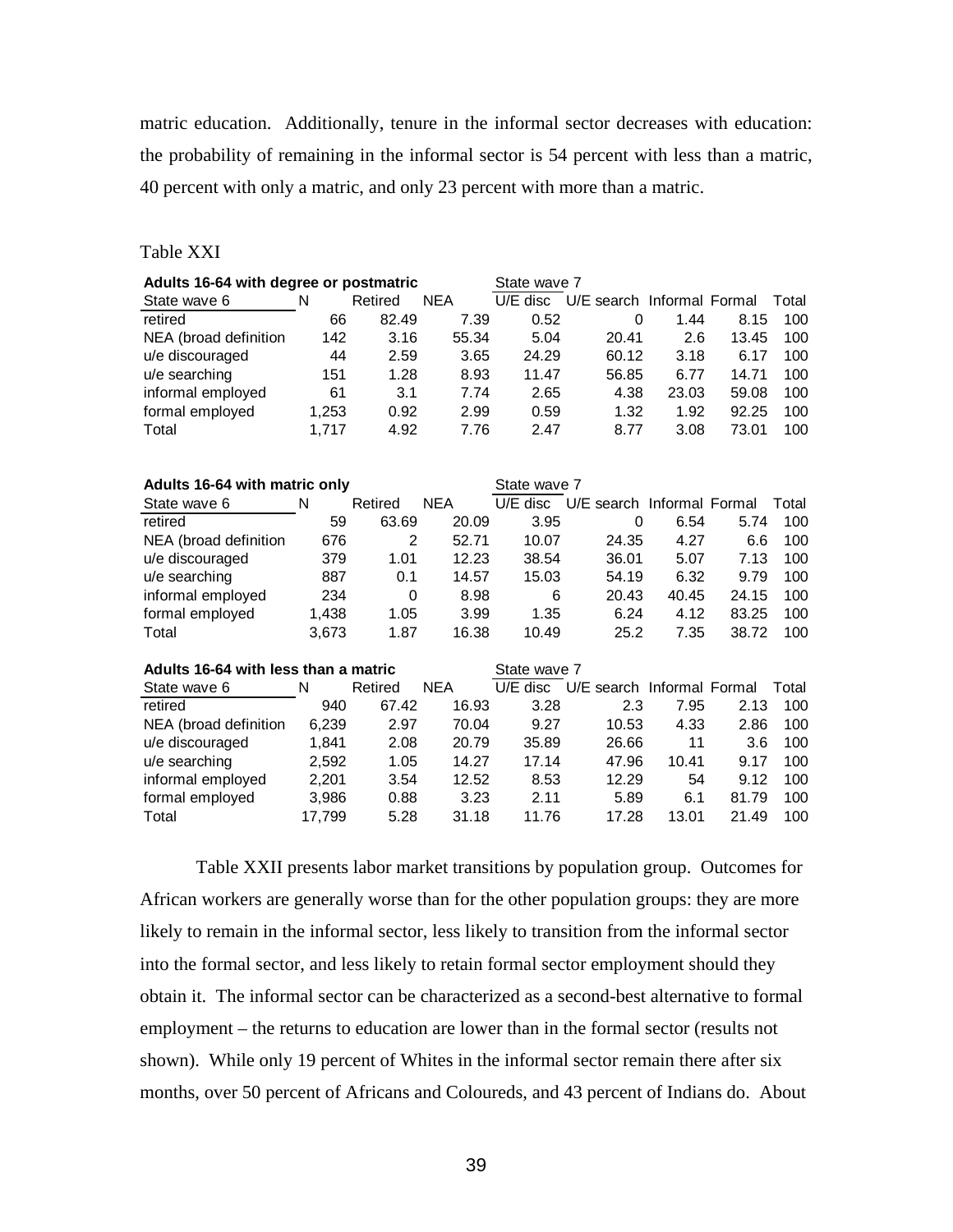60 percent of Whites in the informal sector transition to the formal sector after six months; the corresponding figure for Coloureds and Indians is about 20 percent, and for Africans is below 10 percent.

## Table XXII

 $\overline{a}$ 

| <b>BLACK AFRICAN</b>    | N            |                  | <b>NEA</b> |             | State wave 7<br>U/E disc U/E search Informal |          |                |              |
|-------------------------|--------------|------------------|------------|-------------|----------------------------------------------|----------|----------------|--------------|
| State wave 6<br>retired | 753          | Retired<br>66.75 | 15.76      | 3.71        | 2.2                                          | 9.94     | Formal<br>1.65 | Total<br>100 |
|                         | 5,425        | 2.37             | 67.76      | 10.71       | 12.63                                        | 4.74     | 1.78           | 100          |
| NEA (broad definition   |              | 1.66             | 18.69      | 37.34       | 28.61                                        | 10.09    | 3.61           | 100          |
| u/e discouraged         | 2,028        |                  |            |             |                                              |          |                |              |
| u/e searching           | 3,121        | 0.7              | 13.6       | 17.26       | 51.12                                        | 9.11     | 8.2            | 100          |
| informal employed       | 2,196        | 3.33             | 11.71      | 8.78        | 13.48                                        | 53.02    | 9.68           | 100          |
| formal employed         | 3,743        | 0.53             | 2.85       | 2.24        | 6.74                                         | 5.75     | 81.89          | 100          |
| Total                   | 17,266       | 4.22             | 28.12      | 13.18       | 20.66                                        | 12.95    | 20.87          | 100          |
| <b>COLOURED</b>         |              |                  |            |             | State wave 7                                 |          |                |              |
| State wave 6            | N            | Retired          | <b>NEA</b> |             | U/E disc U/E search Informal                 |          | Formal         | Total        |
| retired                 | 144          | 66.53            | 26.66      | 3.19        | 1.34                                         | 1.24     | 1.04           | 100          |
| NEA (broad definition   | 924          | 4.89             | 65.81      | 4.18        | 13.63                                        | 2.66     | 8.83           | 100          |
| u/e discouraged         | 177          | 0.23             | 21.89      | 22.58       | 34.35                                        | 11.4     | 9.55           | 100          |
| u/e searching           | 378          | 0.9              | 14.57      | 11.73       | 45.1                                         | 11.66    | 16.04          | 100          |
| informal employed       | 220          | 1.81             | 15.06      | 3.35        | 9.25                                         | 52.03    | 18.5           | 100          |
| formal employed         | 1,311        | 1.14             | 3.6        | 1.18        | 4.36                                         | 4.52     | 85.2           | 100          |
| Total                   | 3,154        | 4.57             | 23.98      | 4.79        | 14.17                                        | 8.86     | 43.62          | 100          |
|                         |              |                  |            |             |                                              |          |                |              |
| <b>INDIAN/ASIAN</b>     |              |                  |            |             | State wave 7                                 |          |                |              |
| State wave 6            | N            | Retired          | <b>NEA</b> |             | U/E disc U/E search Informal                 |          | Formal         | Total        |
| retired                 | 26           | 66.34            | 17.12      | $\mathbf 0$ | 8.48                                         | 2.89     | 5.16           | 100          |
| NEA (broad definition   | 208          | 4.74             | 72.27      | 2.61        | 11                                           | 1.69     | 7.69           | 100          |
| u/e discouraged         | 26           | 6.02             | 23.17      | 11.62       | 51.25                                        | 0        | 7.94           | 100          |
| u/e searching           | 70           | 1.37             | 31.28      | 6.19        | 30.91                                        | 4.61     | 25.64          | 100          |
| informal employed       | 19           | $\mathbf 0$      | 17.59      | 6.08        | 11.49                                        | 43.53    | 21.31          | 100          |
| formal employed         | 296          | 0.15             | 3.51       | 0.82        | 4.85                                         | 5.11     | 85.56          | 100          |
| Total                   | 645          | 4.25             | 26.51      | 2.44        | 11.65                                        | 4.85     | 50.3           | 100          |
| <b>WHITE</b>            |              |                  |            |             | State wave 7                                 |          |                |              |
| State wave 6            | $\mathsf{N}$ | Retired          | <b>NEA</b> |             | U/E disc U/E search                          | Informal | Formal         | Total        |
| retired                 | 142          | 76.63            | 13.17      | 1.02        | 0.35                                         | 0.59     | 8.24           | 100          |
| NEA (broad definition   | 500          | 5.08             | 71.64      | 2.61        | 5.35                                         | 2.4      | 12.92          | 100          |
| u/e discouraged         | 33           | 19.47            | 30.94      | 23.41       | 5.52                                         | 0        | 20.66          | 100          |
| u/e searching           | 61           | 5.32             | 18.65      | 8.14        | 31.11                                        | 11.84    | 24.94          | 100          |
| informal employed       | 61           | 2.06             | 13.41      | 0           | 6.32                                         | 18.79    | 59.42          | 100          |
| formal employed         | 1,327        | 1.91             | 4.38       | 0.65        | 1.44                                         | 2.58     | 89.04          | 100          |

Table XXIII shows the conditional probabilities of transition from the informal sector to the formal sector, controlling for the probabilities of remaining in the informal sector or transitioning to another employment status.<sup>[13](#page-40-0)</sup> For most groups, the informal sector does not seem to be a stepping stone into the formal sector. Moreover, it

<span id="page-40-0"></span><sup>&</sup>lt;sup>13</sup> Results in table are a portion of the multinomial logit results. We have controlled for the conditional probabilities of remaining in informal and transitioning from informal to NEA or unemployment.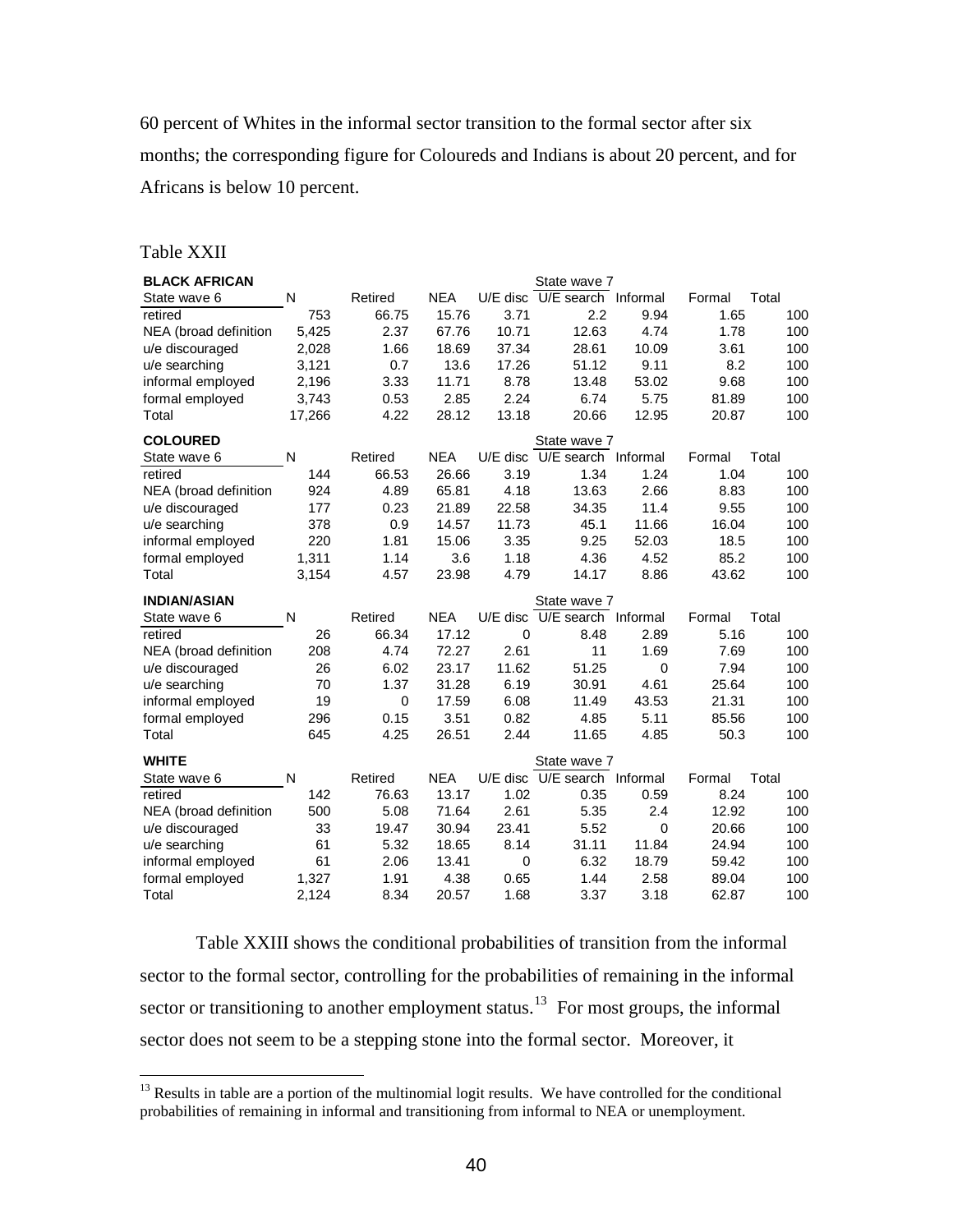reinforces already-existing inequalities: women are 7 percentage points *less* likely to transition than men, Whites are 31.5 percentage points *more* likely than Africans, and having some post-matric education increases the likelihood of making this transition by 24 percentage points.

#### Table XXIII

|            | Effect of covariates on probability of moving from   |  |
|------------|------------------------------------------------------|--|
|            | informal sector to formal sector (percentage points) |  |
| Variable   | <b>Percentage points</b>                             |  |
| urban      | 0.025                                                |  |
| female     | $-0.070$ ***                                         |  |
| coloured   | 0.061                                                |  |
| indian     | 0.031                                                |  |
| white      | $0.315$ ***                                          |  |
| age        | 0.006                                                |  |
| $age^2$    | $-0.007$                                             |  |
| primary    | 0.000                                                |  |
| secondary  | 0.006                                                |  |
| matric     | 0.052                                                |  |
| postmatric | $0.244$ **                                           |  |
|            |                                                      |  |

\*province dummies were included, but results not shown Note: Wave 6 to wave 7 transition Note: mean derivatives presented with significance levels from mlogit (results from other categories excluded)

The size of the outflow of African workers from the formal sector is large due to the combination of the relative size of the African population and the fact that African workers are proportionally less likely to retain a formal sector job than are other races. In a six-month period, Whites are about 7 percentage points more likely than Africans to remain in the formal sector, while Coloureds and Indians are about 4 percentage points more likely than Africans to do so. If we condition on gender, race, age, education level, urban/rural and whether the individual has held a job before, the gap between Whites and Africans is only reduced slightly to 5.5 percent (multinomial logit, results not shown).

 Job search is more effective for Whites and Indians than it is for Africans and Coloureds. Of those who are actively job searching, 50 percent of Africans and 45 percent of Coloureds are still searching after six months, whereas only 30 percent of Whites and Indians remain in this state. Africans are more likely to move from actively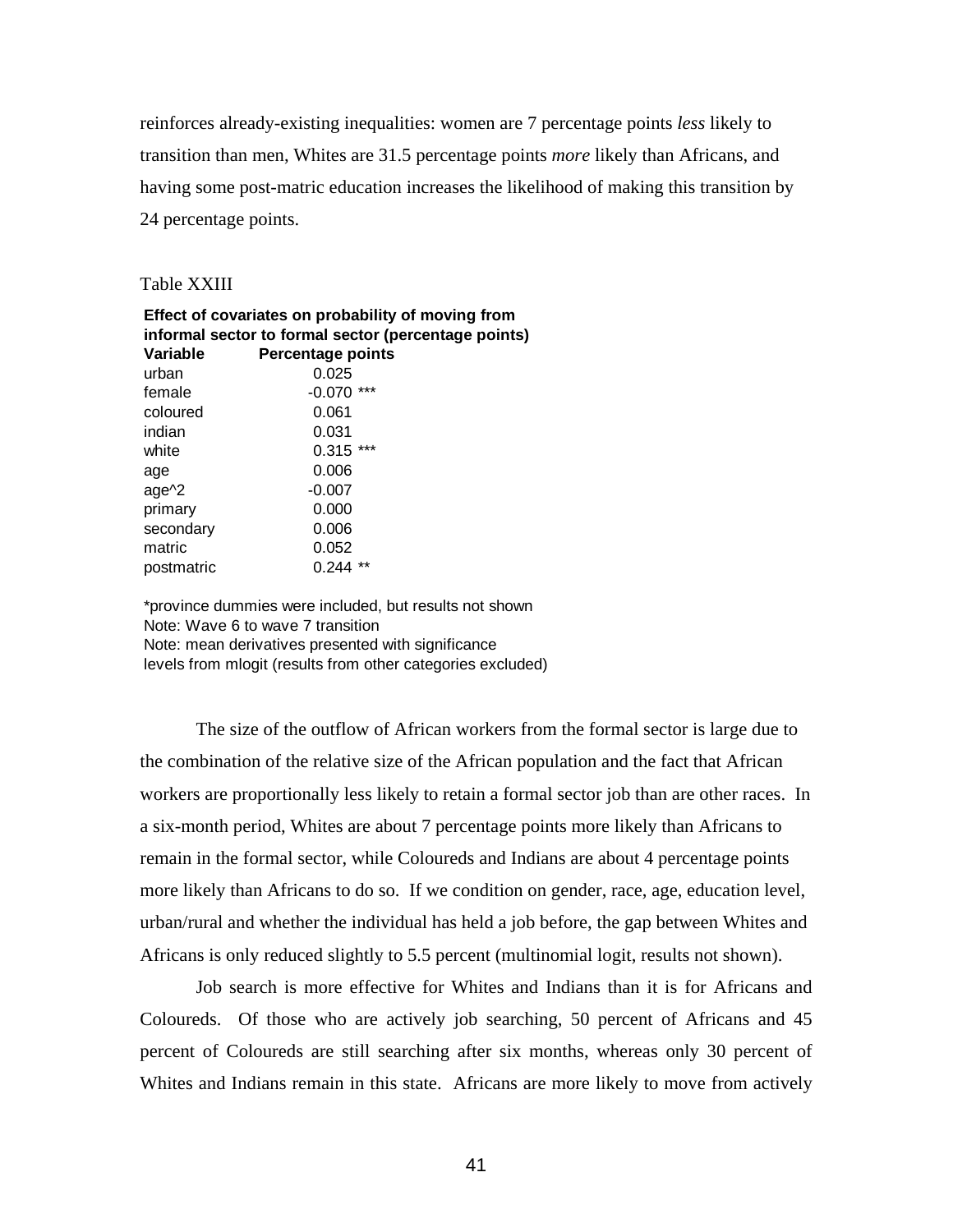searching to either discouraged or NEA than into employment, while the other population groups are more likely to move into employment in the formal sector or NEA than the other categories. It is troubling that as much as 17 percent of Africans who are actively searching for a job transition into discouragement within six months. This raises questions about the efficacy of various search methods and the reasons why so many Africans transition into discouragement. We deal with some of these questions in the multinomial logit analysis below.

The proportion of discouraged workers in the labor force has been growing, with African workers comprising a larger portion of discouraged workers over time.<sup>[14](#page-42-0)</sup> Discouraged worker status is a much more sticky employment status for Africans than for the other population groups: 50 percent remain discouraged six months later, while this figure is approximately 23 percent for Coloureds and Whites, and only 12 percent for Indians. A troubling statistic is the magnitude of the outflow of Africans from the formal sector *directly* into the discouraged worker category.

## **4.1.3 Multinomial logit analysis of outflow from unemployment**

Policy interventions must address the current stock of unemployed and increase the outflow from unemployment either into employment or out of the labor force (i.e. into NEA). We examine the current rate of outflow using a multinomial logit analysis to see if there are populations that could be targeted with policy (see Table XXIII). These results confirm what is already apparent: urban residents, Africans and younger workers are less likely to make the transition from unemployment to employment (either formal or informal). Searching while unemployed not only increases the probability of transition into employment, but it slightly decreases the probability of transition into NEA. These results suggest that those who are searching are less likely to give up, those who have no easy "NEA" option are more likely to actually search. In addition to being more likely to transition into employment, Whites and Indians are also more likely to transition into NEA, where they are no longer classified as unemployed even if they are not working. This increases the proportion of the unemployed over time who are African or Coloured.

<u>.</u>

<span id="page-42-0"></span> $14$  LFS 2000-2005, Broad definition of unemployment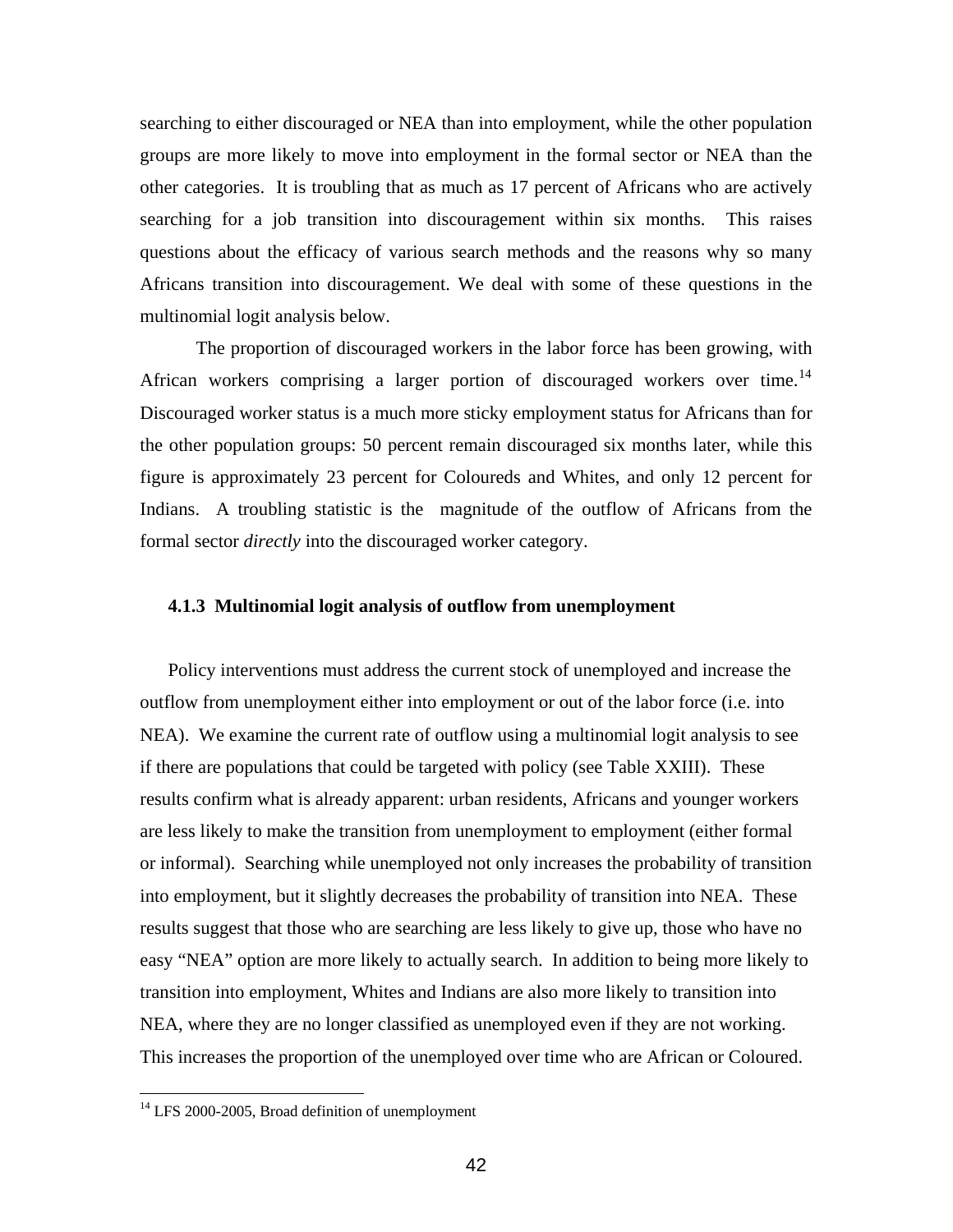Each additional year of secondary education (without having a matric) reduces the probability of transition from unemployment into NEA by about 1.3 percent, which means they're more likely to remain unemployed.

#### **4.1.4 Summary**

If the high rate of unemployment that we observe is the equilibrium rate, then it is unlikely to go down on its own without a policy intervention or substantial shock to the market. Assuming that the first transition matrix in Table XVIII is the true transition matrix for the South African economy for this period, we can calculate the steady state it implies. In the steady state the share of the retired will be 5.4 percent, the share of those not economically active (NEA) is 24.7 percent, the share of those unemployed but discouraged is 10.8 percent, the share of those who are unemployed and searching is 18.3 percent, the share of those informally employed is 11.7 percent and the rest, 29.1 percent are in the formal sector working. The corresponding fractions in the actual data are 4.7 percent, 26.9 percent, 10.8 percent, 17.9 percent, 11.3 percent and 28.4 percent. In other words, the labor market is more or less already in the steady state.

The results from this section suggest that the bulk of the unemployment is structural rather than transitional. This does not of course mean that there are no transitional elements in what we observe. Nor should we conclude that the elements identified in this section, such as search costs, are unimportant. But if they play a role, it is not so much because the economy is in transition, but because they interact with other structural features of the economy.

The huge amount of churning in the labor market presents two avenues for policy: increase the inflow into the formal sector and/or slow the outflow out of it. As mentioned above, the labor market is very near the steady state so it is unlikely that the unemployment rate will fall without intervention or an external shock. This evidence does not tell us whether these transitions out of the formal sector are voluntary quits or lay-offs (although anecdotal evidence suggests they are the former), but high turnover in the workforce generally leads to a sub-optimal level of investment in firm or industryspecific human capital on the part of workers and the employers. On the other hand,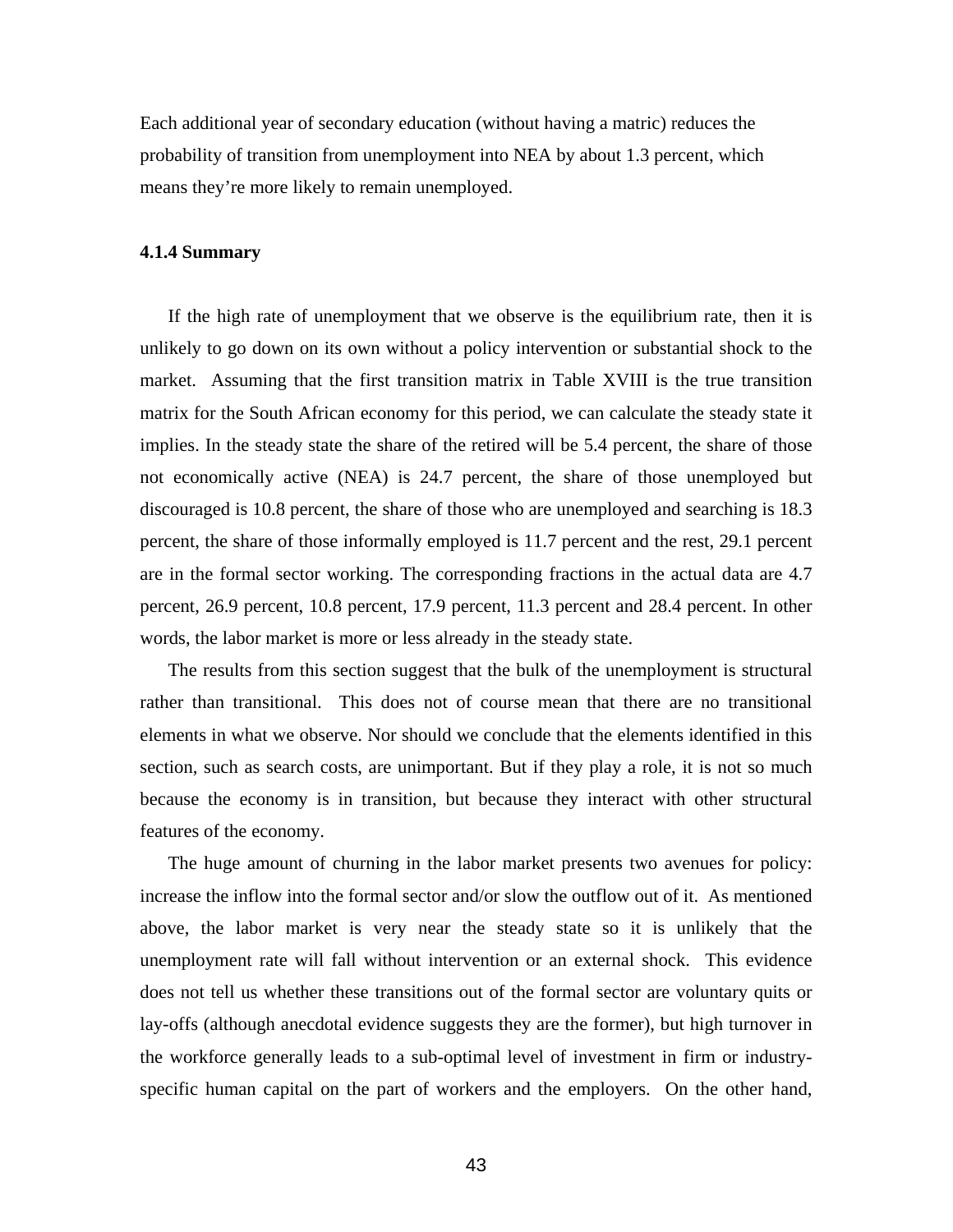workers seem to have a reasonable chance of finding jobs, but the large bi-directional flows may be hiding changes in the skill composition of the formal sector discussed in section 3. If firms have been upgrading the skill level of their labor force as real wages remain stable, then we may have a more sclerotic labor market than it seems, as one set of people lost their jobs and a very different set gained.

#### **4.2 Search**

Search costs are an underlying reason why unemployment and the informal sector are more "sticky" labor market outcomes for some groups than for others. As shown above, Africans and Coloureds are more likely to remain searching than Whites or Indians. The differential effectiveness of search may be accounted for by the legacy of apartheid-era spatial separation. The high turnover rates we see in the data reduce incentives on the part of employees and employers to invest a lot in the search process. In a changing world there will always be people and jobs that are mismatched and efficiency demands that they be reallocated. While this could be achieved without creating unemployment (employers and employees could wait till they find new employees/jobs before effecting a separation) there are good and well-known reasons why this is not how it typically happens. For example, firms are likely to be reluctant to train people for jobs knowing that they will replaced soon and if employees have to find a job without quitting, this would place limits on how much time and travel they can put into the job search.

The problem with this class of explanations is that people and firms everywhere need to search for jobs and employees and yet most places do not have the kind of unemployment we see in South Africa. There are however some potential reasons why search may be a bigger problem South Africa. First, the history of apartheid was a history of apartness. Many Backs were banished to distant homelands, and only allowed to come to the "white" areas if they had a job. As a result, a substantial part of the African population of South Africa grew up far from the centers of business and industry. Moreover, given the poor infrastructure in these places, their often-inconvenient locations, and white beliefs about the (potentially insecure) nature of these places, unfounded or otherwise, it is unlikely that capital will move there en masse. Therefore, workers from these areas need to search for jobs far from their homes, and this is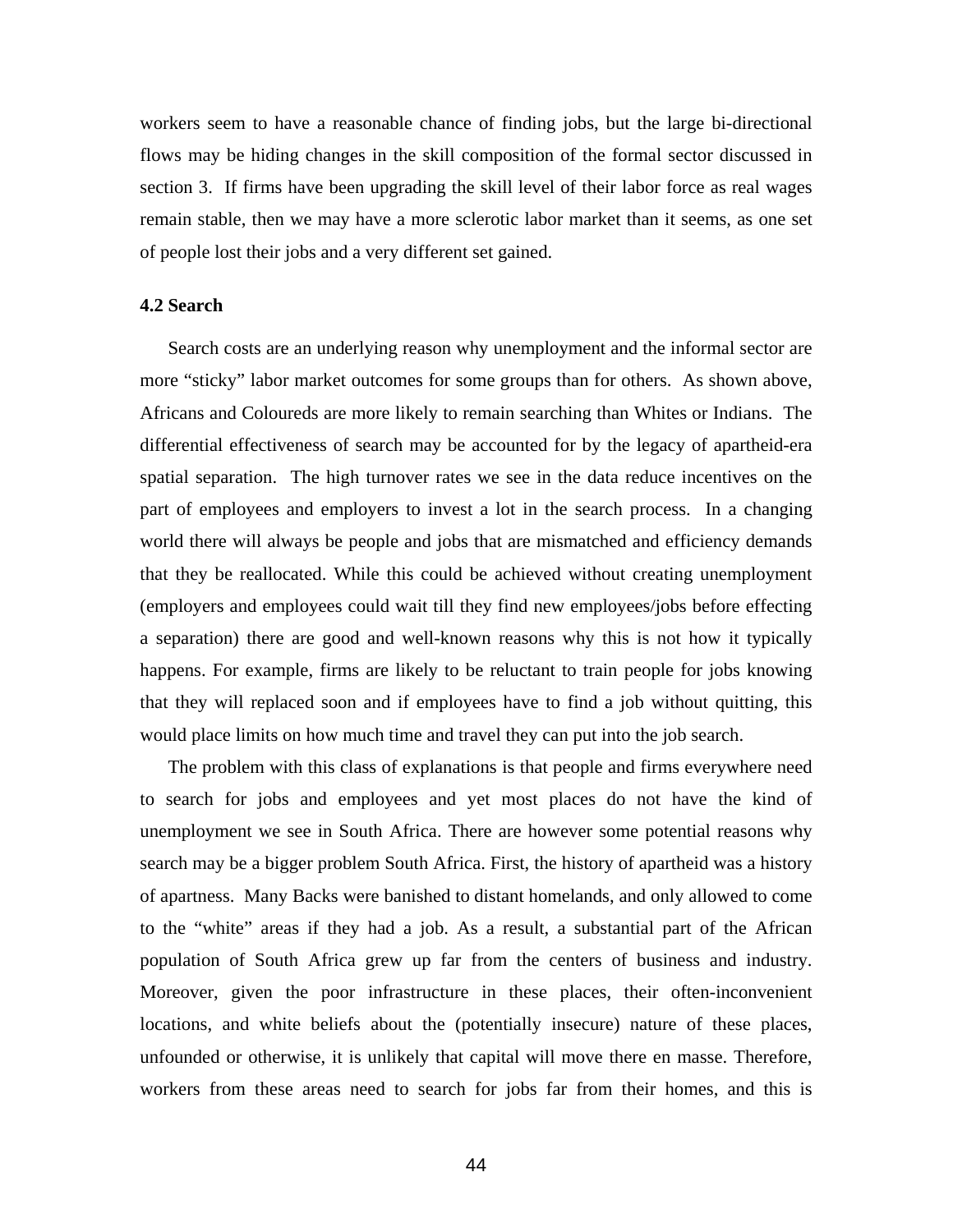typically a major discouragement. We know that even in an ultra-mobile society like the United States, most people prefer to stay where they were born even when wages are much higher elsewhere. So perhaps it is no surprise that a lot of people from the homelands elect to stay where their family lives and look for a job that they will not find, rather than stepping into some distant unknown world.

To make matters worse, the lack of high-density urban centers makes South Africa very different from most middle-income countries. High-density centers make job search easy, in part because there are many opportunities close by, and in part because the density makes it possible to set up low cost public transportation systems. As a result, the physical costs of job search may be particularly high in South Africa, thereby reducing the effectiveness of the job search of a large group of the population and increasing the equilibrium unemployment rate. However, this was also true in the past, when unemployment appeared to be lower. There are two reasons why this might be more problematic now than in the past. One possibility is that in the past there were more jobs near the homelands in the primary sector and the loss of these jobs left the population in these areas residing further away from the new jobs without the possibility of moving closer to them because of apartheid. The other possibility is that because of the impossibility of search in the apartheid era, people in the homelands did not consider themselves unemployed (but rather NEA). Now that apartheid is over, they do.

The history of racial prejudice may be another reason why search is a particular problem in South Africa. Some white employers might have strong beliefs about what Africans can and cannot do, which might make them unwilling to give a chance to someone who is qualified. Knowing that such discrimination exists might also discourage Africans from searching. This in turn might discourage unprejudiced white employers from searching, since they know that they are unlikely to find someone good. Indeed as known from the work of Diamond (1984), search models admit multiple equilibria with differing levels of search, and a small amount of prejudice could tip the equilibrium towards the inefficient low search equilibrium (or shift the unique equilibrium towards the low search outcome).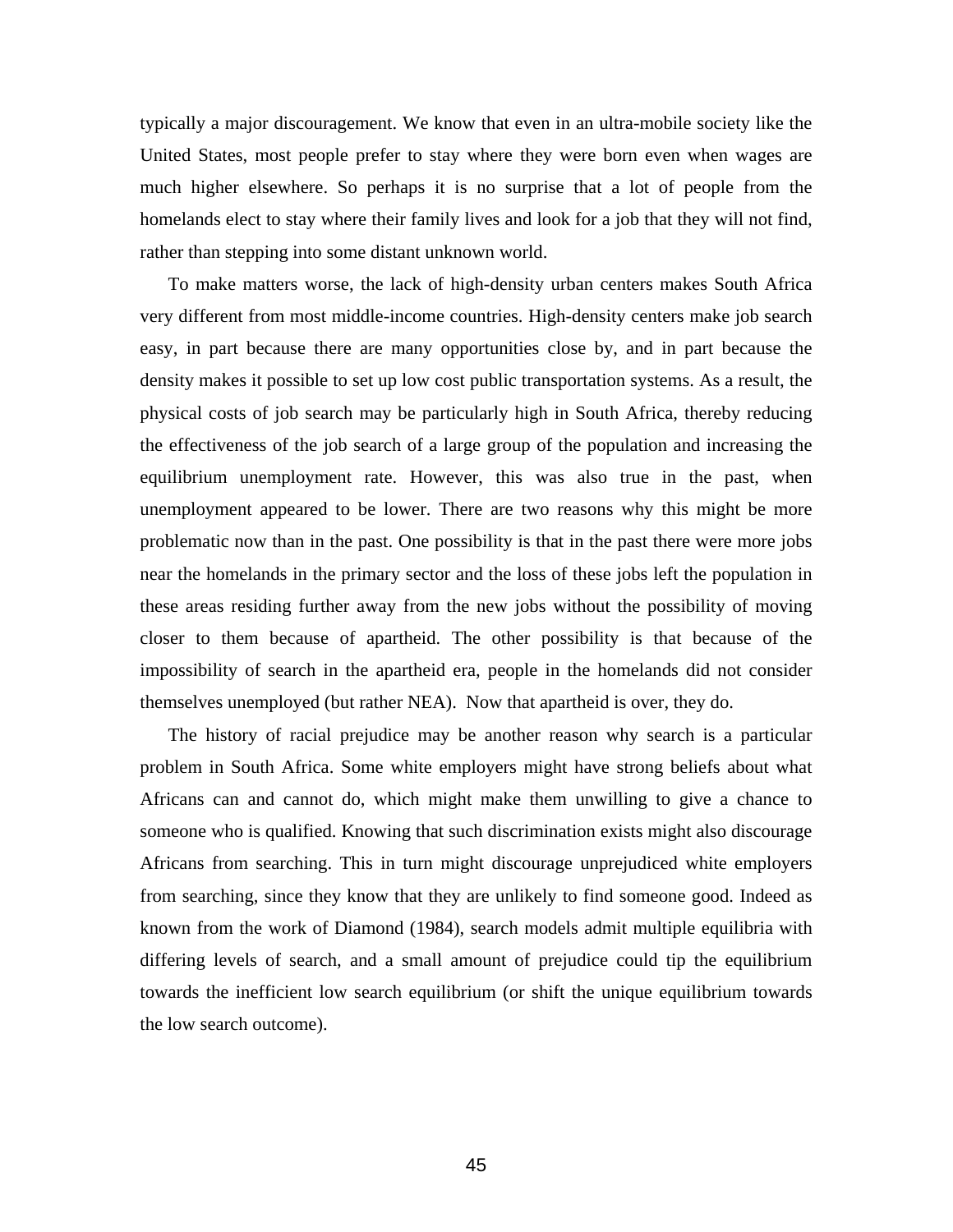Finally, unions may protect jobs to the point where very few people ever leave their jobs, which would mean that there are few openings and job search is frustratingly slow. The transitions data suggest this is not the case.

High search costs could in principle explain high levels of transitional unemployment when combined with the fact that the demand and supply of labor in South Africa had shifted enormously during this period, making large reallocations necessary. High search costs would slow down this transition, though whether that increases or decreases unemployment depends on whether, on balance, this leads to more time spent searching. After all, firms and individuals could decide not to search and just make do with whatever employee or employer they currently have.

## **4.3 Reservation wages**

 As documented in sections 2 and 4.1.2, unemployment is especially high among workers under the age of 35, and most of these unemployed young people have never worked before. One possible interpretation of this phenomenon is that people claim that they want a job and are looking, but are really not, either because they are looking for a job that is not there (a job that would pay them a lot or one that is in their backyard) or because they are putting very little effort into their job searches (perhaps without quite realizing it). In other words, they are not looking for the job that they can get.

Why might this be a particular problem in South Africa? One answer is that South Africa's social pension program is particularly generous, paying each senior South African something of the order twice the per capita income. No other middle-income country has a comparable program. This is a result of extending the very generous apartheid- era pension program for Whites to the rest of the population.

#### *4.3.1 Pensions and reservation wages*

One consequence of this program is that many unemployed South Africans can survive without having to take a job, as long as their elders are willing to support them.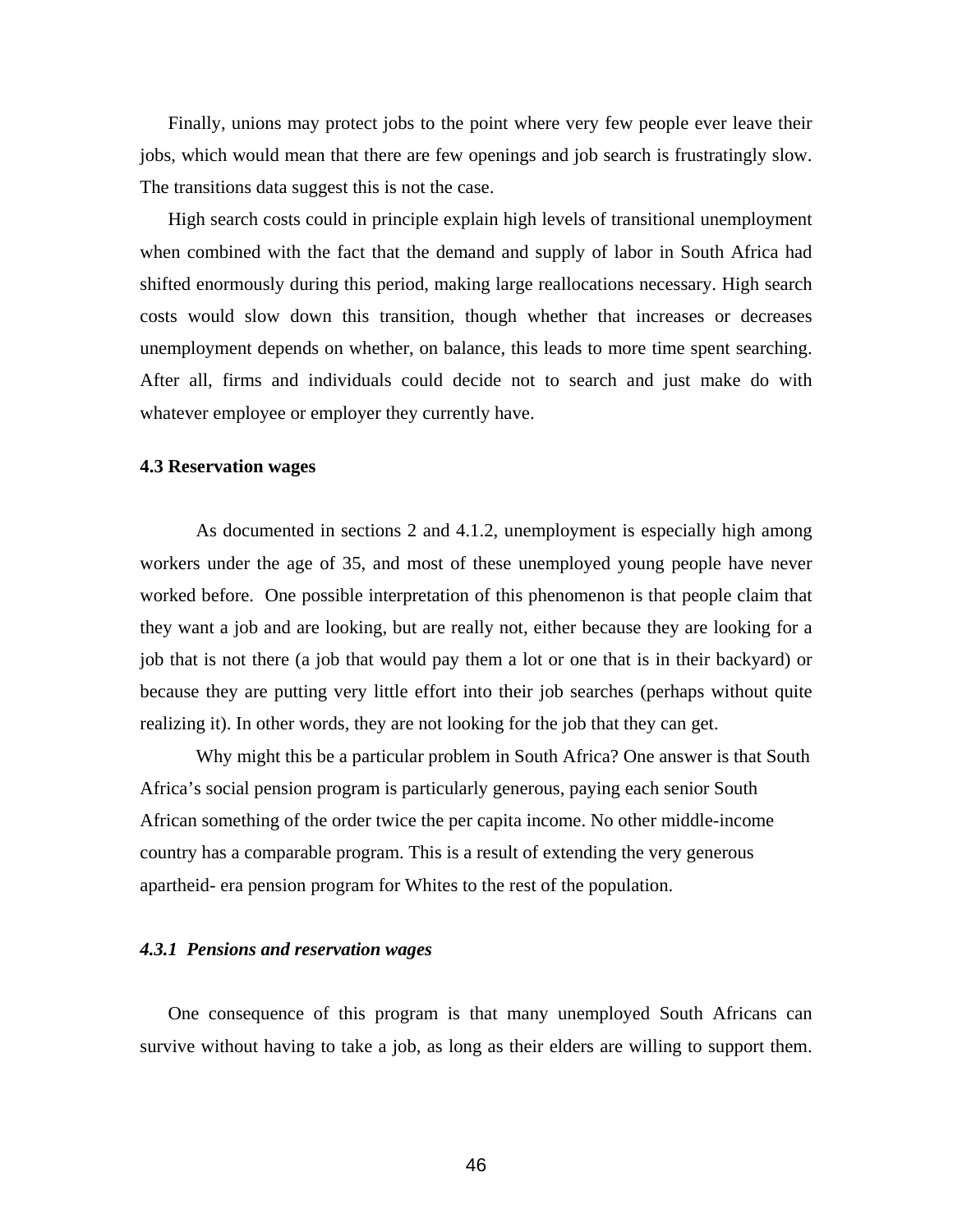This would mean that they might put less effort into job search and be fussier about jobs they take.

There is some evidence that this is indeed a problem. Bertrand et al., using data from the mid 1990s, show evidence that people who have family members who are eligible for the pension tend to work less than they would otherwise. Bertrand et al., though, rely entirely on cross-sectional evidence and use data that precedes the start of the LFS surveys that we have used in this paper. More recent (and perhaps more convincing) evidence is provided by Ranchhod (2006). His paper analyzes the change in employment and labor force participation rates using the panel components in the LFS. We incorporate results taken verbatim from a draft version of a recent paper presented at the Population Association of America. In Table XXIV, Ranchhod presents the coefficient estimates from several different regressions. The coefficient reported corresponds to a dummy variable that indicates whether the household is a Keeper or a Loser. The objective of this table was to investigate whether households experience other changes that correlate with the departure of the pensioner.

|                                                                               | Table XXIV: "Difference in Difference" estimates of the effect of the loss of a pensioner |
|-------------------------------------------------------------------------------|-------------------------------------------------------------------------------------------|
| Regression coefficients where dependent variable is the change in composition |                                                                                           |

| Dependent Variable |          | All Areas     |          | <b>Rural Areas</b> |          | Urban Areas   |  |
|--------------------|----------|---------------|----------|--------------------|----------|---------------|--|
|                    | Coeff.   | Std. Err.     | Coeff.   | Std. Err.          | Coeff.   | Std. Err.     |  |
| HH size            | $-0.872$ | $[0.061]$ *** | $-0.878$ | $[0.075]$ ***      | $-0.853$ | $[0.103]$ *** |  |
| # kids young       | $-0.061$ | $[0.027]**$   | $-0.07$  | $[0.036]$ *        | $-0.036$ | [0.037]       |  |
| # kids school      | $-0.052$ | $[0.027]$ *   | $-0.039$ | [0.037]            | $-0.07$  | $[0.037]$ *   |  |
| $#$ youth          | $-0.022$ | [0.021]       | $-0.032$ | [0.027]            | $-0.008$ | [0.033]       |  |
| # adults           | 0.331    | $[0.035]$ *** | 0.336    | $[0.041]$ ***      | 0.324    | $[0.065]$ *** |  |
| $#$ adult M        | 0.094    | $[0.024]$ *** | 0.075    | $[0.028]$ ***      | 0.127    | $[0.043]$ *** |  |
| # adult $F$        | 0.238    | $[0.025]$ *** | 0.26     | $[0.030]$ ***      | 0.196    | $[0.045]$ *** |  |

Note:

1. Taken from Ranchhod V. "Household responses to adverse income shocks:

Pensioner out-migration and mortality in South Africa"

- 2. Only the coefficient on the interaction term is reported.
- 3. Paper available via email: vranchho@umich.edu
- 4. Each entry is a regression coefficient from a different regression
- 5. Robust standard errors in brackets, clustered at the household level
- 6. \* significant at 10%; \*\* significant at 5%; \*\*\* significant at 1%
- 7. Coefficients correspond to the estimate on the `LosePen' variable

8. Omitted controls include province dummies, initial household size and number of pensioners

9. In the ``All areas'' regression, an `urban' dummy variable was also included.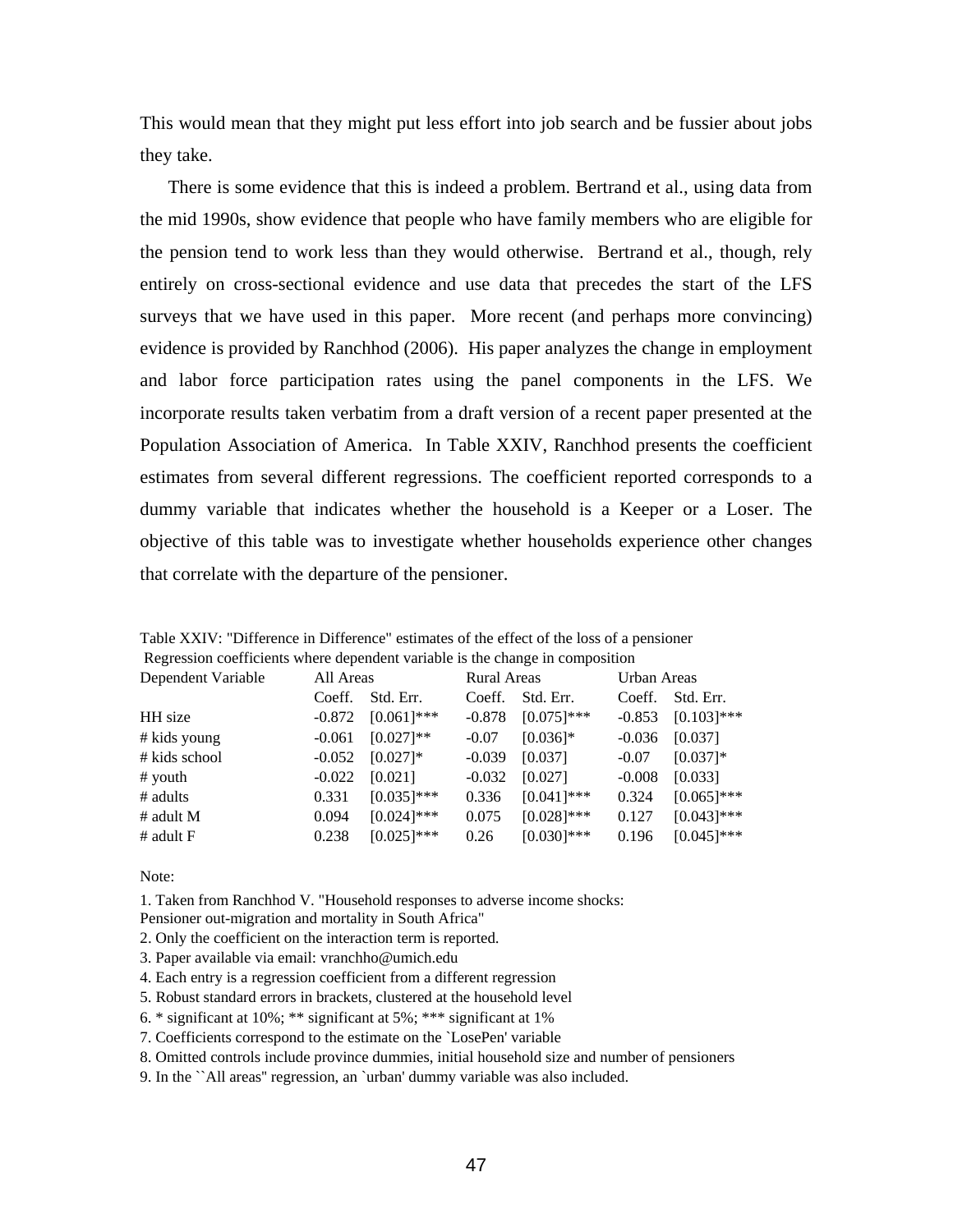The coefficients indicate that the loss of a pensioner correlates negatively with the number of dependents in the household (children and youth), and positively with the number of adults in the household. Indeed, the coefficient of 0.331 in the adults regression suggests that, on average, Loser households experience an increase of 0.331 adults more than Keeper households, in a six month period. This suggests that household formation is sensitive to pension income.

Table XXV below is of greater interest to our puzzle. It has been argued before that the Old Age Pension results in labor force withdrawal by the adult children of the pensioners (Bertrand et al., 2003). In this table, the author investigates whether the loss of a pensioner generates a corresponding increase in labor force participation. He also tests whether there are adverse effects on youth that forces them to drop out of school in order to find work.

These results suggest that, of the youth and children who remain in the Loser households, there is little statistical evidence to indicate that such adverse effects are experienced. What is very interesting and important is that he finds an increase in employment rates amongst adults, particularly adult women, of between 5 and 6 percentage points. In the high unemployment context already described, this is a large and economically important increase. This might also explain the particular age structure of unemployment—perhaps people start looking seriously for a job when their parents die (or are dying), which is why people above thirty are more likely to be employed. People above thirty are also much more likely to be married and/or have children, which might also make it harder for them to depend on their parents.

These results should be treated with some caution. First, the estimated effect might be a severe underestimate, since many people who do not live with pension-receivers may nevertheless depend on them economically. On the other side, households may lose pensioners precisely because someone in the household has now found a job, and the pensioner is now less needed (so she might move back to her home, for example). This would lead to an overestimate. Indeed when Ranchhod tries to look at the same question using deaths of potential pension-receivers, he does not find an effect, though this could easily be because he does not have enough data.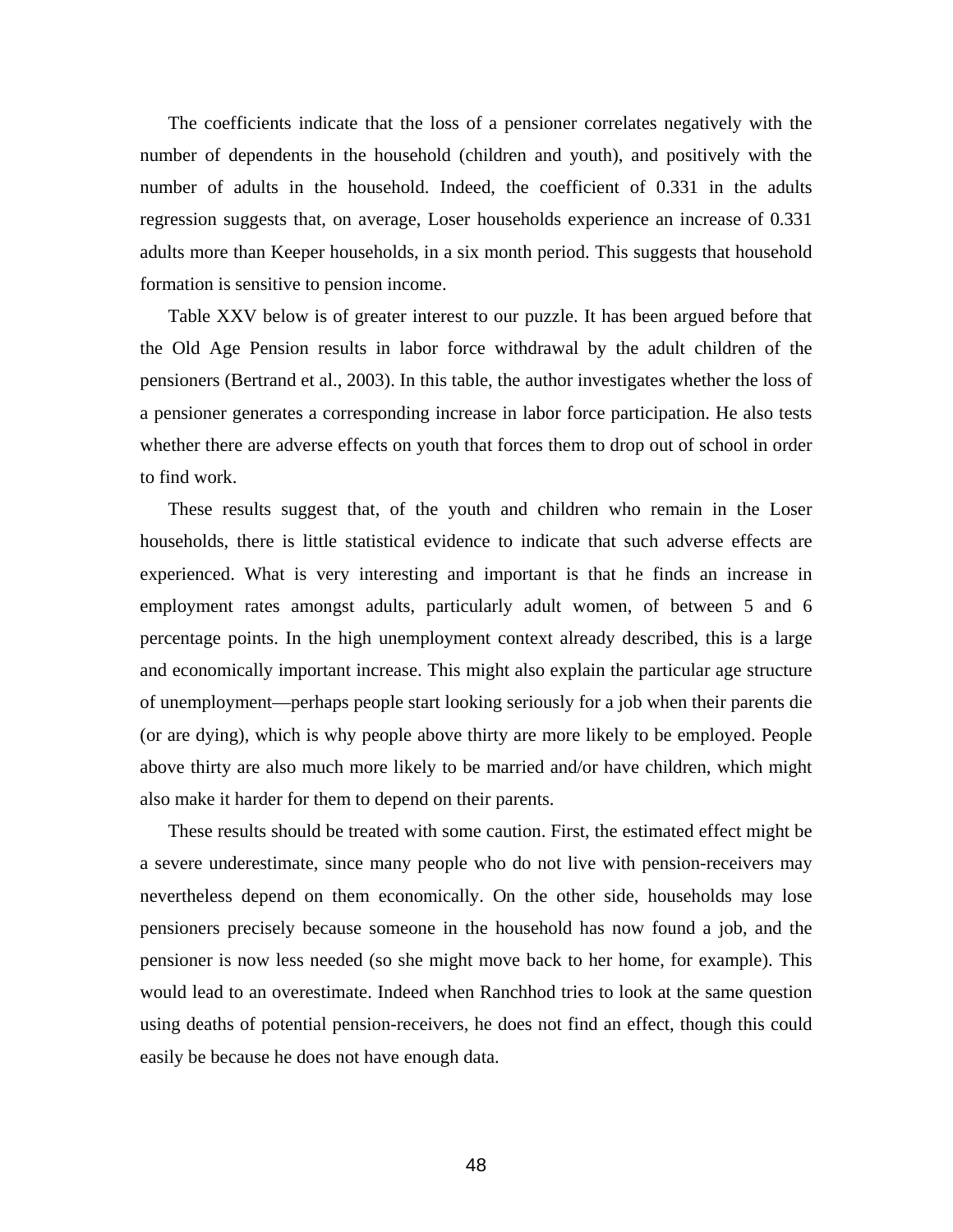Finally, there may be a counter-balancing impact of pension receipts that leads to *increased* job search. Pension income may make it affordable for household members, and in particular women, to migrate in order to search for jobs. Research by Posel, Fairburn & Lund (2004) and Edmonds, Mammen & Miller (2003), for example, suggests that pension receipt facilitates the departure of prime-age women from the household to permit them to migrate in search of work. Hence, the ways in which the pension interact with the labor market in South Africa are nuanced.

| Regression coerricients where dependent variable is the change in Activity |                    |                    |                    |  |
|----------------------------------------------------------------------------|--------------------|--------------------|--------------------|--|
| Dependent Variable                                                         | All Areas          | <b>Rural Areas</b> | Urban Areas        |  |
|                                                                            | Coeff. Std. Err.   | Coeff. Std. Err.   | Coeff. Std. Err.   |  |
| Prop. kids schl                                                            | $-0.002[0.005]$    | 0[0.006]           | $-0.007[0.009]$    |  |
| Prop. youth schl                                                           | 0.018[0.016]       | 0.023[0.019]       | 0.004[0.027]       |  |
| Prop. youth $inLF(n)$                                                      | $-0.01[0.015]$     | $-0.03[0.017]*$    | 0.03[0.027]        |  |
| Prop. youth Work                                                           | 0.003[0.009]       | $-0.001[0.012]$    | 0.014[0.013]       |  |
| Prop. adult in $LF(n)$                                                     | $-0.003[0.013]$    | $-0.001[0.017]$    | $-0.009[0.021]$    |  |
| Prop. adult in LF (b)                                                      | $-0.042[0.011]***$ | $-0.042[0.016]***$ | $-0.042[0.015]***$ |  |
| Prop. adults work                                                          | $0.057[0.011]***$  | $0.059[0.014]***$  | $0.053[0.018]***$  |  |
| Prop. adult $M$ in LF (n)                                                  | $-0.017[0.018]$    | $-0.003[0.024]$    | $-0.038[0.027]$    |  |
| Prop. adult $F$ in $LF$ (n)                                                | 0.009[0.017]       | $-0.003[0.022]$    | 0.03[0.027]        |  |
| Prop. adult $M$ in LF (b)                                                  | $-0.049[0.014]***$ | $-0.036[0.019]*$   | $-0.065[0.021]***$ |  |
| Prop. adult $F$ in $LF(b)$                                                 | $-0.026[0.015]*$   | $-0.039[0.020]*$   | $-0.003[0.021]$    |  |
| Prop. adult men work                                                       | $0.029[0.016]*$    | $0.036[0.021]*$    | 0.016[0.026]       |  |
| Prop. adult women work                                                     | $0.058[0.014]***$  | $0.059[0.018]***$  | $0.058[0.023]**$   |  |

Table XXV: "Difference in Difference" estimates of the effect of the loss of a pensioner Regression coefficients where dependent variable is the change in Activity

Note:

1. Taken from Ranchhod V. "Household responses to adverse income shocks:

- Pensioner out-migration and mortality in South Africa"
- 2. Only the coefficient on the interaction term is reported.
- 3. Paper available via email: vranchho@umich.edu
- 4. Each entry is a regression coefficient from a different regression
- 5. Robust standard errors in brackets, clustered at the household level
- 6. \* significant at  $10\%$ ; \*\* significant at  $5\%$ ; \*\*\* significant at  $1\%$
- 7. Coefficients correspond to the estimate on the `LosePen' variable

8. Omitted controls include province dummies, initial household size and number of pensioners

9. In the ``All areas'' regression, an `urban' dummy variable was also included.

## *4.3.2 Education, expectations, and reservation wages*

Another reason why South Africa is different from many other countries is that there has been an enormous transformation of the structure of the labor force over the last 15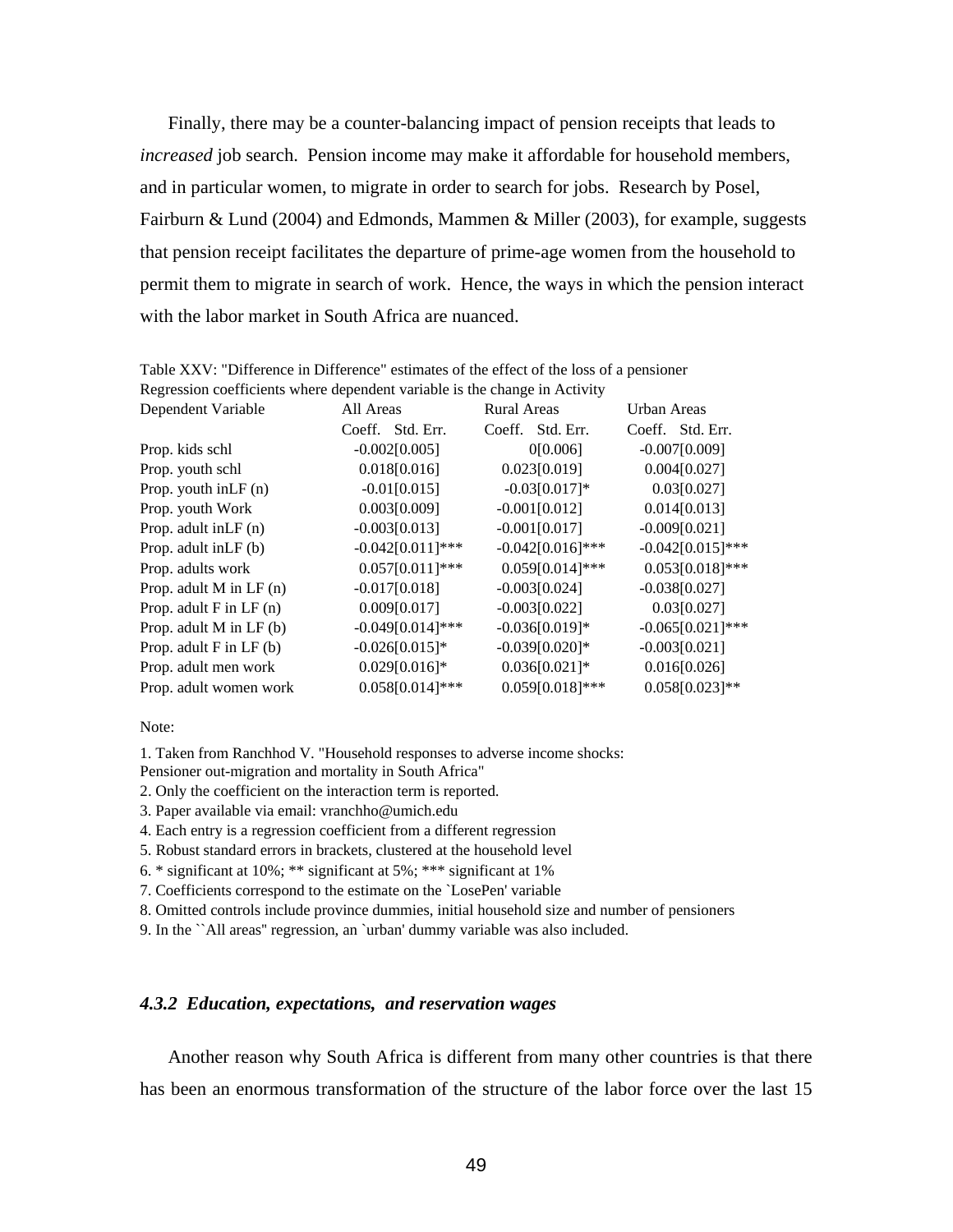years. The implementation of the compulsory schooling laws has meant that almost all of the younger workers now have 10 years or so of education, whereas many of those who grew up under apartheid only had a few years of education. This means that the return to schooling and the benefits of having matriculated have probably fallen substantially. If the newly educated workers have not yet understood this, they may be holding out for jobs that are no longer going to be available to them. This may be why younger workers and especially matriculates among them have done so badly in recent years in terms of employment.

#### *4.3.3 Employment attitudes and reservation wages*

Despite the general plausibility of a high reservation wage being a constraint a number of scholars have argued against this possibility. One reason, cited by Kingdon and Knight (2003), is that the unemployed are less happy and poorer than the informally employed, but this could reflect underlying differences between these two populations.

In the LFS waves, all persons who were not working in the past seven days were asked why they were not working. We pooled the data from waves 6 to 11 to generate Table XXVI below. It shows the mean responses by various age groups. The earlier waves were omitted as the question differed slightly. Reservation wages do not seem to be an important part of the story.

As expected, amongst younger people an important reason for not working is to study. However, from the ages of 20 to 50, the most common reason provided is that people cannot find any work. Indeed, from age 20 to 40, over half of the respondents chose this category. Note that this is not that they cannot find suitable work, in terms of "salary, location or work conditions", as this was captured by a separate question that is included in the 'Other' column in the table. Taken by itself it argues against the reservation wages view, but is not clear that we can infer from these answers that they have seriously looked for and not found a job.

With age, the reasons indicated for not working change. We thus observe that older cohorts are more likely to be NEA in order to be homemakers, or be retired. The importance of health reasons as we move up the age profile is striking. The data is fairly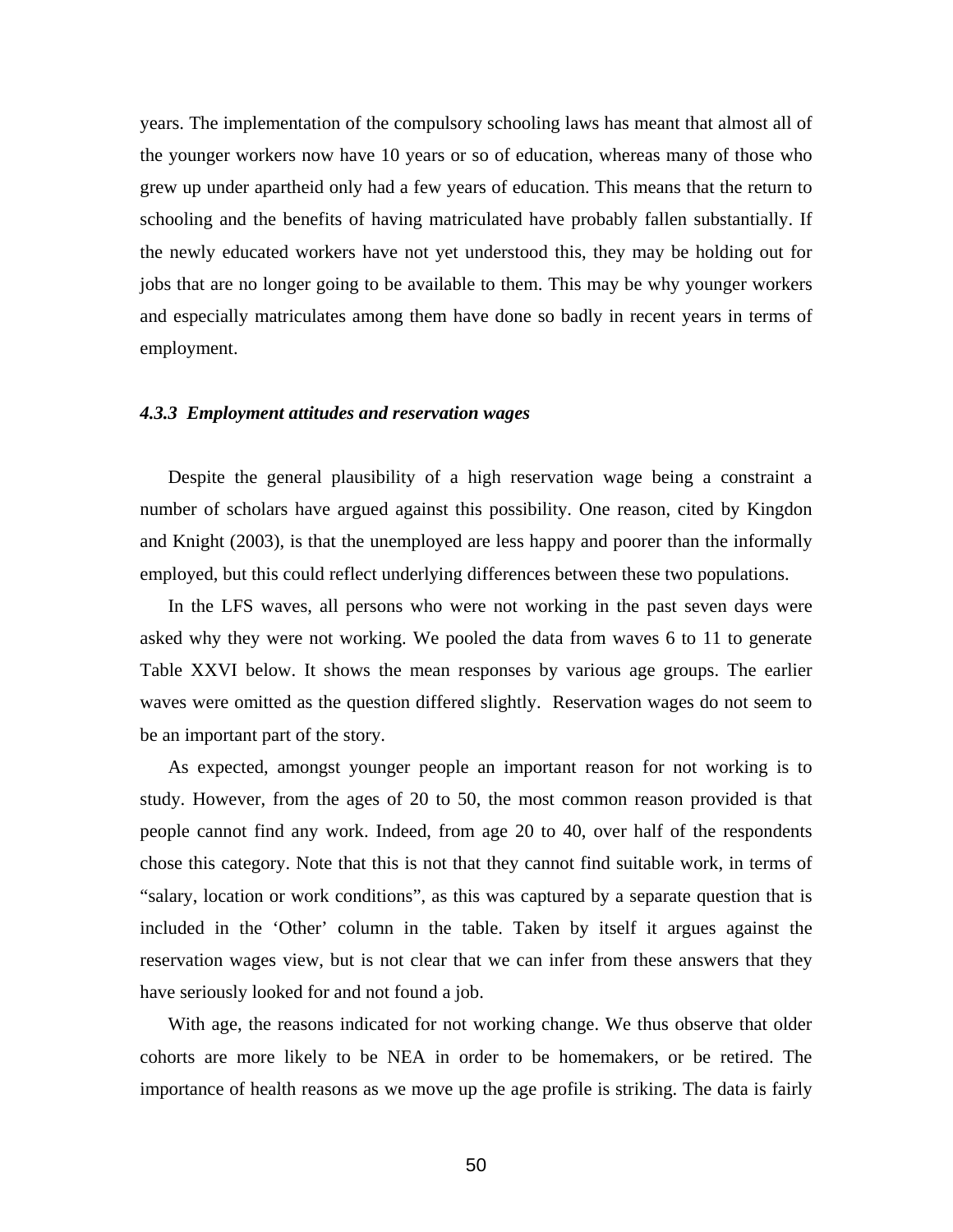limited on the specific types of health problems that preclude a person from working, and health itself is likely to be a function of poverty and prior work conditions. Regardless of the underlying cause, health is an important component in a person's productivity, and more than a quarter of those not employed in their fifties claim that poor health is the problem. Understanding and treating these problems may contribute significantly to greater labor force participation amongst middle aged South Africans. From the ages of 60 upwards, the vast majority of this sub-population have retired, which is the age at which people start to receive the state Old Age Pension.

|                        |         |            |         | Retired / |        |               | Lack of Cannot find |       |
|------------------------|---------|------------|---------|-----------|--------|---------------|---------------------|-------|
| Age category (5 years) | N       | Home-maker | Student | Age       | Health | <b>Skills</b> | <b>ANY</b> work     | Other |
| $15 - 19$              | 67.564  | 0.8        | 81.33   | 0.56      | 1.05   | 2.03          | 10.65               | 3.59  |
| $20 - 24$              | 45,906  | 2.08       | 29.16   | 0.19      | 2.37   | 7.43          | 51.01               | 7.75  |
| $25 - 29$              | 27.342  | 5.1        | 4.29    | 0.15      | 4.59   | 9.12          | 67.98               | 8.78  |
| $30 - 34$              | 20.173  | 9.5        | 1.14    | 0.15      | 7.27   | 8.12          | 64.12               | 9.69  |
| $35 - 39$              | 15,629  | 14.26      | 0.48    | 0.46      | 11.48  | 7.14          | 56.87               | 9.31  |
| $40 - 44$              | 14.311  | 15.54      | 0.2     | 1.71      | 17.44  | 6.19          | 48.96               | 9.94  |
| $45 - 49$              | 12.063  | 18.9       | 0.2     | 3.64      | 22.96  | 5             | 39.72               | 9.59  |
| $50 - 54$              | 11.916  | 18.4       | 0.15    | 16.21     | 27.42  | 3.07          | 26.49               | 8.26  |
| $55 - 59$              | 10.622  | 15.24      | 0.07    | 31.3      | 26.92  | 1.77          | 17.65               | 7.05  |
| $60 - 64$              | 12,641  | 6.1        | 0.06    | 76.12     | 10.82  | 0.28          | 3.97                | 2.67  |
| $65 - 69$              | 11.000  | 3.2        | 0.1     | 89.87     | 4.6    | 0.1           | 1.22                | 0.92  |
| Total                  | 249.167 | 6.54       | 27.77   | 9.5       | 7.63   | 5.04          | 36.79               | 6.74  |

Table XXVI: Of those not working, why are they not working, by age group? (%)

#### **4.4 Summary**

 Our analysis of transitions demonstrates that there is a lot of churning going on in the labor market. We suspect there is *selective* churning: the characteristics of workers in the inflow to and outflow from the formal sector, for example, are likely not identical. However we are unable to capture the nature of the sorting with the demographic variables we included in our analysis. Transition from the informal sector to the formal sector is more likely for more advantaged groups (Whites, men, those with more education). This evidence suggests that in addition to the skill-composition changes documented in section 2, employers may be more selective along other dimensions of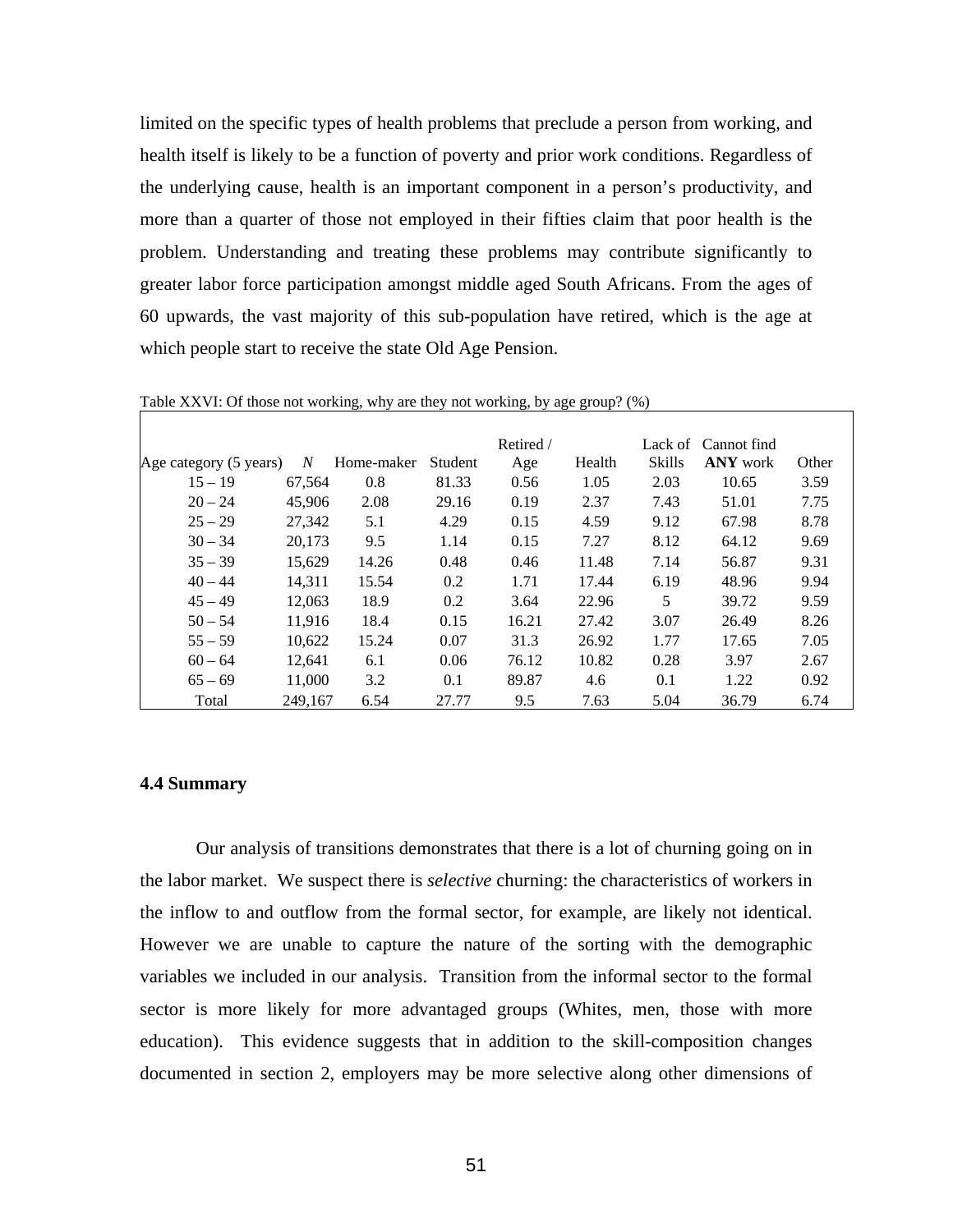quality (experience, for example) that put the currently unemployed at even more of a disadvantage.

 Despite the high rate of transition, many young workers don't transition into the labor force and instead remain unemployed (discouraged or searching) for long periods of time. The inability or unwillingness of these workers to enter the labor force and obtain their first job suggests an important role of high search costs, compounded by high turnover in the labor market (which reduces the incentive to invest in search), and of high reservation wages due to family support.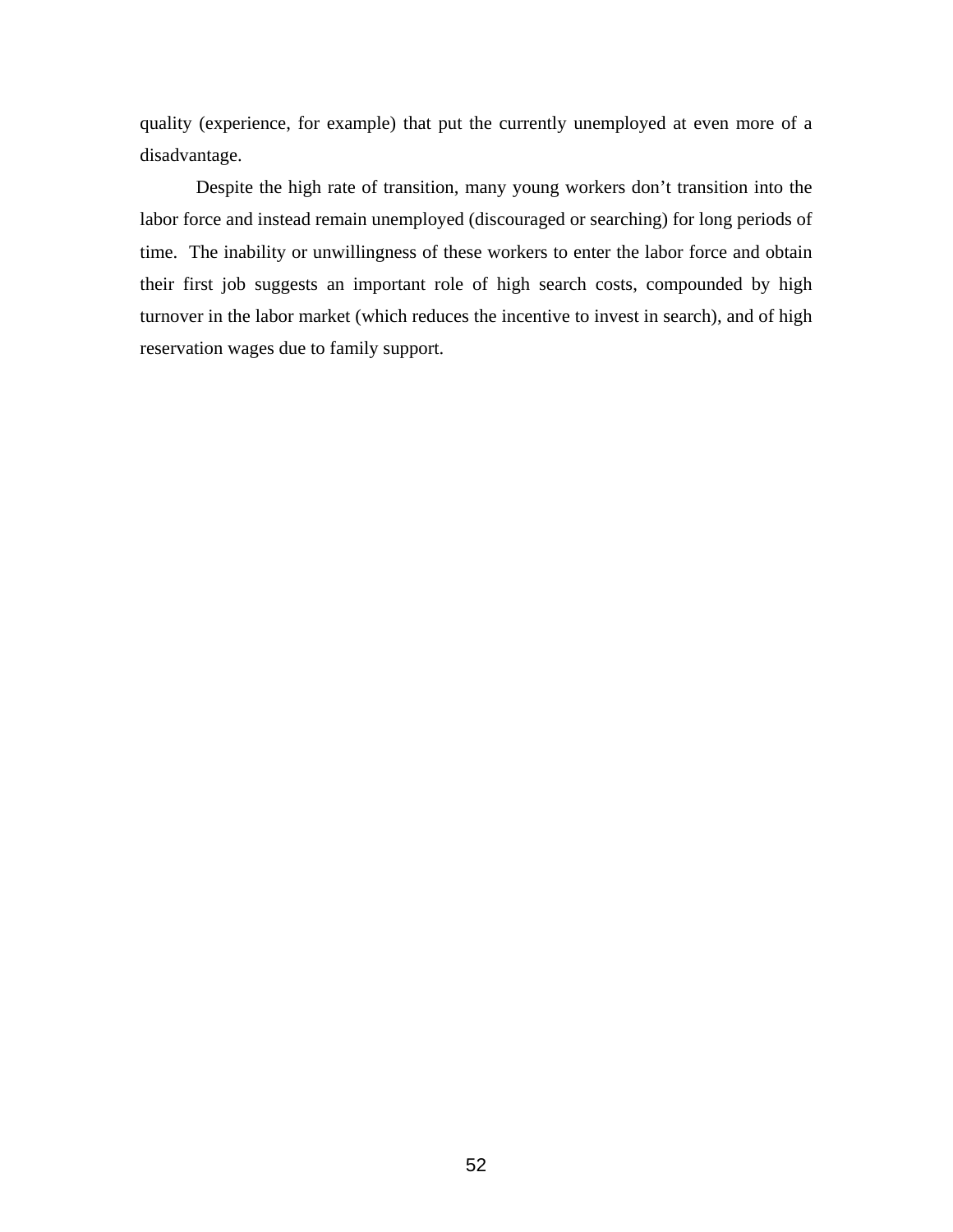#### **Section 5**

## **Conclusion**

We noted at the outset that changes in the unemployment rate can be viewed as resulting from either a temporary shock or a more permanent structural change. We proceeded by using several nationally representative household surveys to investigate multiple aspects of South African unemployment. On the more aggregate level, we noted that the demand for unskilled labor had fallen and that this was particularly manifested in the agricultural and mining sectors. Concurrent with the decline in the demand for lessskilled labor, there was a large increase in the supply of less skilled labor. Much of this increase was in the form of a large influx of African women into the labor market. The result of the increased supply and decreased demand was, predictably, increased unemployment.

 While unemployment represents lost potential at both the personal and societal levels, it should be noted that the large influx of African women into the labor market which contributed to the unemployment may, in and of itself, not be a bad thing. If these women were previously not economically active because they perceived that the labor market provided no opportunities to them, then their entrance into the labor market is economically hopeful. It increases potential output. This is a "pull" story—the women are pulled into the labor market. If the increase in African women into the labor market is a "push" story, the implications are more dire. This would be the case if women are entering the labor force (and not finding jobs) because their economic circumstances dictate it. If, for example, spouses or partners have lost their jobs and/or fallen ill, and women are being forced into the labor market in order to support themselves and their families, the increased participation rate is in fact bad news. At this point, the "push" versus "pull" story is an open question and one that deserves further study. Our analysis simply notes that the increase in African female labor supply is one reason that, as the title asks, unemployment has increased in the new South Africa.

Be it "push" or "pull", we view this massive influx of female labor supply as a structural change, not a temporary shock. There is simply no evidence to suggest that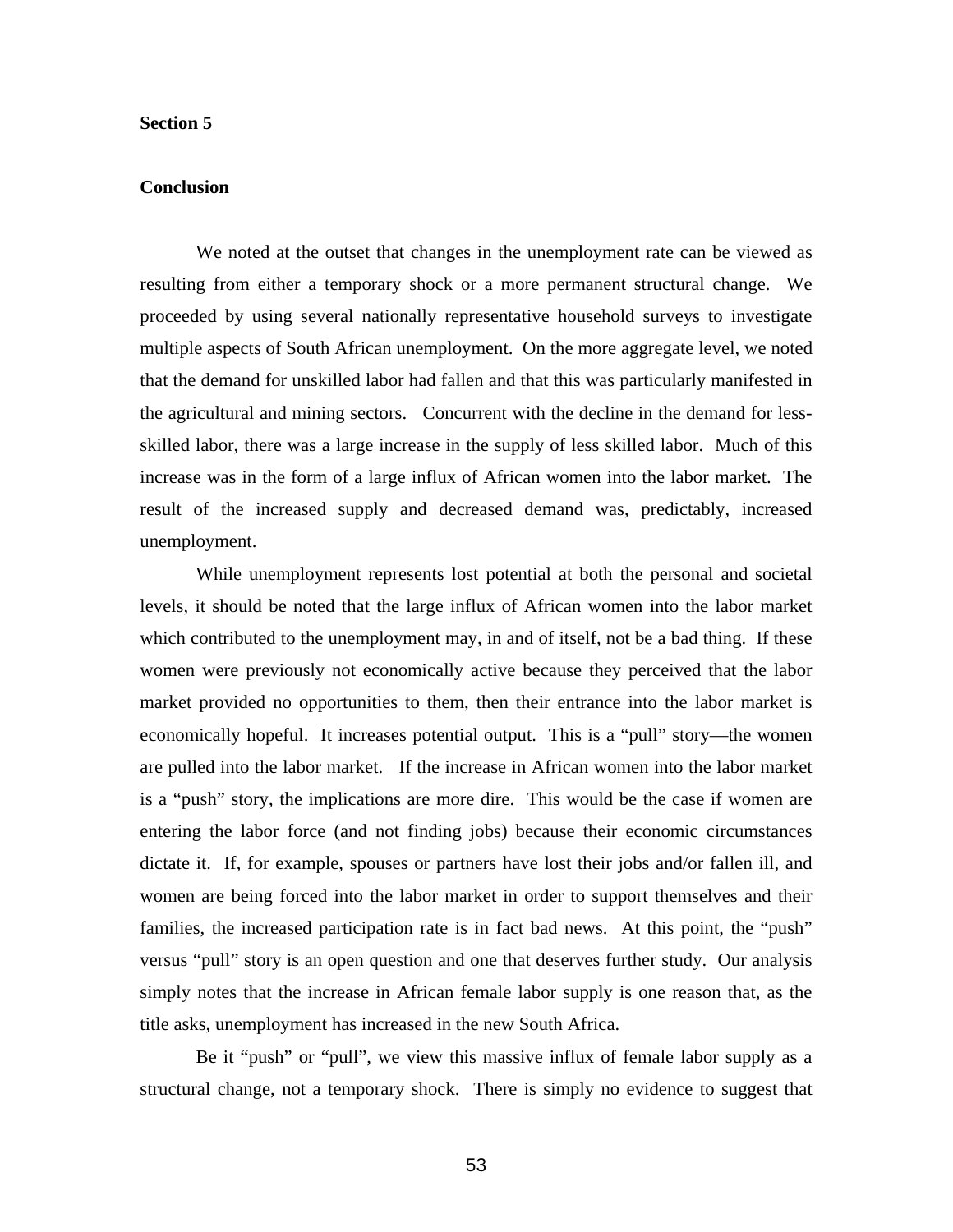women are likely to exit the labor market in the sort of numbers that entered any time soon. Similarly, there is little reason to expect that mining is likely to become more labor intensive. Capital has substituted for labor for some technical reasons (e.g. the mines are getting so deep that machines are needed rather than humans). Mining is subject to demand shocks as are most commodity-based industries. However, the fact that mining employment has fallen rather steadily during the recent commodity boom leads us to believe that the decline in mining employment is also a structural shift rather than a transitory shock. Finally, the decline in agricultural employment also strikes us as a structural shift. The South African economy has moved into sectors such as financial services and other service sectors, and agriculture is on the downswing.

 In section 3, we noted that there have been important compositional changes in employment at the sectoral level. In particular, the pool of the employed has tended to become more skilled while the less skilled have more often become relegated to the ranks of the unemployed. This is a global phenomenon and is in no way unique to South Africa. Many economists attribute these sectoral changes to technical change that biases labor demand toward more skilled workers. The structural shift of skill-biased technical change has impacted South Africa at an especially inopportune time, for it tends to amplify the unemployment consequences of the increase in labor supply of unskilled workers.

Section 4 turned more closely to the individual-level evidence and explored how workers have adjusted (or not) to the changing labor market that is highlighted in sections 2 and 3. There we found that simply examining the employed/unemployed dichotomy is too simple. Among the employed, it matters if one is in the formal or informal sector and among the unemployed, the actively searching versus discouraged worker distinction matters a great deal to outcomes. We examined the likelihood of transitions from one labor market status to another, and the results are especially informative for policy. For example, the data indicate that there is substantial entry into and exit from the informal sector, but transitions are typically to some form of unemployment or lack of labor market participation. Transitions from the informal sector to the formal sector are surprisingly rare. The transitions results are especially stark when it comes to youth.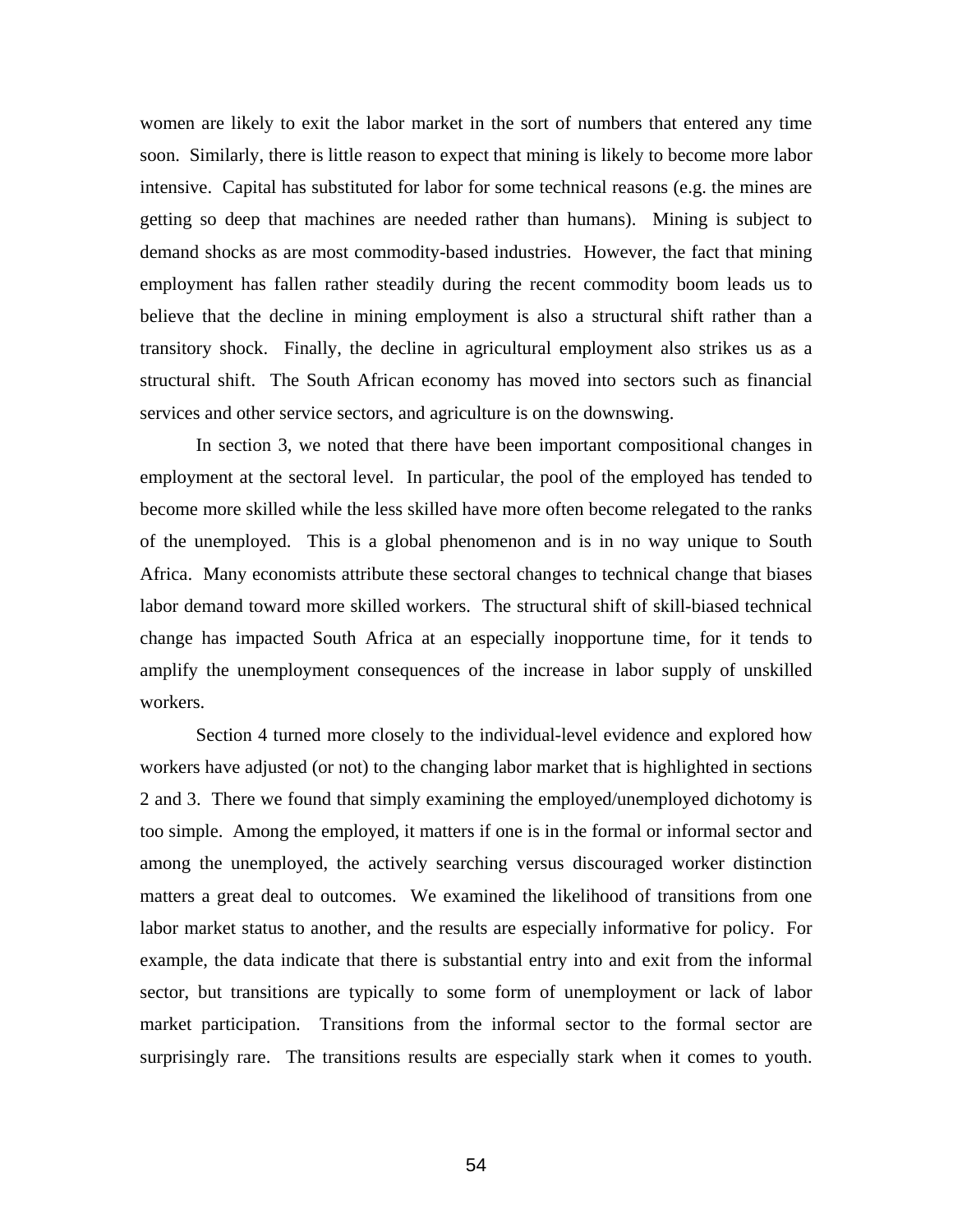Obtaining that first job is crucial to future involvement in the labor market. It is also exceedingly difficult for many, and simply having a matric degree is of little help.

 The results in section 4 illustrate how the labor market can be viewed as having two pieces. In one piece, there is the formal labor market and once one is in it, one has a very good chance of staying in it. The other piece is a mix of those searching for employment, those discouraged, those who have declared themselves not economically active, and those employed in the informal sector. Within this chunk of the labor market, there is substantial dynamism, but none of the labor market statuses in this category are very economically attractive.

 Given that there is persistence in this second part of the labor market and that these outcomes are associated with low incomes, we ask how individuals cope. One important policy mechanism is the old age pension. We find that a presumably unintended consequence of this important social insurance policy is that it may discourage some individuals from seeking or taking a job that, in the absence of a pensioner in the household, the individual might seek or take. On the other hand, this policy may be part of the reason that South Africa has been able to withstand persistent high unemployment rates with relatively little social unrest.

One "wait it out" strategy is to let inflation lower real wages until the labor market clears. While possibly unintentional, this policy has been in effect. Inflation has been moderate but nominal wages have somewhat stagnated in the second half of the 1990's, leading to stable or declining real wages. The persistence of high unemployment even while real wages were declining suggests that: a) unemployment would have been even higher absent the inflation; and b) the very moderate inflation has been insufficient to clear the labor market.

While we find that most of the reasons for the rise of unemployment in the new South Africa are structural (other such structural reasons include the legacies of the education system and the disconnect between where the jobs are and where people live), there is still a crucial role for policy intervention. Indeed, because most of the reasons for unemployment are structural, policy is especially needed. Simply waiting for the positive "shock" to counter the negative one is unlikely to be fruitful.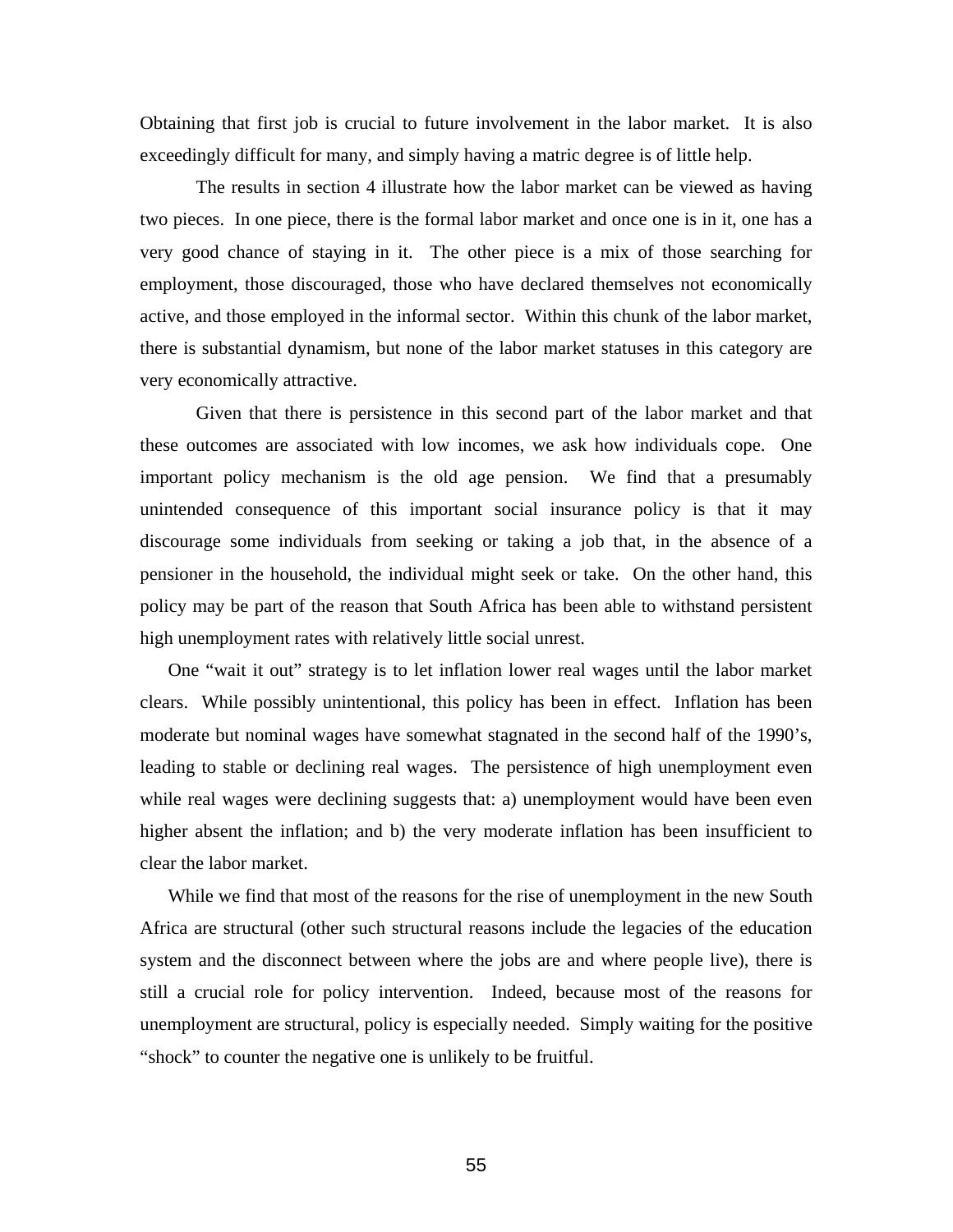Neither do we believe that macroeconomic policy is likely to solve the unemployment problem. Were unemployment the result of a temporary easing of demand, this might make sense, but, as noted above, our analysis points to more structural causes of the rise in unemployment.

We have restricted ourselves in this paper to analysis that is supported by the data. An implication of this research strategy is that we have not engaged in much "big think" speculation on what might solve the unemployment dilemma. Some constraints are especially prominent and deserve policy consideration. One of these is the hurdle of school-leavers obtaining their first job. There are several policy options including a wage subsidy, a search subsidy, reduced regulations for first jobs, and government employment. Another constraint is the mismatch between where the unemployed live and where formal sector jobs reside. Here policy options include transportation subsidies, housing policy, business location policy, and infrastructure investment, among others. Yet another constraint is the mismatch between the skill set of the unemployed and the skills required in the labor market. But in the longer run, this mismatch can be eased with sound policy. Options here include educational reform, training programs, and training subsidies. At this point our analysis is simply insufficient to distinguish between the many options that might plausibly ease each constraint. Rather, we advocate a cautious approach that includes a focus on experimentation. Understanding why unemployment has risen in the new South Africa is akin to diagnosing the illness; the next step is finding the right medicine. We believe that much can be learned from smaller-scale interventions that are well-designed and which are accompanied by careful evaluation. That is the prudent next step.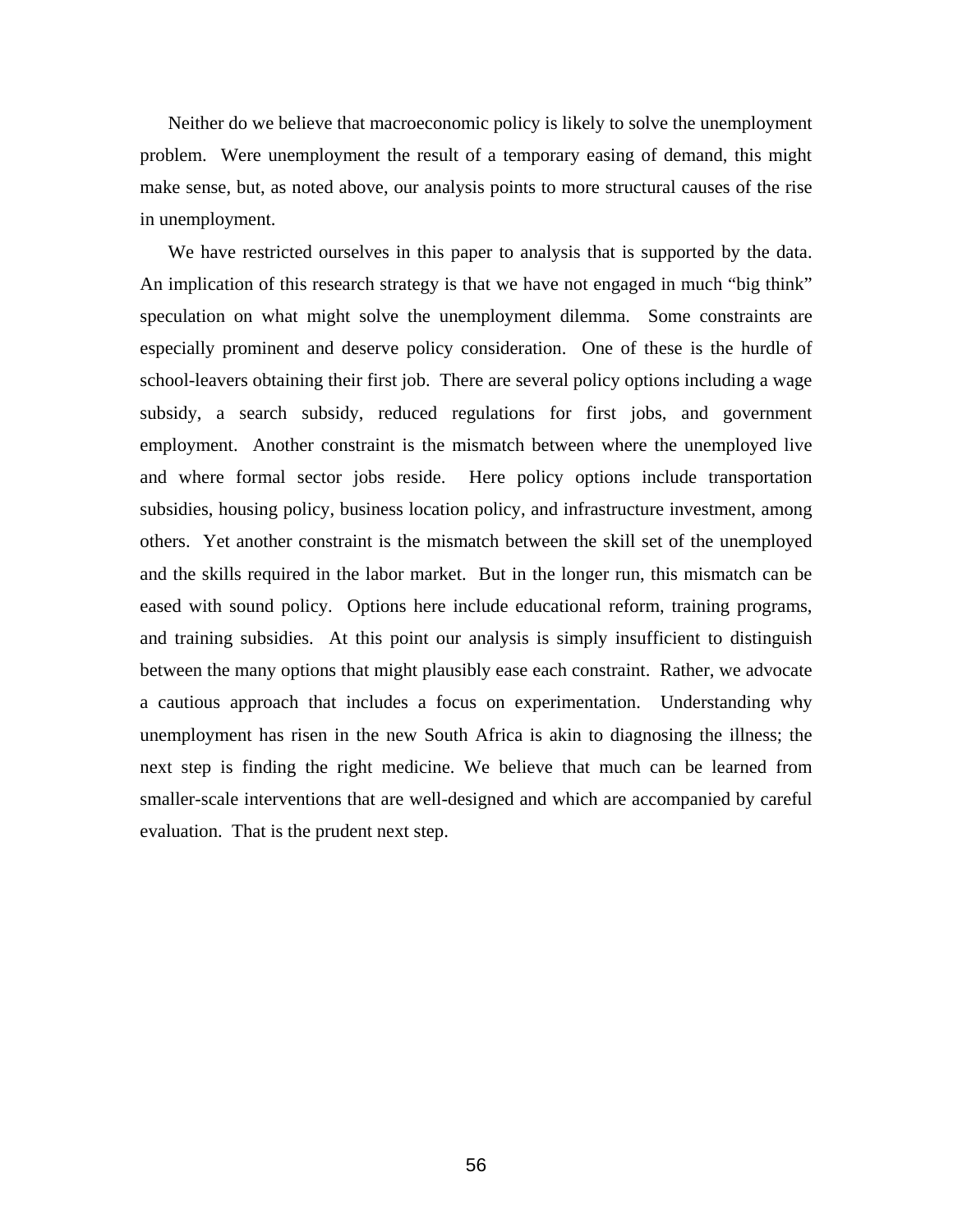# **References:**

Bendix, S. (2003): Industrial Relations in South Africa, Fourth Edition, Juta, South Africa.

Bertrand, M., S. Mullainathan and D. Miller (2003): "Public Policy and Extended Families: Evidence from Pensions in South Africa", *World Bank Economic Review*, 17(1), 27-50.

Bhorat, H. (1999): "The October Household Survey, unemployment and the informal sector: a note", *South African Journal of Economics* 67, 320-326.

Bhorat, H. (2000): "Decomposing Sectoral Employment Trends in South Africa", Development Policy Research Unit (DPRU), School of Economics, UCT. Mimeo.

Burger, R. and D. Yu (2006): "Wage trends in post-apartheid South Africa: Constructing and earnings series from household survey data", Stellenbosch Economic Working Papers: 04/06.

Butcher, C. and C. Rouse (2001): "Wage effects of unions and industrial councils in South Africa", *Industrial and Labor Relations Review* 54, 349-374.

Diamond, P. (1984): Money in Search Equilibrium, Econometrica 52, 1-20.

Edmonds, E., K. Mammen & D. Miller (2003): Rearranging the family? Income Support and Elderly Living Arrangements in a Low Income Country. University of Dartmouth, Mimeo.

Feinstein, C. (2005): An Economic History of South Africa: Conquest, Discrimination and Development, Cambridge University Press.

Godfrey, S. J. Maree and J. Theron (2006). Conditions of Employment and Small Business: Coverage Compliance and Exemptions. DPRU Working Paper 06/106. Development Policy Research Unit, University of Cape Town.

Hoogeveen, J.G. & B Özler (2005): "Not Separate, Not Equal: Poverty and Inequality in Post-Apartheid South Africa," William Davidson Institute Working Papers Series wp739, William Davidson Institute at the University of Michigan Stephen M. Ross Business School.

Katz, L. and K. Murphy (1992): "Changes in Relative Wages, 1963-1987: Supply and demand factors", *The Quarterly Journal of Economics*.

Kingdon, G.G. and J. Knight (2004): "Unemployment in South Africa: The Nature of the Beast," *World Development*, Elsevier, 32(3), 391-408.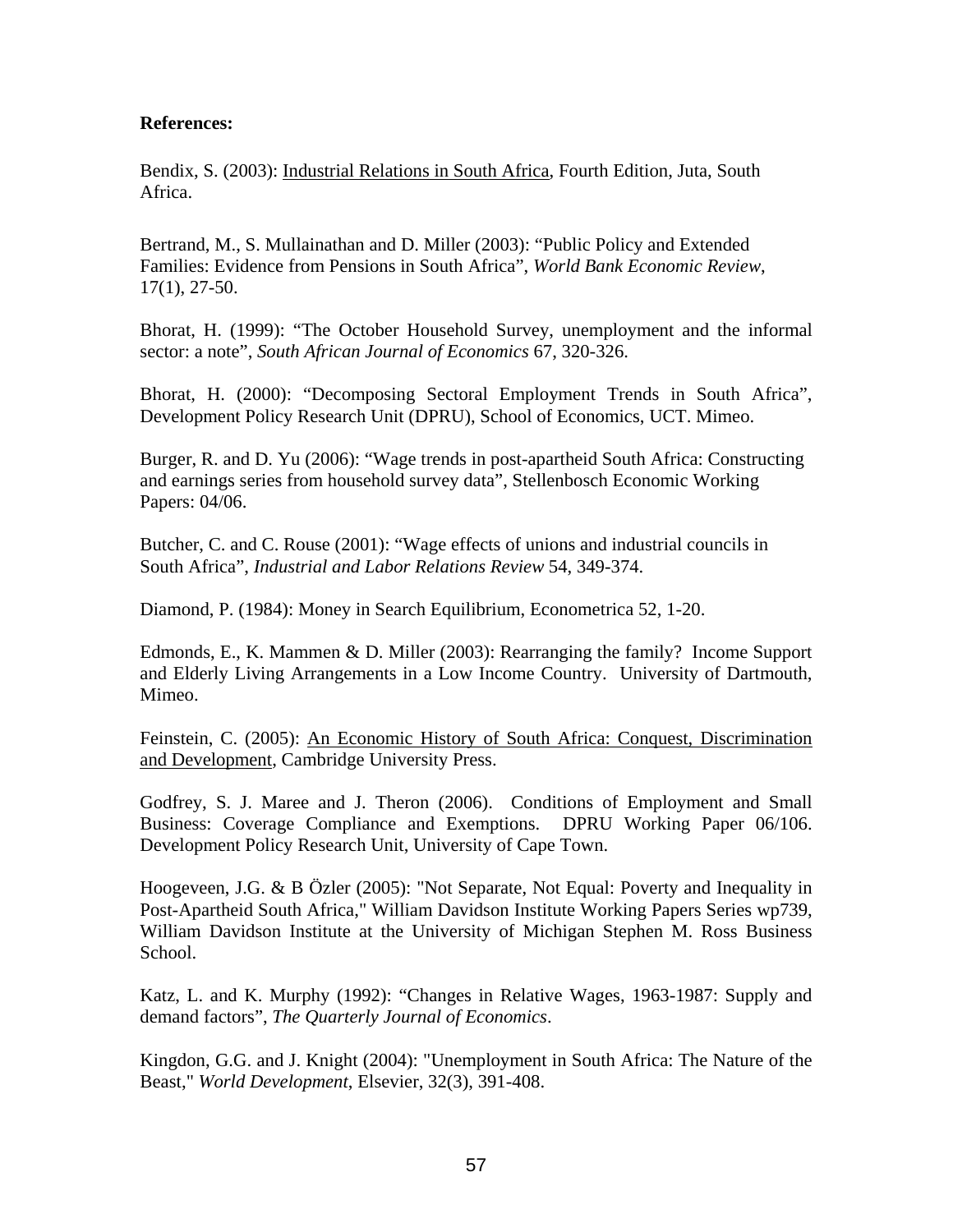Klasen, S. and I. Woolard (1999), Levels, trends, and consistency of employment and unemployment figures in South Africa, *Development Southern Africa* 16, 3-36.

Leibbrandt, M., J.A. Levinsohn and J. McCrary (2005), "Incomes in South Africa Since the Fall of Apartheid", NBER Working Paper No. W11384.

Moll, P.G. (1993): "Black South African Unions: Relative Effects in International Perspective", *Industrial and Labor Relations Review* 46 (2), 245-61.

Nattras, N. (2000), The debate about unemployment in the 1990s, *Journal of Studies in Economics and Econometrics* 24, 73-90.

Posel, D., J. Fairburn and F. Lund (2004). Labour Migration and Households: a Reconsideration of the Effects of the Social Pension on Labour Supply in South Africa. Paper presented at the Ninth Annual Conference on Econometric Modeling for Africa. Stellenbosch, 30 June to 2 July 2004.

Ranchhod, V. (2006): "Household Responses to Adverse Income Shocks: Pensioner Out-Migration and Mortality in South Africa", Paper presented at Population Association of America Conference, Los Angeles, 30 March to 1 April 2006.

Schultz, P. and G. Mwabu (1997): "Labor Unions and the Distribution of Wages and Employment in South Africa", *Industrial and Labor Relations Review* 51(4), 681-703.

Seekings, J. and N. Nattrass (2006): *Class, Race, and Inequality in South Africa*, University of KwaZulu-Natal Press.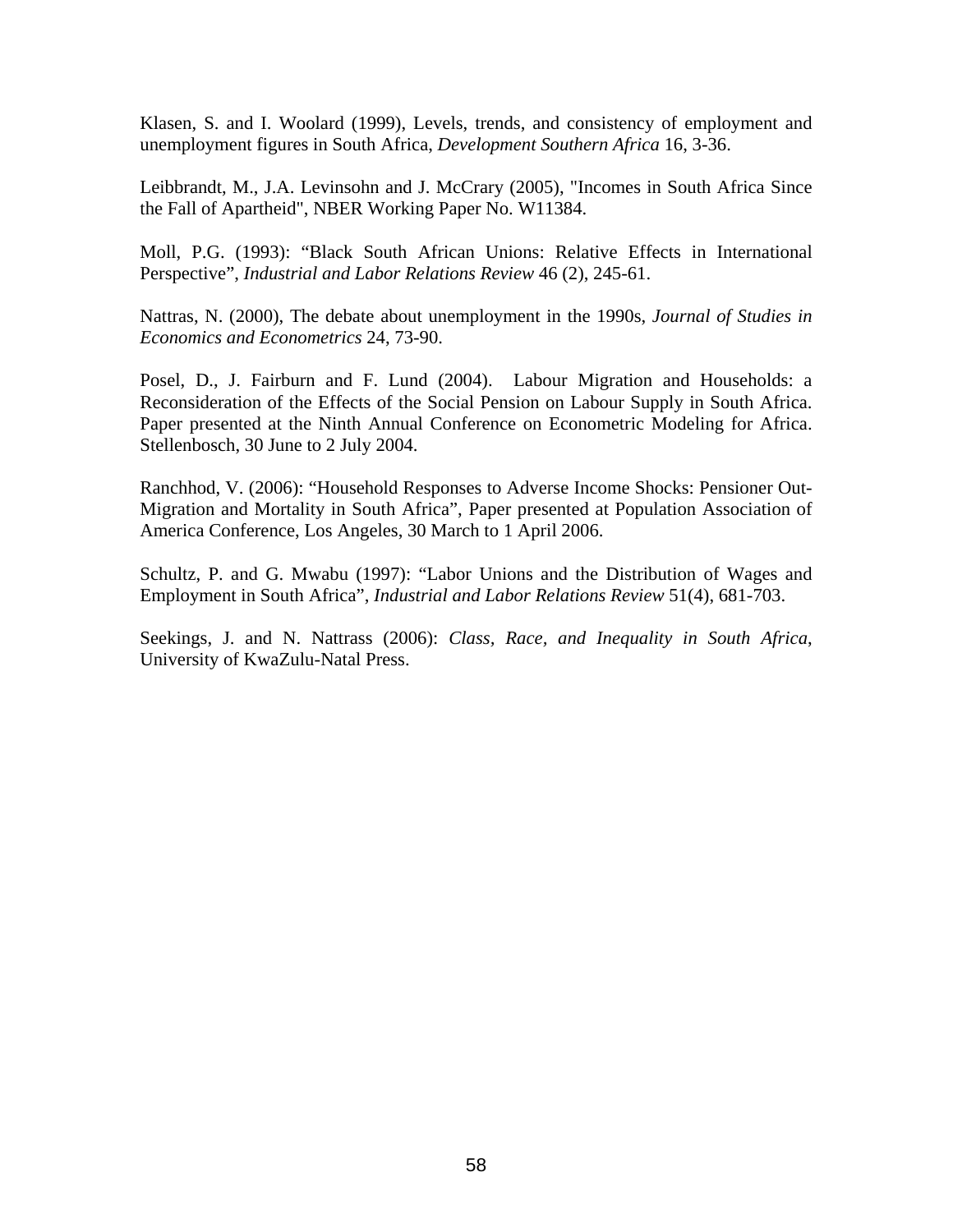## **Appendix A**

 $\overline{a}$ 

#### **Description of the data**

The results in Section 4 are based on individual-level data primarily from waves 4 through 9 of the South African Labour Force Surveys (LFSs), as released by Statistics South Africa. The surveys are conducted bi-annually, with the first wave in February or March, and the second wave in September of each year. From September 2002 (wave 4) to March 2003 (wave 9), the sample involved a rotating panel design, with 20 percent of respondents being rotated out between waves.<sup>[15](#page-59-0)</sup> Thus, between wave 4 and wave 5, 80 percent of respondents were kept in the sample, and a new 20 percent were included. This continued through each wave until Wave 9, with the exception that no one was rotated out between Wave 5 and Wave 6. Matching respondents across time was a complex and time consuming task, because the LFSs were not originally designed to be used as a panel. Considerable effort on the part of Statistics South Africa provided us with a panel of individuals who were matched between two or more cross-sectional waves. We are confident that the matching and editing process provides us with a good estimate of transition patterns in the data, and that the majority of the transitions are genuine and not an artifact of poor matching.<sup>[16](#page-59-1)</sup> The cross-sectional sample size is approximately  $30,000$ households with about 100,000 individual observations; the panel sample size ranges between 45,000 and 71,000 (see Table A-1).

The sampling method used is that of a stratified clustered random sample which results in each wave being a nationally representative cross-section of the country's population. Each wave comes with a set of sampling weights, which we used in generating all of our results. The weights correct for potential over-sampling of certain

<span id="page-59-0"></span><sup>&</sup>lt;sup>15</sup> With the exception of the transition estimates, we have treated all observations as coming from independently drawn samples.

<span id="page-59-1"></span><sup>&</sup>lt;sup>16</sup> Details of data processing can be found in Statistics South Africa's document entitled "Stats SA Labour Force Panel Study Methodology Document".